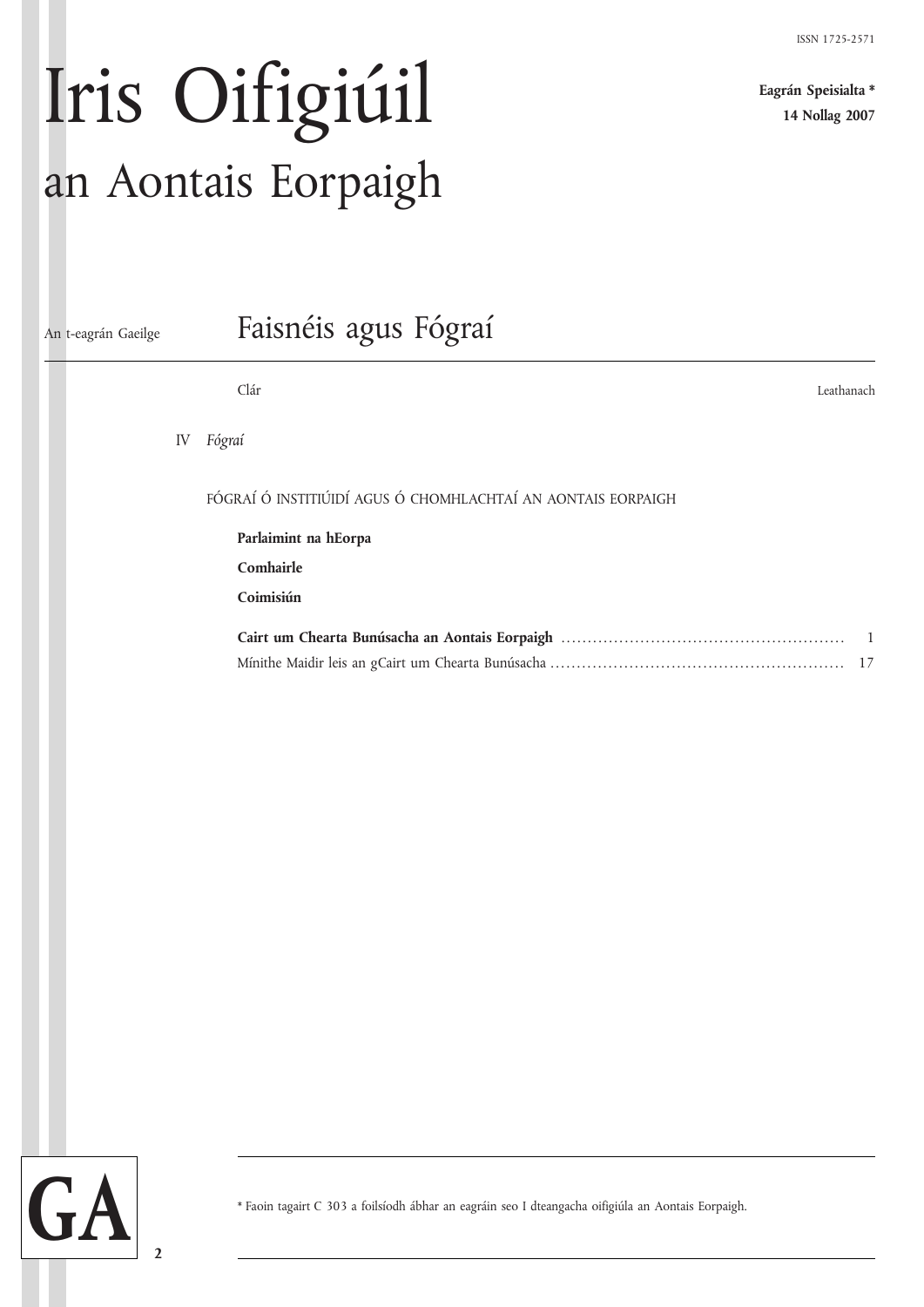IV

*(Fógraí)*

## FÓGRAÍ Ó INSTITIÚIDÍ AGUS Ó CHOMHLACHTAÍ AN AONTAIS EORPAIGH

## PARLAIMINT

COMHAIRLE

COIMISIÚN

## **CAIRT UM CHEARTA BUNÚSACHA AN AONTAIS EORPAIGH**

(2007/C 303/01)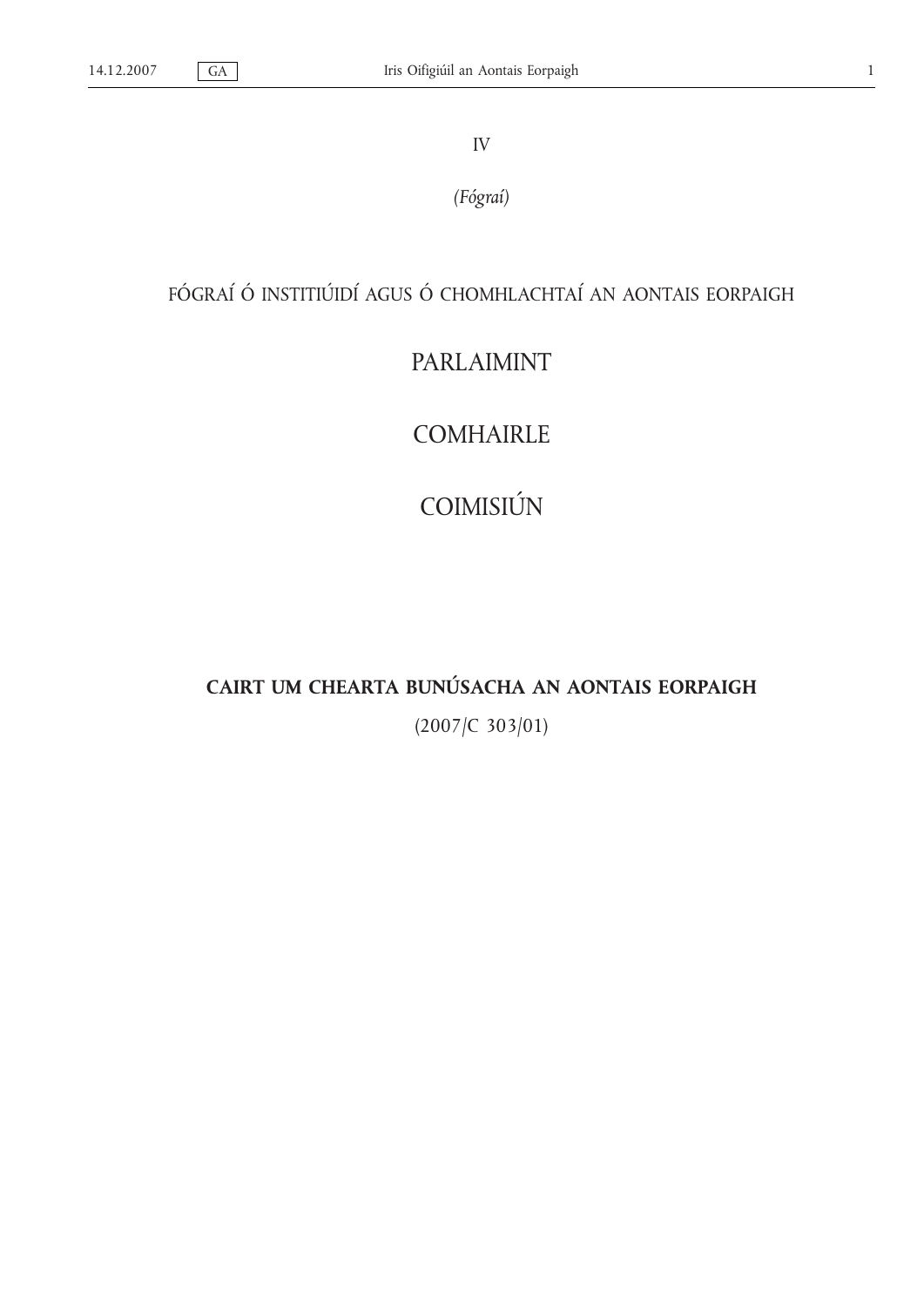Déanfaidh Parlaimint na hEorpa, an Chomhairle agus an Coimisiún an téacs seo a leanas a fhógairt go sollúnta mar Chairt um Chearta Bunúsacha an Aontais Eorpaigh:

## **CAIRT UM CHEARTA BUNÚSACHA AN AONTAIS EORPAIGH**

## *Brollach*

Tá sé beartaithe ag pobail na hEorpa, trí aontas níos buandlúithe fós a chruthú eatarthu, todhchaí shíochánta arna fothú ar chomhluachanna a roinnt.

Ós feasach dó an oidhreacht spioradálta, mhorálta atá aige, tá an tAontas fothaithe ar luachanna dodhealaithe uilechoiteanna dhínit an duine, na saoirse, an chomhionannais agus na dlúthpháirtíochta; tá sé bunaithe ar phrionsabail an daonlathais agus an smachta reachta. Cuireann sé an duine i gceartlár a ghníomhaíochtaí trí shaoránacht an Aontais a chur ar bun agus trí limistéar saoirse, slándála agus ceartais a chruthú.

Rannchuidíonn an tAontas leis na comhluachanna sin a chaomhnú agus a fhorbairt agus urraim á tabhairt aige d'éagsúlacht chultúir agus thraidisiúin phobail na hEorpa, d'fhéiniúlacht náisiúnta na mBallstát agus d'eagrúchán a n-údarás poiblí ar leibhéal náisiúnta, ar leibhéal réigiúnach agus ar leibhéal áitiúil; féachann sé le forbairt chothromúil inbhuanaithe a chur chun cinn agus áirithíonn sé saorghluaiseacht daoine, seirbhísí, earraí agus caipitil, agus saoirse bunaíochta.

Chuige sin, is gá cosaint na gceart bunúsach a neartú i bhfianaise an fhoráis sa tsochaí, an dul chun cinn sóisialta agus forbairtí eolaíocha agus teicneolaíocha trí na cearta sin a dhéanamh níos sofheicthe i gCairt.

Athdhaingníonn an Chairt seo, ag féachaint go cuí d'inniúlachtaí agus do chúraimí an Aontais agus do phrionsabal na coimhdeachta, na cearta a leanann go háirithe as na traidisiúin bhunreachtúla agus as na hoibleagáidí idirnáisiúnta is coiteann do na Ballstáit, as an gCoinbhinsiún Eorpach chun Cearta an Duine agus Saoirsí Bunúsacha a Chosaint, as na Cairteanna Sóisialta arna nglacadh ag an Aontas agus ag Comhairle na hEorpa, agus as cásdlí Chúirt Bhreithiúnais an Aontais Eorpaigh agus na Cúirte Eorpaí um Chearta an Duine. Sa chomhthéacs sin, déanfaidh cúirteanna an Aontais agus na mBallstát an Chairt a léiriú le haird chuí ar na míniúcháin arna n-ullmhú faoi údarás Praesidium an Choinbhinsiúin a dhréachtaigh an Chairt agus arna dtabhairt suas chun dáta faoi fhreagracht Praesidium an Choinbhinsiúin Eorpaigh.

Tá freagrachtaí agus dualgais i dtaca le daoine eile, leis an bpobal daonna agus leis na glúnta atá le teacht ag gabháil le teachtadh na gceart sin.

Dá dheasca sin, aithníonn an tAontas na cearta, na saoirsí agus na prionsabail atá leagtha amach anseo thíos.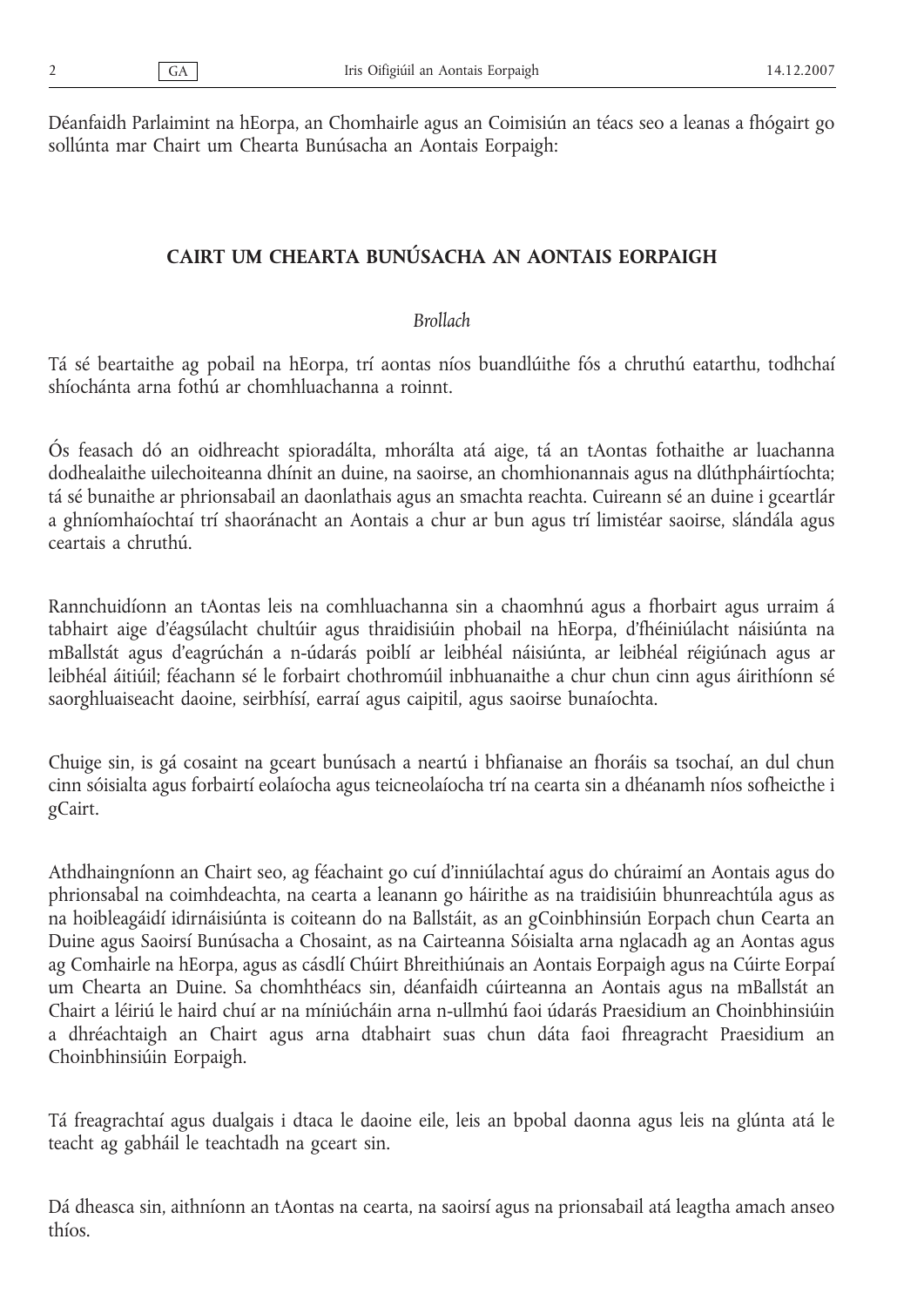## TEIDEAL I **DÍNIT**

## *Airteagal 1*

#### **Dínit an duine**

Tá dínit an duine dosháraithe. Ní mór an dínit sin a urramú agus a chosaint.

## *Airteagal 2*

#### **Ceart chun beatha**

- 1. Tá ag gach duine an ceart chun beatha.
- 2. Ní dhéanfar aon duine a dhaoradh chun pionós an bháis ná a chur chun báis.

#### *Airteagal 3*

## **An ceart chun iomláine an duine**

1. Tá ag gach duine an ceart go dtabharfar meas ar a iomláine nó ar a hiomláine choirp agus mheabhrach.

- 2. I réimsí na míochaine agus na bitheolaíochta, ní mór na nithe seo a leanas go háirithe a urramú:
- (a) toiliú saor feasach an duine i dtrácht, de réir na nósanna imeachta atá leagtha síos le dlí;
- (b) toirmeasc ar chleachtais dea-ghinice, go háirithe na cleachtais sin arb é is aidhm dóibh daoine a roghnú;
- (c) toirmeasc ar fhoinse bhrabúis a dhéanamh den chorp daonna agus de bhaill den chorp, ina gcáil mar chorp agus mar bhaill den chorp;
- (d) toirmeasc ar chlónáil atáirgeach daoine.

#### *Airteagal 4*

## **Toirmeasc ar chéastóireacht agus ar íde nó ar phionós atá mídhaonna nó táireach**

Ní dhéanfar céastóireacht ar aon duine ná ní chuirfear aon íde nó pionós atá mídhaonna nó táireach ar aon duine.

#### *Airteagal 5*

#### **Toirmeasc ar an sclábhaíocht agus ar shaothar éignithe**

- 1. Ní dhéanfar aon duine a choimeád faoi sclábhaíocht nó faoi dhaoirse.
- 2. Ní dhéanfar iallach a chur ar aon duine saothar éignithe nó éigeantach a dhéanamh.
- 3. Toirmisctear an gháinneáil ar dhaoine.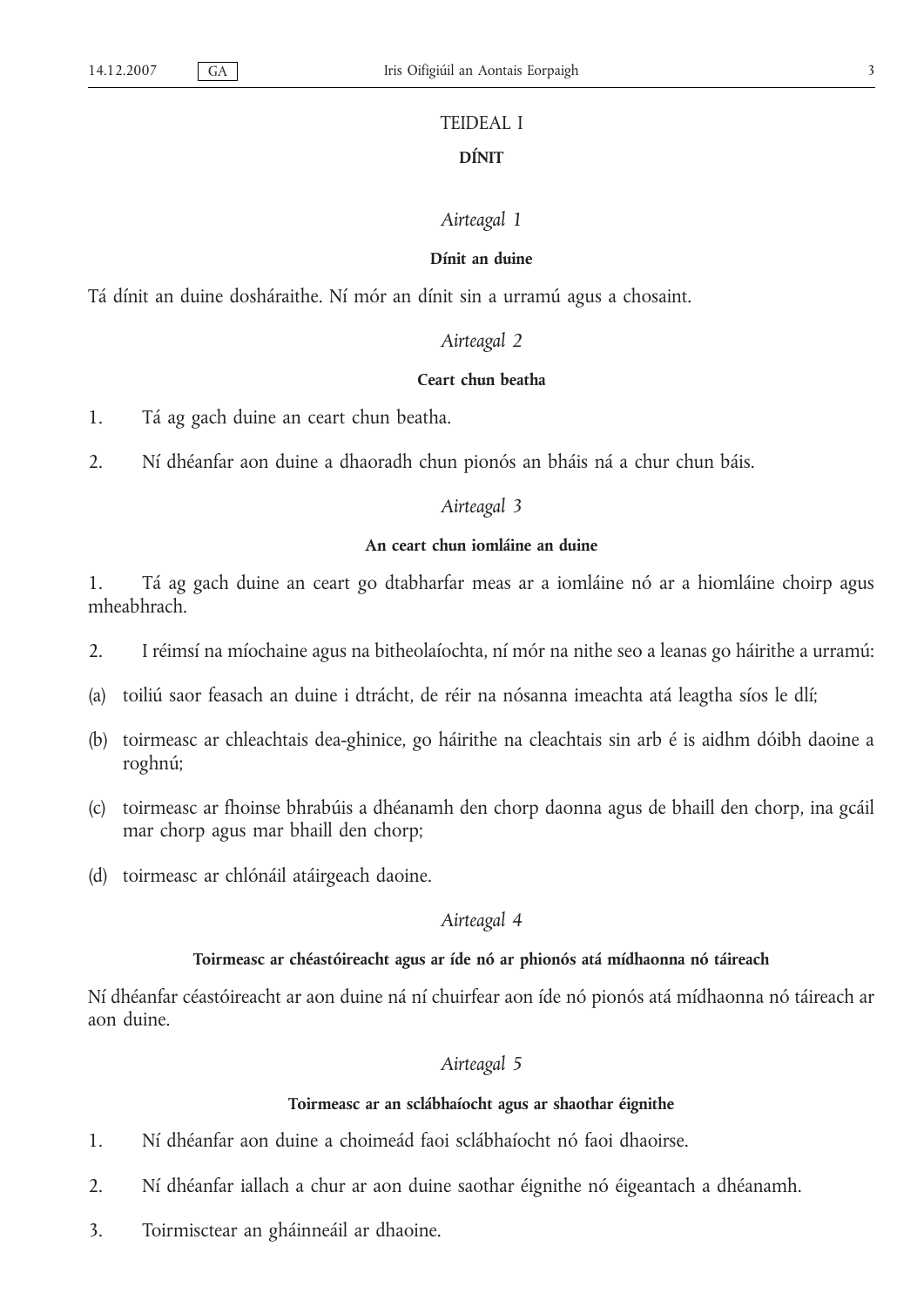## TEIDEAL II

## **SAOIRSÍ**

## *Airteagal 6*

## **An ceart chun saoirse agus slándála**

Tá ag gach uile dhuine an ceart chun saoirse agus slándála pearsan.

## *Airteagal 7*

## **Meas ar an saol príobháideach agus ar shaol an teaghlaigh**

Tá ag gach duine an ceart go ndéanfar a shaol nó a saol príobháideach agus a shaol nó a saol teaghlaigh, a chónaí nó a cónaí agus a chumarsáidí nó a cumarsáidí a urramú.

## *Airteagal 8*

## **Sonraí pearsanta a chosaint**

1. Tá ag gach duine an ceart go ndéanfar na sonraí pearsanta a bhaineann leis nó léi a chosaint.

2. Ní mór sonraí den sórt sin a phróiseáil go cóir ar mhaithe le cuspóirí sonracha agus ar bhonn thoiliú an duine i dtrácht nó ar bhonn dlisteanach éigin eile arna leagan síos le dlí. Tá ag gach duine an ceart chun rochtain a fháil ar shonraí atá bailithe agus a bhaineann leis nó léi, agus an ceart go ndéanfar na sonraí sin a cheartú.

3. Beidh comhlíonadh na rialacha sin faoi réir a rialaithe ag údarás neamhspleách.

## *Airteagal 9*

## **An ceart chun pósadh agus an ceart chun teaghlach a bhunú**

Déanfar an ceart chun pósadh agus an ceart chun teaghlach a bhunú a ráthú i gcomhréir leis na dlíthe náisiúnta lena rialaítear feidhmiú na gceart sin.

## *Airteagal 10*

## **Saoirse smaoinimh, coinsiasa agus reiligiúin**

1. Tá ag gach duine an ceart chun saoirse smaoinimh, coinsiasa agus reiligiúin. Tá ar áireamh sa cheart sin saoirse chun reiligiún nó creideamh a athrú agus saoirse, mar dhuine aonair nó i gcomhluadar le daoine eile agus go poiblí nó go príobháideach, reiligiún nó creideamh a léiriú trí adhradh, trí theagasc, trí chleachtas agus trí dheasghnátha.

2. Aithnítear an ceart chun agóid choinsiasach a dhéanamh i gcomhréir leis na dlíthe náisiúnta lena rialaítear feidhmiú an chirt sin.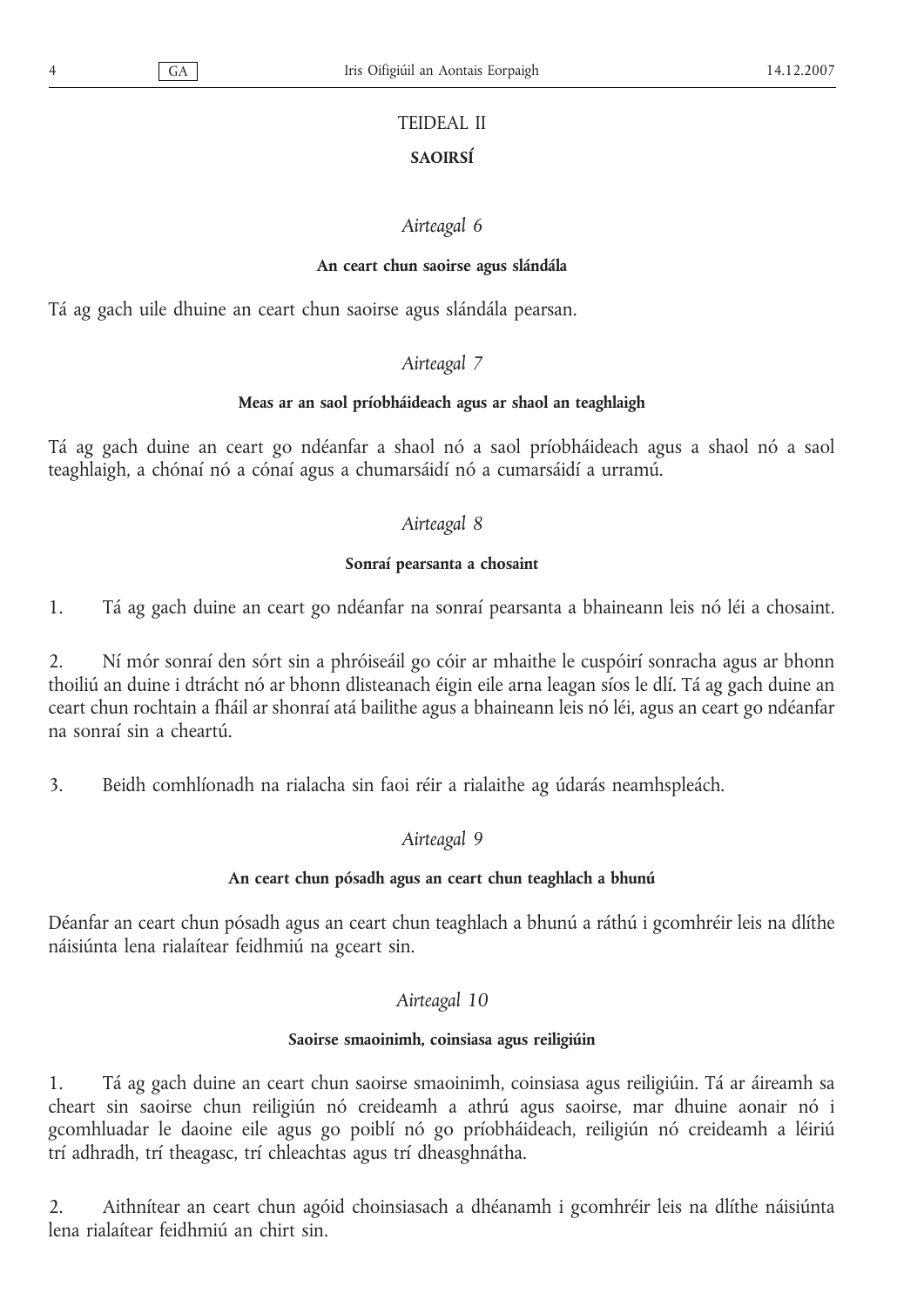#### **Saoirse chun tuairimí a nochtadh agus faisnéis a fháil**

1. Tá ag gach uile dhuine an ceart chun saoirse nochtaithe tuairime. Folóidh an ceart sin saoirse chun tuairimí a bheith ag an duine agus faisnéis agus barúlacha a fháil agus a thabhairt gan cur isteach ó údarás poiblí agus ar neamhaird ar theorainneacha.

2. Déanfar saoirse agus iolrachas na meán a urramú.

## *Airteagal 12*

## **Saoirse comhthionóil agus comhlachais**

1. Tá ag gach duine an ceart chun saoirse comhthionóil shíochánta agus chun saoirse comhlachais ar gach leibhéal, go háirithe in ábhair pholaitiúla, ceardchumainn agus sibhialta, rud a thugann le tuiscint go bhfuil ag gach duine an ceart chun ceardchumainn a chur ar bun agus an ceart chun bheith mar bhall de cheardchumainn chun a leasanna a chosaint.

2. Rannchuidíonn na páirtithe polaitiúla ar leibhéal Aontais chun toil pholaitiúil shaoránaigh an Aontais a chur in iúl.

## *Airteagal 13*

#### **Saoirse na n-ealaíon agus na n-eolaíochtaí**

Beidh na healaíona agus an taighde eolaíoch saor ó shriantacht. Déanfar an tsaoirse acadúil a urramú.

#### *Airteagal 14*

#### **An ceart chun oideachais**

1. Tá ag gach duine an ceart chun oideachais agus chun rochtain a fháil ar ghairmoiliúint agus ar oiliúint leanúnach.

2. Folaíonn an ceart sin an chaoi chun saoroideachas éigeantach a fháil.

3. Déanfar an tsaoirse chun forais oideachasúla a chur ar bun le hurraim chuí do phrionsabail dhaonlathacha agus do cheart tuismitheoirí a áirithiú go ndéanfar a leanaí a oiliúint agus a theagasc i gcomhréir lena n-áitiúis reiligiúnacha, fhealsúnacha agus oideolaíocha, i gcomhréir leis na dlíthe náisiúnta lena rialaítear feidhmiú na saoirse agus na gceart sin.

## *Airteagal 15*

#### **Saoirse chun slí bheatha a roghnú agus an ceart chun obair a dhéanamh**

1. Tá ag gach duine an ceart chun obair a dhéanamh agus gabháil do shlí bheatha atá roghnaithe nó glactha go saorálach aige nó aici.

2. Tá ag gach saoránach den Aontas an tsaoirse chun fostaíocht a lorg, chun obair a dhéanamh, agus chun an ceart chun gnóthas a chur ar bun agus seirbhísí a sholáthar nó a fháil in aon Bhallstát a fheidhmiú.

3. Tá náisiúnaigh tríú tíortha atá údaraithe chun obair a dhéanamh ar chríoch na mBallstát i dteideal dálaí oibre a bheith acu atá coibhéiseach leis na dálaí oibre atá ag saoránaigh an Aontais.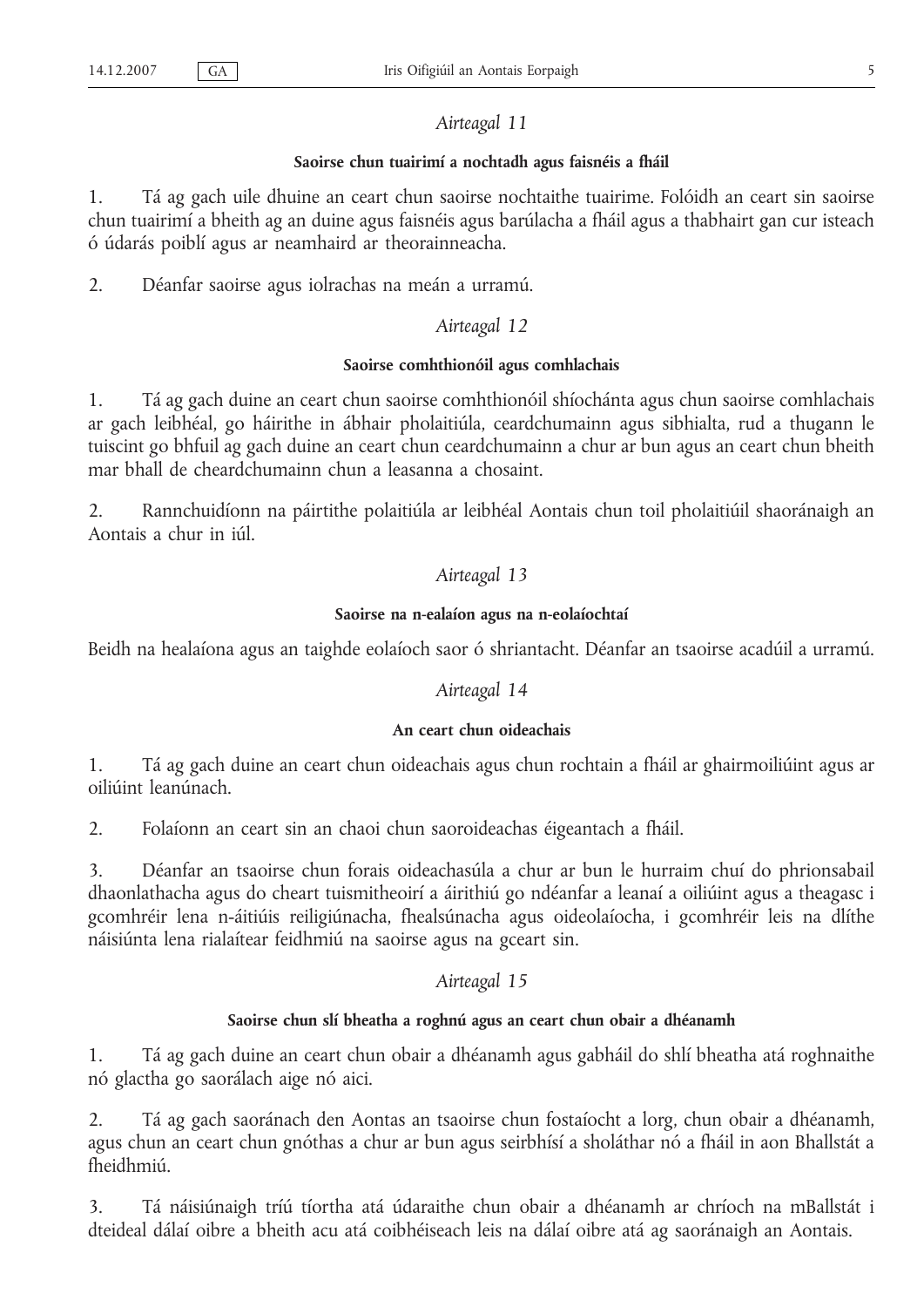## **Saoirse chun gnó a sheoladh**

Aithnítear an tsaoirse chun gnó a sheoladh i gcomhréir le dlí an Aontais agus le dlíthe agus cleachtais náisiúnta.

## *Airteagal 17*

## **An ceart chun maoine**

1. Tá ag gach duine an ceart chun a shealúchais nó a sealúchais arna bhfáil go dleathach a shealbhú, a úsáid, a dhiúscairt agus a thiomnú. Ní fhéadfar a shealúchais nó a sealúchais a cheilt ar dhuine ach amháin ar mhaithe leis an leas poiblí agus sna cásanna agus faoi na coinníollacha dá bhforáiltear le dlí, ach sin faoi réir cúiteamh cóir a íoc in am trátha mar chomaoin ar chailleadh na sealúchas sin. Féadfar úsáid maoine a rialáil le dlí a mhéad is gá sin ar mhaithe leis an leas ginearálta.

2. Déanfar an mhaoin intleachtúil a chosaint.

## *Airteagal 18*

## **An ceart chun tearmainn**

Ráthófar an ceart chun tearmainn agus urraim chuí á tabhairt do rialacha Choinbhinsiún na Ginéive an 28 Iúil 1951 agus Phrótacal an 31 Eanáir 1967 a bhaineann le stádas dídeanaithe agus i gcomhréir leis an gConradh ar an Aontas Eorpach agus leis an gConradh ar Fheidhmiú an Aontais Eorpaigh (dá ngairtear 'na Conarthaí' anseo feasta).

## *Airteagal 19*

## **Cosaint i gcás ina dtarlaíonn aistriú, díbirt nó eiseachadadh**

1. Toirmiscfear díbirtí comhchoiteanna.

2. Ní fhéadfar aon duine a aistriú, a dhíbirt nó a eiseachadadh chuig Stát ina bhfuil baol tromchúiseach ann go ndéanfar é nó í a chur faoi phionós an bháis nó a chéasadh nó íde nó pionós eile atá mídhaonna nó táireach a chur air nó uirthi.

## TEIDEAL III

## **COMHIONANNAS**

## *Airteagal 20*

## **Comhionannas os comhair an dlí**

Is comhionann gach duine os comhair an dlí.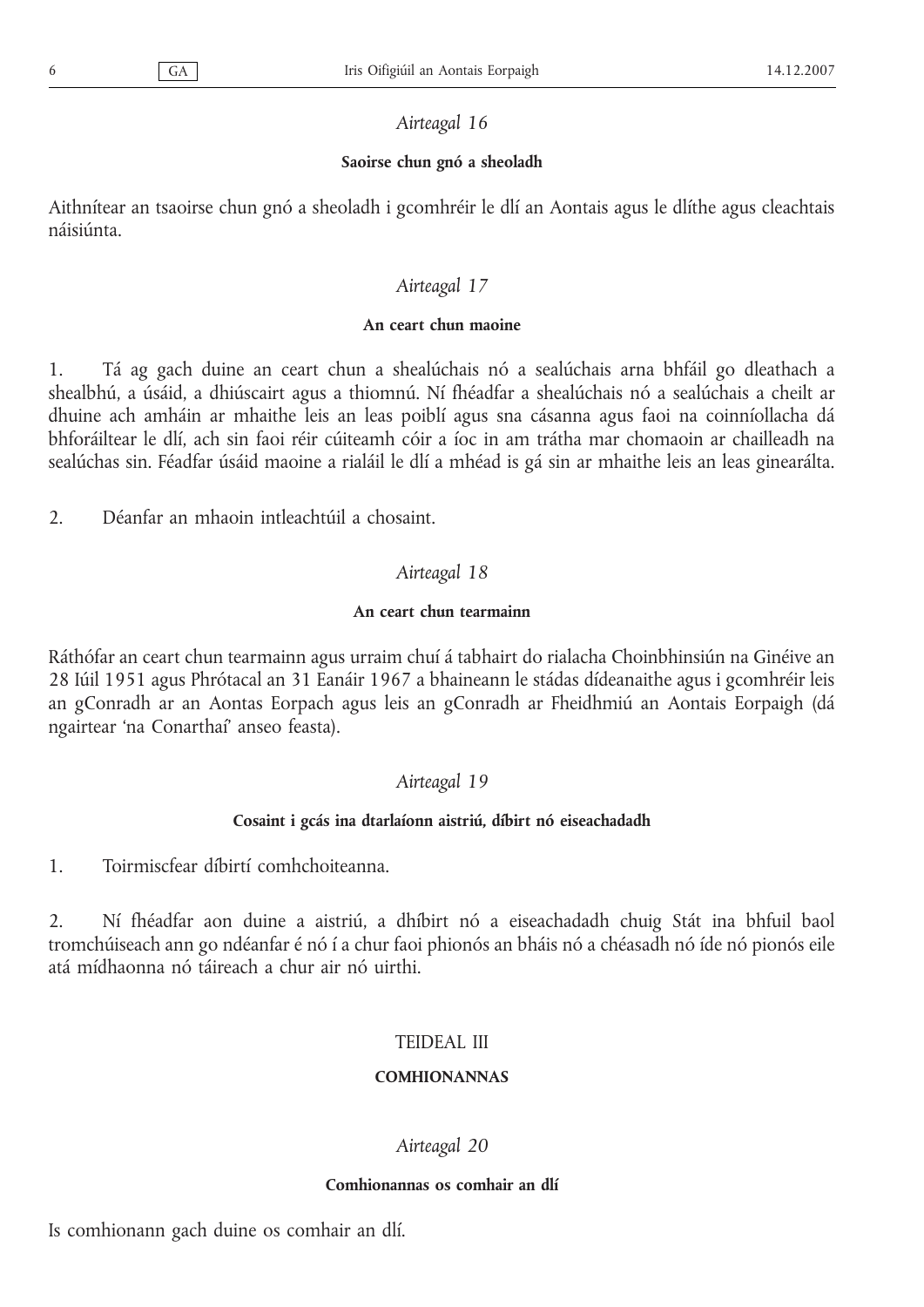#### **Neamh-idirdhealú**

1. Toirmiscfear aon idirdhealú atá bunaithe ar aon fhoras amhail gnéas, cine, dath, tionscnamh eitneach nó sóisialta, airíonna géiniteacha, teanga, reiligiún nó creideamh, tuairim pholaitiúil nó eile, ballraíocht i mionlach náisiúnta, maoin, breith, míchumas, aois nó treoshuíomh gnéasach.

2. Laistigh de raon feidhme na gConarthaí, agus gan dochar d'aon cheann dá bhforálacha sonracha, toirmiscfear aon idirdhealú ar fhoras náisiúntachta.

## *Airteagal 22*

#### **Éagsúlacht chultúrtha, reiligiúnach agus teanga**

Déanfaidh an tAontas an éagsúlacht chultúrtha, reiligiúnach agus teanga a urramú.

#### *Airteagal 23*

#### **Comhionannas idir mná agus fir**

Ní mór an comhionannas idir mná agus fir a áirithiú i ngach réimse, lena n-áirítear fostaíocht, obair agus pá.

Ní chuirfidh prionsabal an chomhionannais cosc ar bhearta a choimeád ar bun nó a ghlacadh lena bhforáiltear do bhuntáistí sonracha i bhfabhar an ghnéis thearcionadaithe.

#### *Airteagal 24*

## **Cearta an linbh**

1. Beidh ag leanaí an ceart chun cibé cosaint agus cúram is gá ar mhaithe lena ndea-bhail. Féadfaidh siad a dtuairimí a nochtadh go saorálach. Cuirfear na tuairimí sin san áireamh i dtaca le hábhair a bhaineann leo i gcomhréir lena n-aois agus lena n-aibíocht.

2. I ngach gníomh a bhaineann le leanaí, bíodh sé á ghlacadh ag údaráis phoiblí nó ag institiúidí príobháideacha, ní mór leas an linbh a bheith ar na dálaí is tábhachtaí atá le cur san áireamh.

3. Beidh ag gach leanbh an ceart chun caidreamh pearsanta agus teagmháil dhíreach a bheith aige nó aici go tráthrialta lena bheirt nó lena beirt thuismitheoirí mura rud é go bhfuil sé sin contrártha le leasanna an linbh.

#### *Airteagal 25*

#### **Cearta daoine scothaosta**

Aithníonn agus urramaíonn an tAontas cearta daoine scothaosta chun saol faoi dhínit agus neamhspleáchas a bheith acu agus chun páirt a ghlacadh sa saol sóisialta agus cultúrtha.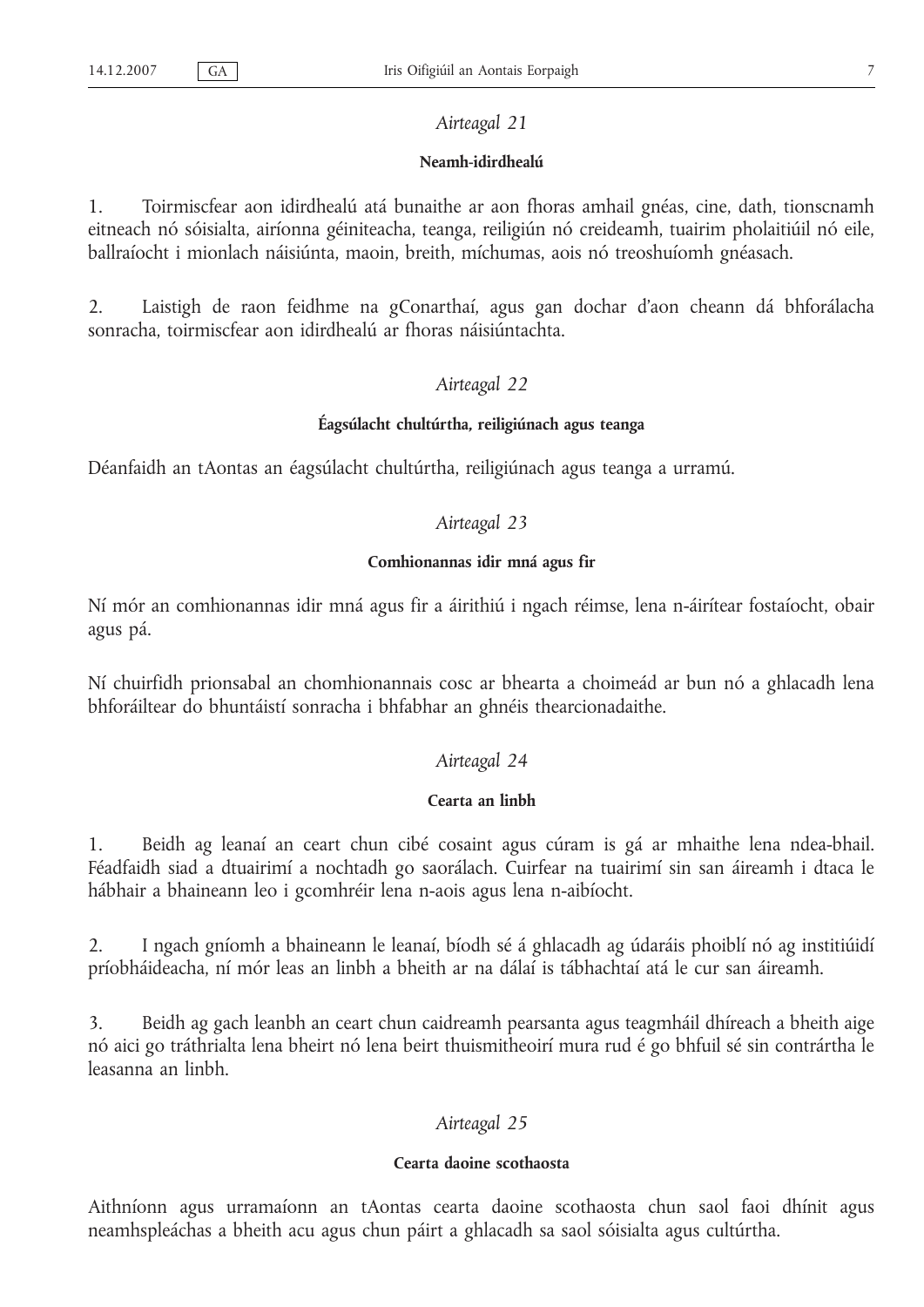## **Daoine faoi mhíchumas a lánpháirtiú**

Aithníonn agus urramaíonn an tAontas ceart daoine faoi mhíchumas chun tairbhiú de bhearta atá ceaptha chun neamhspleáchas na ndaoine sin, a lánpháirtiú sóisialta agus gairmiúil agus a rannpháirtíocht i saol an phobail a áirithiú.

## TEIDEAL IV

## **DLÚTHPHÁIRTÍOCHT**

## *Airteagal 27*

## **Ceart oibrithe chun faisnéise agus comhairliúcháin sa ghnóthas**

Ní mór a ráthú go dtabharfar faisnéis d'oibrithe nó dá gcuid ionadaithe agus go ndéanfar comhairliúchán leo, ar gach leibhéal iomchuí agus in am trátha, sna cásanna agus faoi na coinníollacha dá bhforáiltear i ndlí an Aontais agus i ndlíthe agus i gcleachtais náisiúnta.

## *Airteagal 28*

## **An ceart chun comhargántaíochta agus chun gníomhaíochta comhchoitinne**

Tá an ceart ag fostóirí agus ag fostaithe, nó ag a n-eagraíochtaí faoi seach, i gcomhréir le dlí an Aontais agus le dlíthe agus cleachtais náisiúnta, dul i mbun caibidlíochta agus comhaontuithe comhchoiteanna a thabhairt i gcrích ar na leibhéil iomchuí agus, má tá coinbhleacht leasa ann, chun gníomhaíocht chomhchoiteann a ghlacadh, lena n-áirítear dul ar stailc, chun a leasanna féin a chosaint.

## *Airteagal 29*

## **An ceart chun rochtain a fháil ar sheirbhís socrúcháin**

Tá ag gach duine an ceart chun rochtain a fháil saor in aisce ar sheirbhís socrúcháin.

## *Airteagal 30*

#### **Cosaint i gcás ina dtarlaíonn dífhostú neamh-inleithscéil**

Tá ag gach oibrí an ceart chun cosaint a fháil ar dhífhostú neamh-inleithscéil, i gcomhréir le dlí an Aontais agus le dlíthe agus cleachtais náisiúnta.

## *Airteagal 31*

## **Dálaí oibre cothroma agus córa**

1. Tá ag gach oibrí an ceart chun dálaí oibre lena n-urramaítear a shláinte nó a sláinte, a shábháilteacht nó a sábháilteacht agus a dhínit nó a dínit.

2. Tá ag gach oibrí an ceart chun go mbeidh teorainn leis an líon uasta uaireanta oibre, chun tréimhsí sosa in aghaidh an lae agus in aghaidh na seachtaine agus chun tréimhse saoire le pá in aghaidh na bliana.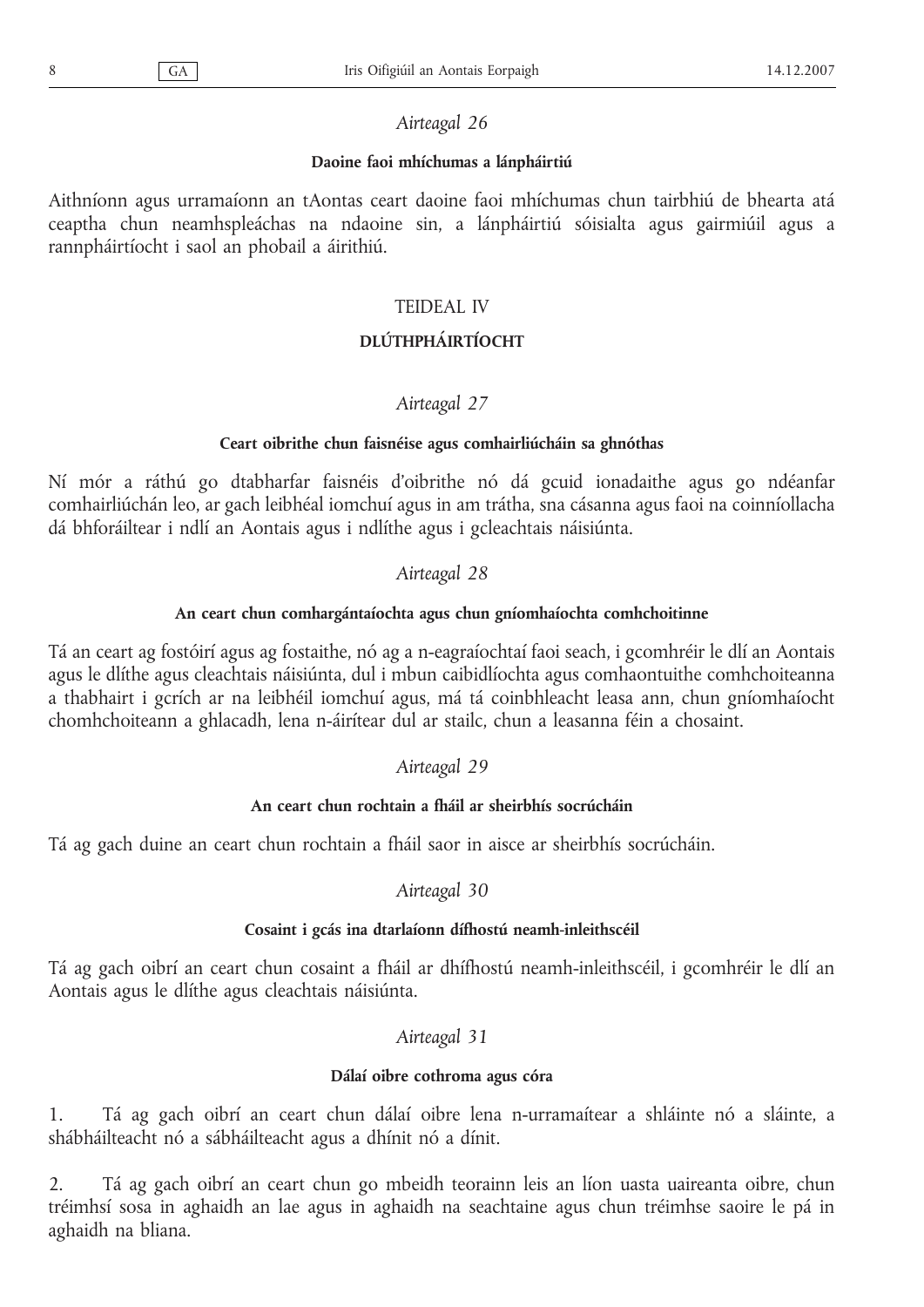#### **Toirmeasc ar leanaí a bheith ag obair agus cosaint daoine óga ag an obair**

Toirmisctear fostaíocht a thabhairt do leanaí. Ní fhéadfaidh an aois íosta chun dul i mbun fostaíochta a bheith níos ísle ná an aois íosta chun an scoil a fhágáil, gan dochar do cibé rialacha atá níos fabhrúla do dhaoine óga agus seachas i gcás maoluithe teoranta amháin.

Daoine óga a gceadaítear dóibh dul i mbun fostaíochta, ní mór dálaí oibre a bheith acu a oireann dá naois agus ní mór iad a chosaint ar dhúshaothrú eacnamaíoch agus ar aon obair ar dóigh di a sábháilteacht, a sláinte, a bhforbairt choirp, mheabhrach, mhorálta nó shóisialta a dhochrú nó cur isteach ar a n-oideachas.

#### *Airteagal 33*

#### **Saol an teaghlaigh agus an saol gairmiúil**

1. Beidh ag an teaghlach cosaint dhlítheanach, eacnamaíoch agus shóisialta.

2. Chun gur féidir comhréiteach a fháil idir saol an teaghlaigh agus an saol gairmiúil, beidh ag gach duine an ceart chun cosaint a fháil ar dhífhostú ar chúis atá bainteach le máithreachas agus an ceart chun saoire mháithreachais le pá agus chun saoire do thuismitheoir tar éis breithe nó uchtála linbh.

#### *Airteagal 34*

#### **Slándáil shóisialta agus cúnamh sóisialta**

1. Aithníonn agus urramaíonn an tAontas an teideal chuig liúntais slándála sóisialta agus seirbhísí sóisialta lena soláthraítear cosaint i gcásanna amhail máithreachas, breoiteacht, tionóiscí tionsclaíocha, cleithiúnas nó seanaois agus i gcásanna ina gcailltear fostaíocht, ach sin i gcomhréir leis na rialacha arna mbunú le dlí an Aontais agus le dlíthe agus cleachtais náisiúnta.

2. Tá gach duine a chónaíonn agus a ghluaiseann go dleathach laistigh den Aontas Eorpach i dteideal liúntais slándála sóisialta agus buntáistí sóisialta a fháil i gcomhréir le dlí an Aontais agus le dlíthe agus cleachtais náisiúnta.

3. D'fhonn eisiamh sóisialta agus bochtaineacht a chomhrac, aithníonn agus urramaíonn an tAontas an ceart chun cúnamh sóisialta agus tithíochta a fháil chun a áirithiú go bhfuil caighdeán maireachtála cuibhiúil ag na daoine sin go léir gan acmhainní leordhóthanacha, de réir na rialacha atá leagtha síos le dlí an Aontais agus le dlíthe agus cleachtais náisiúnta.

#### *Airteagal 35*

#### **Cúram sláinte**

Tá ag gach duine an ceart chun rochtain a fháil ar chúram sláinte coisctheach agus chun tairbhiú den chóireáil leighis faoi na coinníollacha atá bunaithe le dlíthe agus cleachtais náisiúnta. Déanfar ardleibhéal cosanta ar shláinte an duine a áirithiú i sainiú agus i gcur chun feidhme bheartais agus ghníomhaíochtaí uile an Aontais.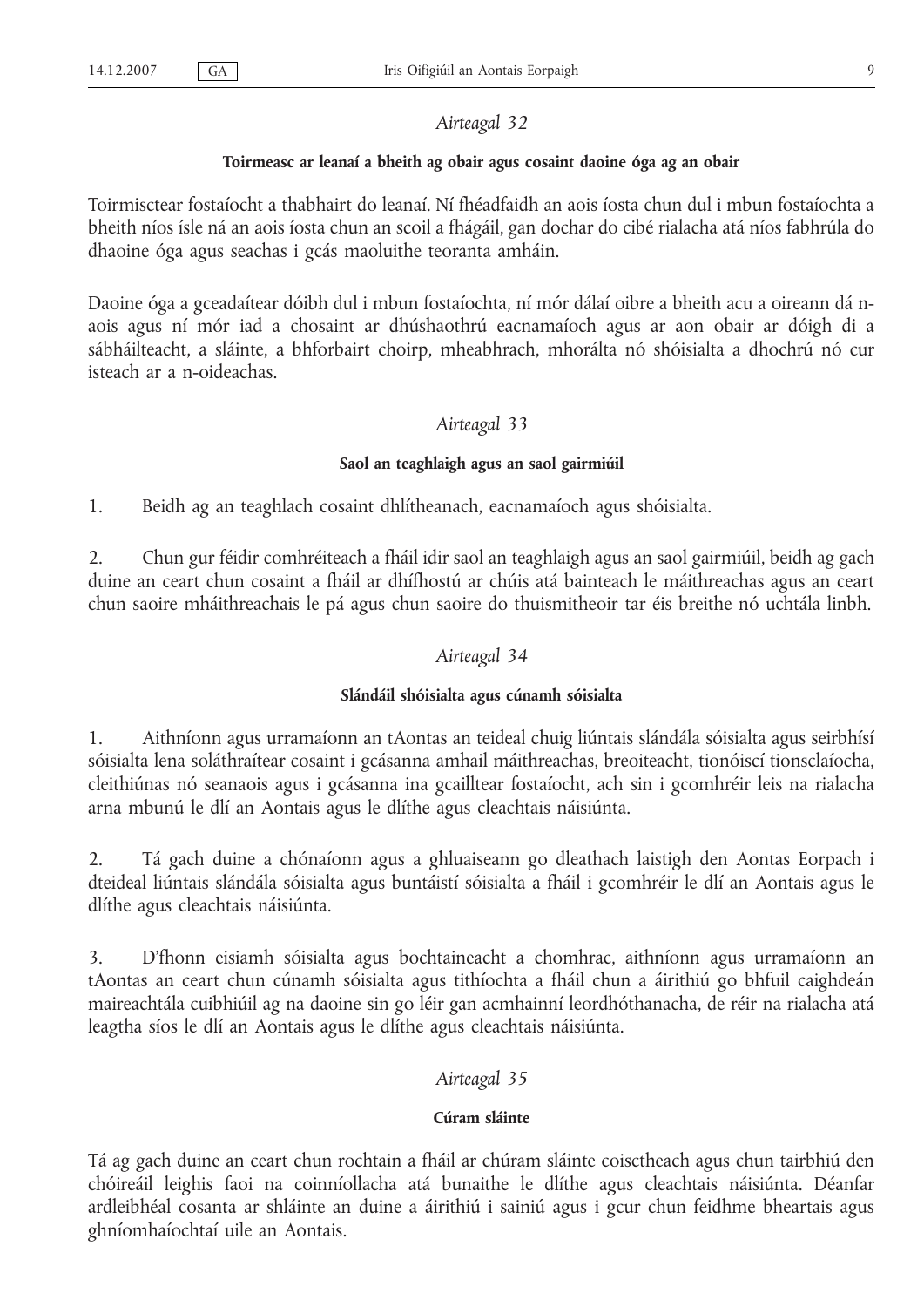## **Rochtain ar sheirbhísí ar mhaithe le leas eacnamaíoch ginearálta**

Aithníonn agus urramaíonn an tAontas rochtain ar sheirbhísí ar mhaithe le leas eacnamaíoch ginearálta dá bhforáiltear i ndlíthe agus i gcleachtais náisiúnta, i gcomhréir leis na Conarthaí, d'fhonn comhtháthú sóisialta agus críochach an Aontais a chur chun cinn.

## *Airteagal 37*

## **Cosaint an chomhshaoil**

Ní mór ardleibhéal cosanta don chomhshaol agus feabhsú cháilíocht an chomhshaoil a lánpháirtiú i mbeartais an Aontais, agus a áirithiú i gcomhréir le prionsabal na forbartha inbhuanaithe.

## *Airteagal 38*

## **Cosaint tomhaltóirí**

Déanfar ardleibhéal cosanta do thomhaltóirí a áirithiú i mbeartais an Aontais.

## TEIDEAL V

## **CEARTA NA SAORÁNACH**

## *Airteagal 39*

## **An ceart chun vótáil agus chun seasamh mar iarrthóir i dtoghcháin do Pharlaimint na hEorpa**

1. Tá ag gach saoránach den Aontas an ceart chun vótáil agus chun seasamh mar iarrthóir i dtoghcháin do Pharlaimint na hEorpa sa Bhallstát ina gcónaíonn sé nó sí, faoi na coinníollacha céanna le náisiúnaigh an Stáit sin.

2. Toghfar comhaltaí do Pharlaimint na hEorpa trí vótáil chomhchoiteann dhíreach, trí shaorbhallóid rúnda

## *Airteagal 40*

## **An ceart chun vótáil agus chun seasamh mar iarrthóir i dtoghcháin bhardasacha**

Tá ag gach saoránach den Aontas an ceart chun vótáil agus chun seasamh mar iarrthóir i dtoghcháin bhardasacha sa Bhallstát ina gcónaíonn sé nó sí, faoi na coinníollacha céanna le náisiúnaigh an Stáit sin.

## *Airteagal 41*

## **An ceart chun dea-riaracháin**

1. Tá ag gach duine an ceart go ndéanfaidh institiúidí, comhlachtaí, oifigí agus gníomhaireachtaí an Aontais a ghnóthaí nó a gnóthaí a láimhseáil go neamhchlaon, go cóir agus laistigh de thréimhse réasúnta.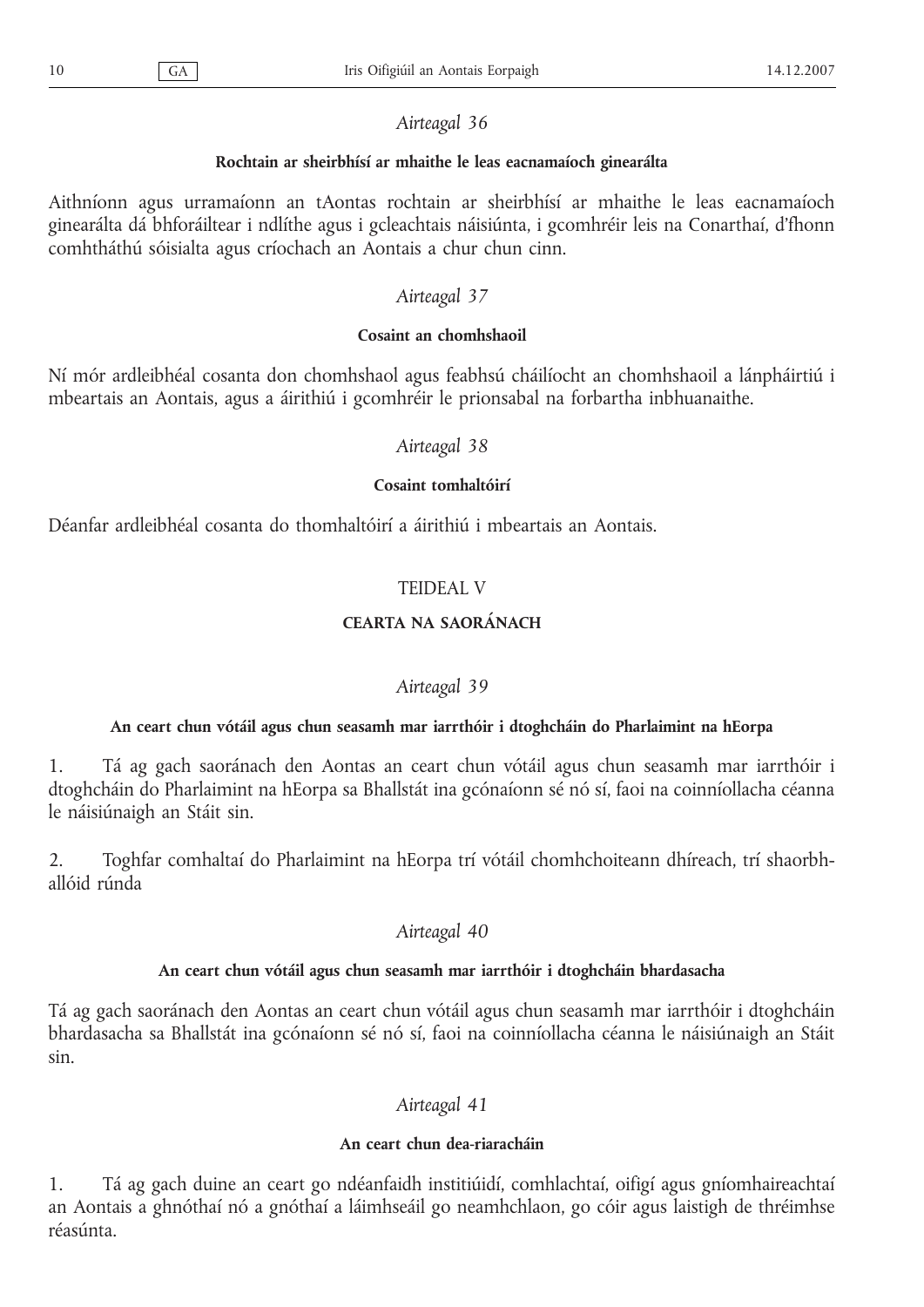- 2. Folaíonn an ceart sin:
- (a) ceart gach duine chun éisteacht a fháil sula nglactar aon bheart leithleach i ndáil leis nó léi ar beart é a dhéanfadh dochar dó nó di;
- (b) ceart gach duine rochtain a fháil ar a chomhad nó a comhad, agus leasanna dlisteanacha rúndachta agus sicréideachta gairmiúla agus gnó á n-urramú ag an am céanna;
- (c) an oibleagáid atá ar an lucht riaracháin cúiseanna a thabhairt lena chinntí.

3. I gcomhréir leis na prionsabail ghinearálta is coiteann do dhlíthe na mBallstát, tá ag gach duine an ceart go ndéanfaidh an tAontas aon damáiste a shlánú a raibh a institiúidí nó a oifigigh ina siocair leis i bhfeidhmiú a gcuid feidhmeanna.

4. Féadfaidh gach duine scríobh chuig institiúidí an Aontais i gceann de theangacha na gConarthaí agus caithfidh sé nó sí freagra a fháil sa teanga chéanna.

## *Airteagal 42*

## **An ceart chun rochtain a fháil ar dhoiciméid**

Tá ag gach saoránach den Aontas agus ag gach duine nádúrtha nó dlítheanach a chónaíonn nó a bhfuil a oifig chláraithe aige i mBallstát an ceart chun rochtain a fháil ar dhoiciméid de chuid institiúidí, chomhlachtaí, oifigí agus ghníomhaireachtaí an Aontais, is cuma cén meán ina bhfuil siad.

#### *Airteagal 43*

#### **Ombudsman Eorpach**

Tá ag gach saoránach den Aontas agus ag gach duine nádúrtha nó dlítheanach a chónaíonn nó a bhfuil a oifig chláraithe aige i mBallstát an ceart chun cásanna drochriaracháin i ngníomhaíochtaí institiúidí, chomhlachtaí, oifigí agus ghníomhaireachtaí an Aontais, seachas Cúirt Bhreithiúnais an Aontais Eorpaigh ag gníomhú di ina cáil bhreithiúnach, a tharchur chuig an Ombudsman Eorpach.

#### *Airteagal 44*

## **An ceart chun achainí a dhéanamh**

Tá ag gach saoránach den Aontas agus ag gach duine nádúrtha nó dlítheanach a chónaíonn nó a bhfuil a oifig chláraithe aige i mBallstát an ceart chun achainí a dhéanamh chuig Parlaimint na hEorpa.

## *Airteagal 45*

#### **Saoirse gluaiseachta agus saoirse cónaithe**

1. Tá ag gach saoránach den Aontas an ceart chun gluaiseacht agus cónaí faoi shaoirse ar chríoch na mBallstát.

2. Féadfar saoirse gluaiseachta agus cónaithe a dheonú, i gcomhréir leis na Conarthaí, do náisiúnaigh tríú tíortha a bhfuil cónaí orthu go dlíthiúil ar chríoch Ballstáit.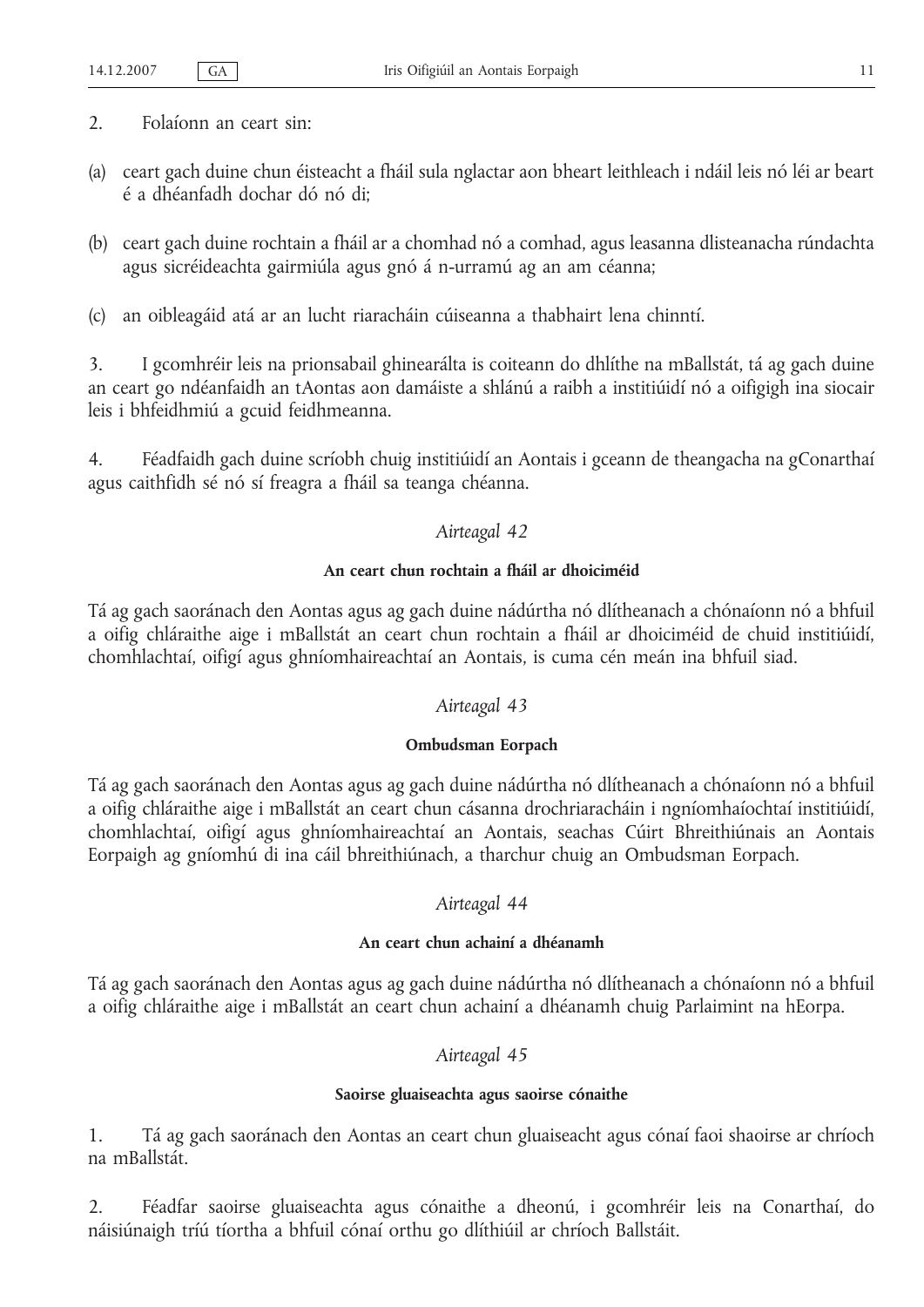## **Cosaint taidhleoireachta agus chonsalach**

Beidh gach saoránach den Aontas, ar chríoch tríú tíre nach bhfuil ionadaíocht inti ag an mBallstát ar náisiúnach de é nó í, i dteideal cosaint a fháil ó údaráis taidhleoireachta agus chonsalacha aon Bhallstáit faoi na coinníollacha céanna le náisiúnaigh de chuid an Bhallstáit sin.

## TEIDEAL VI

## **CEARTAS**

## *Airteagal 47*

## **An ceart chun leigheas éifeachtach agus triail chóir a fháil**

Tá ag gach duine a ndéantar a chearta nó a cearta agus a shaoirsí nó a saoirsí, arna ráthú le dlí an Aontais, a shárú, an ceart chun leigheas éifeachtach a fháil os comhair binse i gcomhréir leis na coinníollacha atá leagtha síos san Airteagal seo.

Tá gach duine i dteideal éisteacht chóir phoiblí a fháil laistigh de thréimhse réasúnta ó bhinse neamhspleách neamhchlaon arna bhunú roimh ré le dlí. Beidh an chaoi ag gach duine go ndéanfar é nó í a chomhairliú, a chosaint agus a ionadú.

Déanfar cúnamh dlíthiúil a chur ar fáil dóibh siúd nach bhfuil acmhainní leordhóthanacha acu a mhéad is gá an cúnamh sin chun rochtain éifeachtach ar an gceartas a áirithiú.

## *Airteagal 48*

## **Toimhde na neamhchiontachta agus ceart chun cosaint a fháil**

1. Toimhdeofar gach duine atá cúisithe a bheith neamhchiontach go dtí go gcruthófar é nó í a bheith ciontach de réir dlí.

2. Déanfar urraim ar na cearta maidir le cosaint aon duine atá cúisithe a ráthú.

## *Airteagal 49*

## **Prionsabail na dlíthiúlachta agus na comhréireachta i dtaca le cionta coiriúla agus pionóis**

1. Ní bhfaighfear aon duine ciontach in aon chion coiriúil i ngeall ar aon ghníomh nó neamhghníomh nár chion coiriúil é faoin dlí náisiúnta nó faoin dlí idirnáisiúnta tráth a dhéanta. Ná ní ghearrfar pionós is troime ná mar dob inghearrtha an tráth a rinneadh an cion coiriúil. Más rud é, tar éis an cion coiriúil a dhéanamh, go bhforáiltear do phionós níos éadroime sa dlí, beidh an pionós sin infheidhme.

2. Beidh an tAirteagal seo gan dochar do thriail agus do phionósú aon duine i ngeall ar aon ghníomh nó neamhghníomh a bhí, tráth a dhéanta, coiriúil de réir na bprionsabal ginearálta atá aitheanta ag pobal na náisiún.

3. Ní ceadmhach déine na bpionós a bheith neamhchomhréireach leis an gcion coiriúil.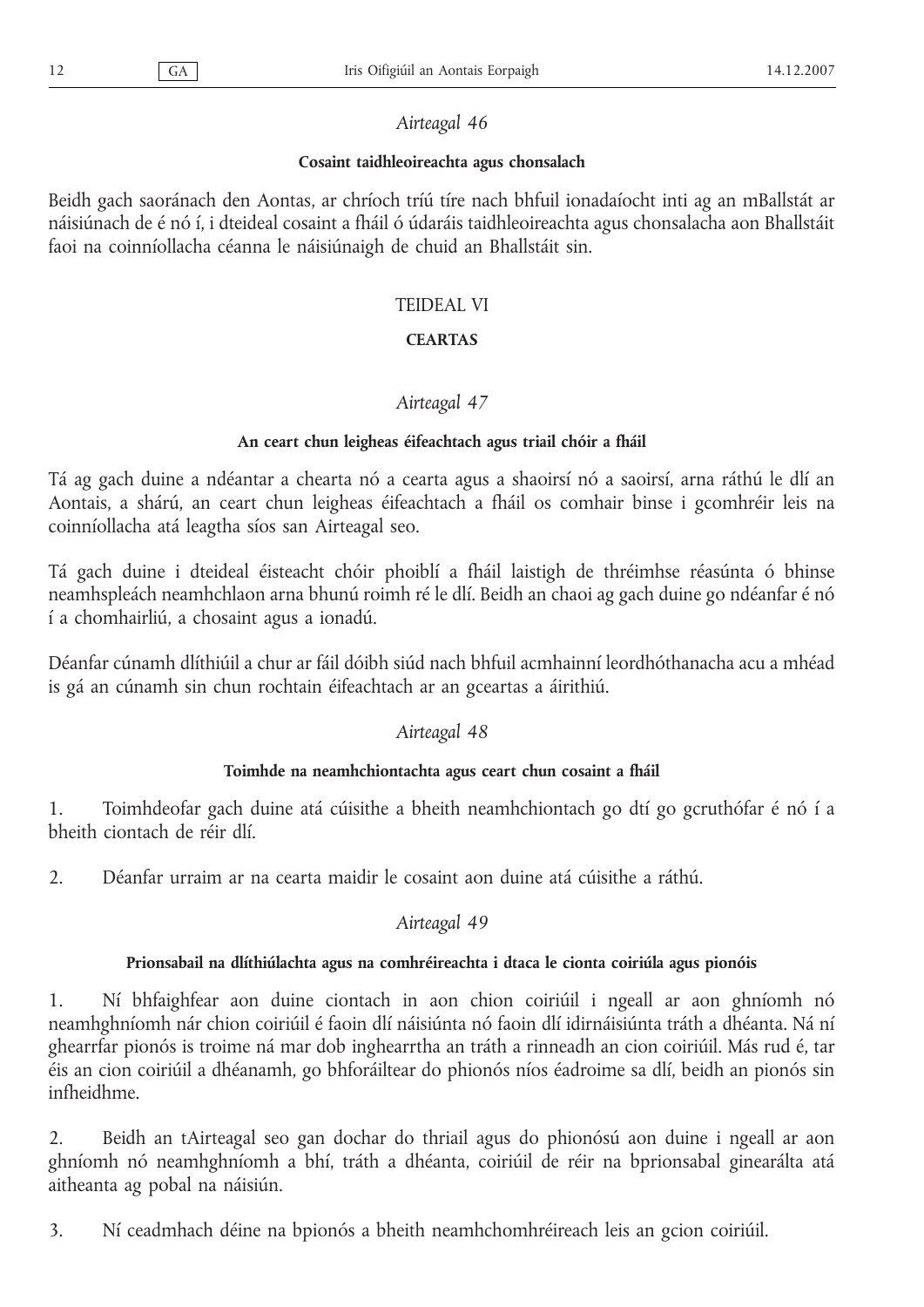## **An ceart chun nach ndéanfar duine a thriail ná a phionósú faoi dhó in imeachtaí coiriúla i ngeall ar an gcion coiriúil céanna**

Ní dhlífear aon duine a thriail ná a phionósú athuair in imeachtaí coiriúla i ngeall ar chion ar éigiontaíodh nó ar ciontaíodh é nó í go críochnaitheach san Aontas i ngeall air cheana i gcomhréir leis an dlí.

## TEIDEAL VII

## **FORÁLACHA GINEARÁLTA A bhFUIL LÉIRIÚ AGUS CUR I bhFEIDHM NA CAIRTE FAOINA RIALÚ**

#### *Airteagal 51*

#### **Raon feidhme**

1. Tá forálacha na Cairte seo dírithe ar institiúidí, comhlachtaí, oifigí agus gníomhaireachtaí an Aontais le hurraim chuí do phrionsabal na coimhdeachta, agus ar na Ballstáit an tráth a gcuireann siad dlí an Aontais chun feidhme, agus an tráth sin amháin. Dá dheasca sin, tabharfaidh siad aird ar na cearta, déanfaidh siad na prionsabail a urramú agus cuirfidh a gcur i bhfeidhm chun cinn i gcomhréir lena gcumhachtaí faoi seach agus na teorainneacha atá ar chumhachtaí an Aontais mar atá siad tugtha dó sna Conarthaí á n-urramú acu.

2. Ní dhéanann an Chairt seo raon feidhme dhlí an Aontais a fhorleathnú thar chumhachtaí an Aontais ná aon chumhacht ná aon chúram nua a bhunú don Aontas, ná cumhachtaí agus cúraimí atá sainithe sna Conarthaí a mhodhnú.

#### *Airteagal 52*

#### **Raon feidhme agus léiriú na gceart agus na bprionsabal**

1. Ní mór foráil le dlí d'aon teorannú ar fheidhmiú na gceart agus na saoirsí arna n-aithint sa Chairt seo agus ní mór inneachar sár-riachtanach na gceart agus na saoirsí sin a urramú. Faoi réir phrionsabal na comhréireachta, ní fhéadfar teorainneacha a dhéanamh ach amháin má tá gá leo agus má fhreagraíonn siad iarbhír do chuspóirí leasa ghinearálta arna n-aithint ag an Aontas nó don riachtanas cearta agus saoirsí daoine eile a chosaint.

2. Déanfar cearta arna n-aithint sa Chairt seo agus dá bhforáiltear sna Conarthaí a fheidhmiú faoi na coinníollacha agus laistigh de na teorainneacha atá sainithe sna Conarthaí sin.

3. A mhéid a chuimsíonn an Chairt seo cearta a fhreagraíonn do chearta arna ráthú leis an gCoinbhinsiún chun Cearta an Duine agus Saoirsí Bunúsacha a Chosaint, is ionann an bhrí agus an raon feidhme a bheidh ag na cearta sin agus an bhrí agus an raon feidhme atá leagtha síos leis an gCoinbhinsiún sin. Ní choiscfidh an fhoráil seo dlí an Aontais ar chosaint níos forleithne a sholáthar.

4. A mhéid a aithníonn an Chairt seo saoirsí bunúsacha mar a leanann siad ó na traidisiúin bhunreachtúla is coiteann do na Ballstáit, déanfar na cearta sin a léiriú ar aon dul leis na traidisiúin sin.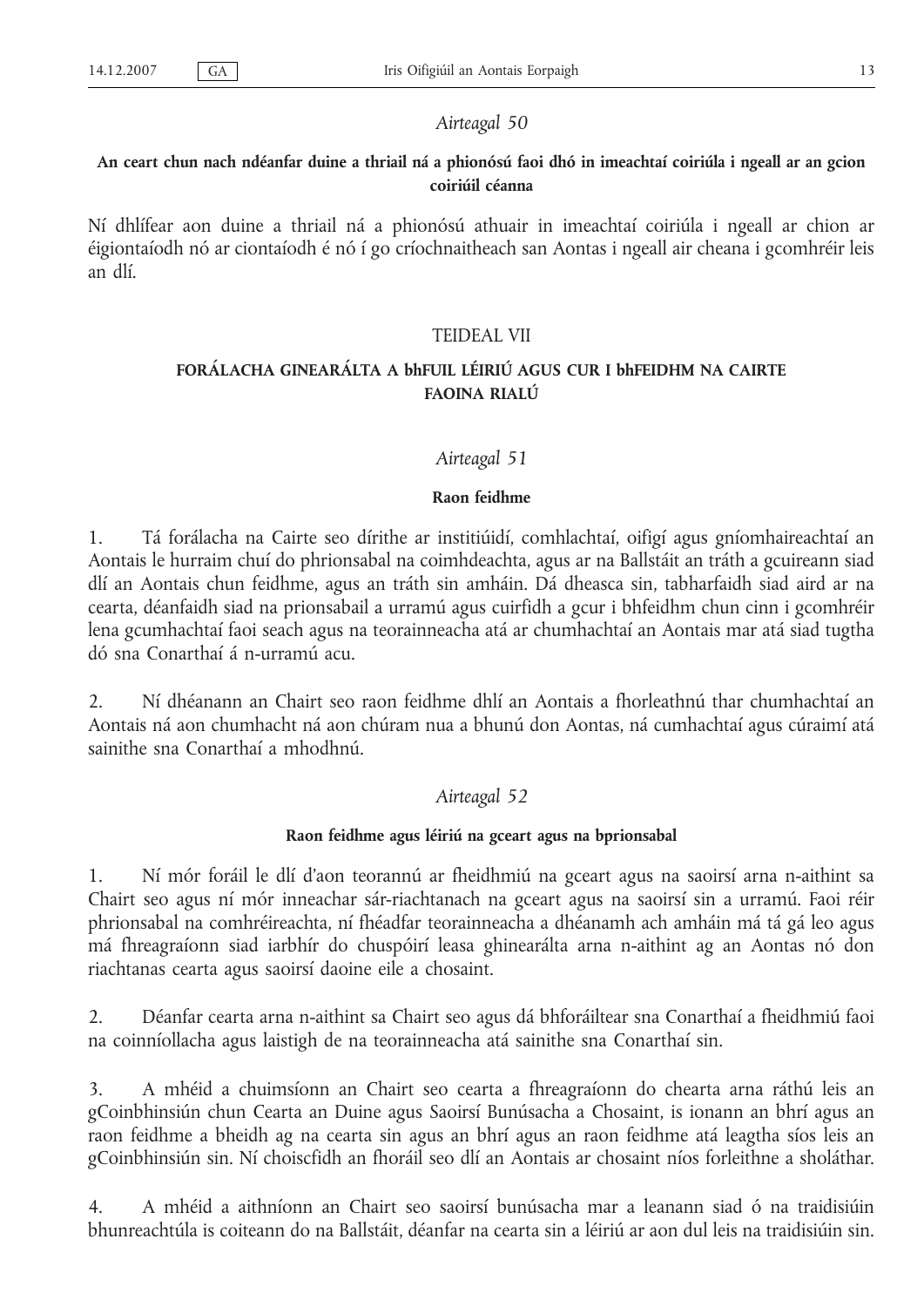5. Forálacha den Chairt seo ina bhfuil prionsabail, féadfar iad a chur chun feidhme le gníomhartha reachtacha agus feidhmiúcháin arna nglacadh ag institiúidí, comhlachtaí, oifigí agus gníomhaireachtaí an Aontais, agus le gníomhartha ó na Ballstáit nuair a bhíonn dlí an Aontais á chur chun feidhme acu, i bhfeidhmiú a gcumhachtaí faoi seach. Ní fhéadfar iad a agairt os comhair cúirte ach amháin i dtaca le léiriú na ngníomhartha sin agus le rialú ar a ndlíthiúlacht.

6. Tabharfar aird iomlán, faoi mar atá sonraithe sa Chairt seo, ar dhlíthe agus ar chleachtais náisiúnta.

7. Tabharfaidh cúirteanna an Aontais agus na mBallstát aird chuí ar na mínithe arna dtarraingt suas mar threoir ar mhaithe leis an gCairt seo a léiriú.

## *Airteagal 53*

## **Leibhéal na cosanta**

Ní léireofar aon fhoráil sa Chairt seo sa chaoi go ndéanfar cearta an duine agus saoirsí bunúsacha a shrianadh nó a dhochrú mar atá siad arna n-aithint, ina raonta feidhme faoi seach, le dlí an Aontais agus leis an dlí idirnáisiúnta agus le comhaontuithe idirnáisiúnta a bhfuil an tAontas nó na Ballstáit uile ina bpáirtithe iontu, lena n-áirítear an Coinbhinsiún Eorpach chun Cearta an Duine agus Saoirsí Bunúsacha a Chosaint, agus le bunreachtanna na mBallstát.

## *Airteagal 54*

## **Toirmeasc ar chearta a mhí-úsáid**

Ní léireofar aon ní sa Chairt seo ar dhóigh a thabharfadh le tuiscint go bhfuil aon cheart ann chun gabháil le haon ghníomhaíocht nó aon ghníomh a dhéanamh arb é is aidhm dó na cearta nó na saoirsí atá aitheanta sa Chairt seo a mhilleadh nó iad a theorannú níos mó ná mar a fhoráiltear sa Chairt.

> °  $\circ$   $\circ$

Ionchorpraítear sa téacs seo thuas, arna leasú, an Chairt a fógraíodh an 7 Nollaig 2000 agus gabhfaidh sé a hionad ón lá a dtiocfaidh Conradh Liospóin i bhfeidhm.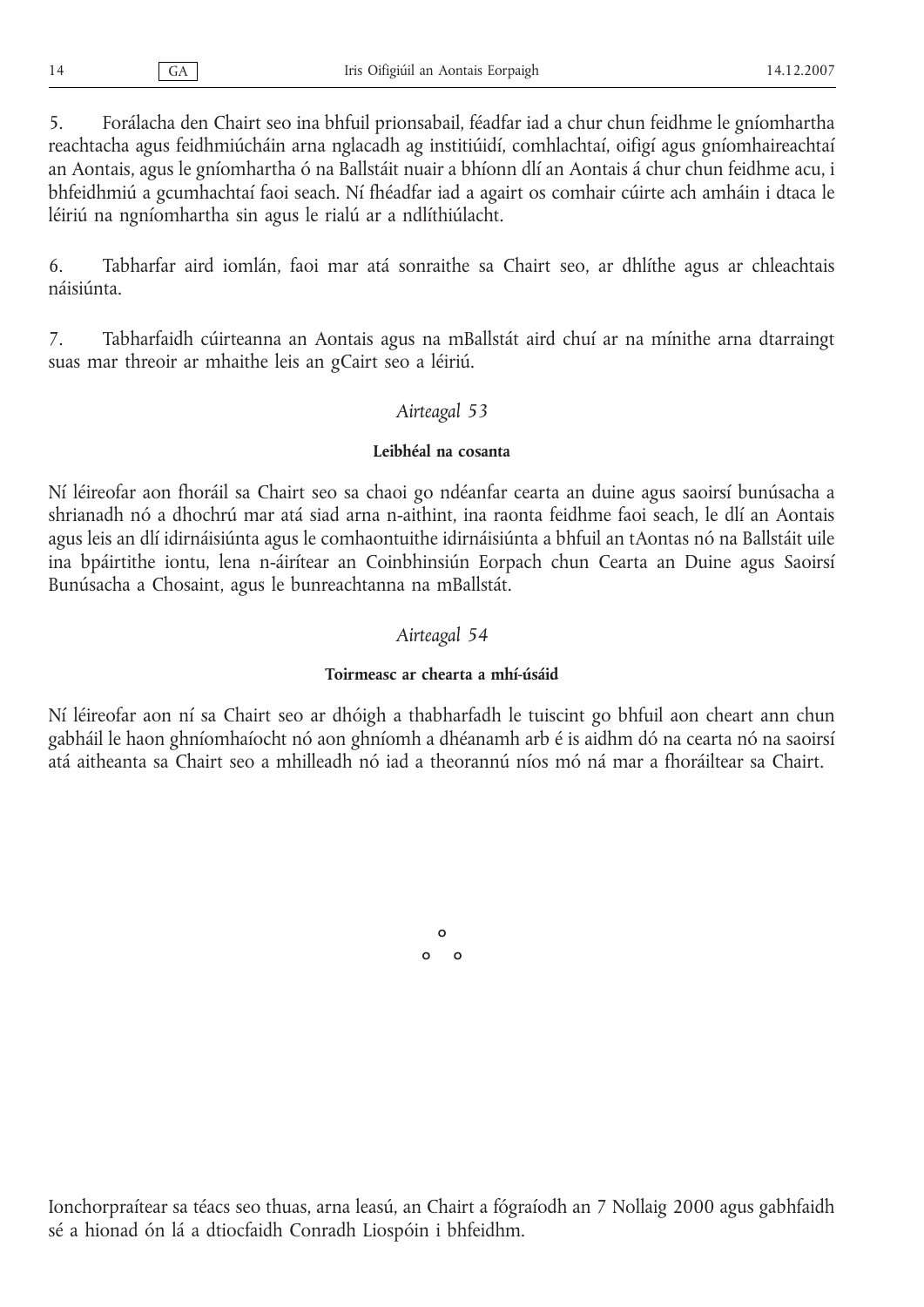Съставено в Страсбург на дванадесети декември две хиляди и седма година. Hecho en Estrasburgo, el doce de diciembre de dos mil siete. Ve Štrasburku dne dvanáctého prosince dva tisíce sedm. Udfærdiget i Strasbourg den tolvte december to tusind og syv. Geschehen zu Strassburg am zwölften Dezember zweitausendsieben. Kahe tuhande seitsmenda aasta detsembrikuu kaheteistkümnendal päeval Strasbourgis. Έγινε στo Στρασβoύργo, στις δώδεκα Δεκεμβρίου δύο χιλιάδες επτά. Done at Strasbourg on the twelfth day of December in the year two thousand and seven. Fait à Strasbourg, le douze décembre deux mille sept. Arna dhéanamh in Strasbourg an dara lá déag de Nollaig sa bhliain dhá mhíle a seacht. Fatto a Strasburgo, addì dodici dicembre duemilasette. Strasbūrā, divtūkstoš septītā gada divpadsmitajā decembrī. Priimta du tūkstančiai septintųjų metų gruodžio dvyliktą dieną Strasbūre. Kelt Strasbourgban, a kétezer-hetedik év december tizenkettedik napján. Magħmul fi Strasburgu, fit-tnax-il jum ta' Diċembru tas-sena elfejn u sebgħa. Gedaan te Straatsburg, de twaalfde december tweeduizend zeven. Sporządzono w Strasburgu dnia dwunastego grudnia roku dwa tysiące siódmego. Feito em Estrasburgo, em doze de Dezembro de dois mil e sete. Întocmit la Strasbourg, la doisprezece decembrie două mii șapte. V Štrasburgu dňa dvanásteho decembra dvetisícsedem. V Strasbourgu, dne dvanajstega decembra leta dva tisoč sedem.

Tehty Strasbourgissa kahdentenatoista päivänä joulukuuta vuonna kaksituhattaseitsemän. Som skedde i Strasbourg den tolfte december tjugohundrasju.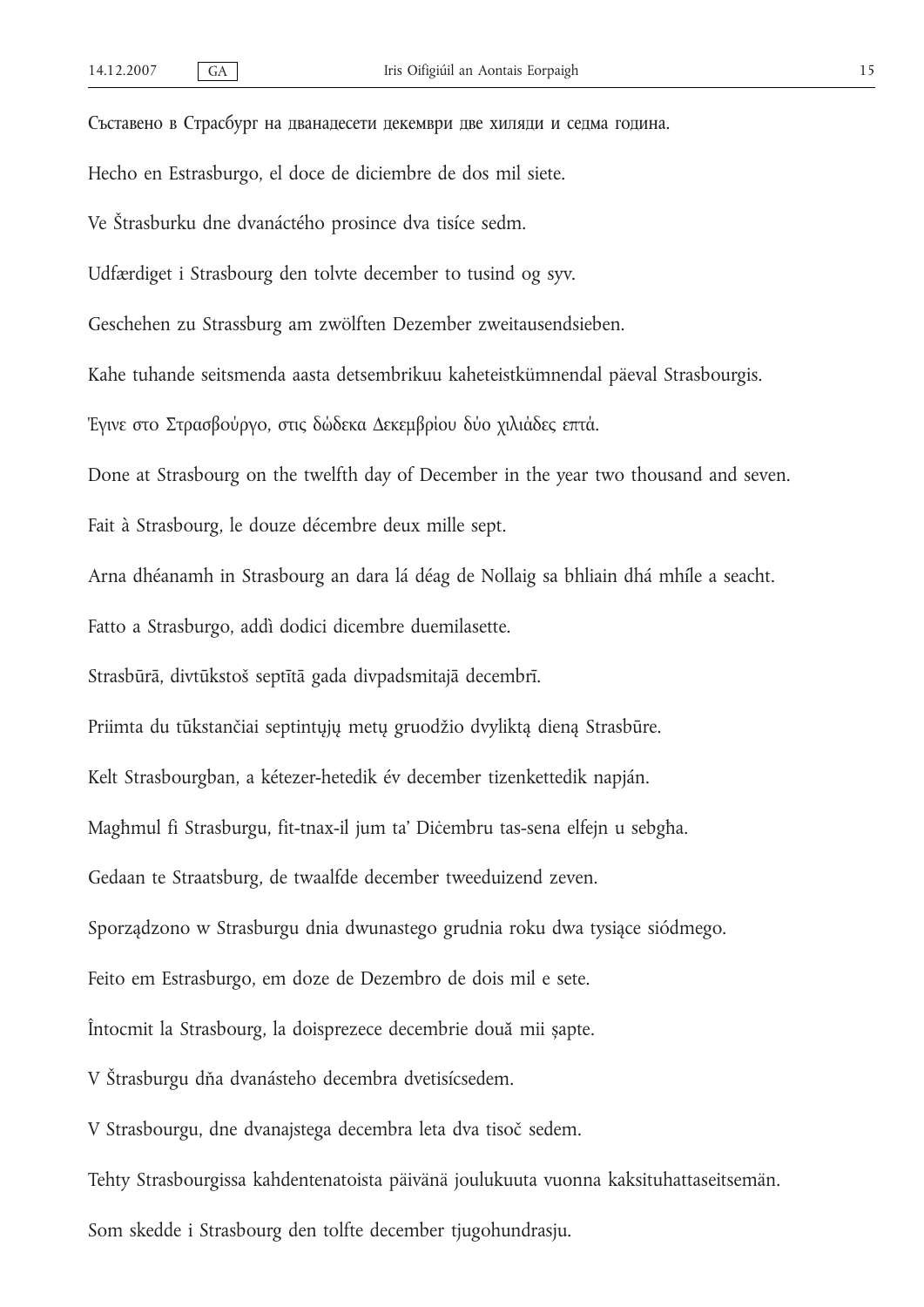За Европейския парламент Por el Parlamento Europeo Za Evropský parlament For Europa-Parlamentet Im Namen des Europäischen Parlaments Euroopa Parlamendi nimel Για το Ευρωπαϊκό Κοινοβούλιο For the European Parliament Pour le Parlement européen Thar ceann Pharlaimint na hEorpa Per il Parlamento europeo Eiroparlamenta vārdā Europos Parlamento vardu Az Európai Parlament részéről Għall-Parlament Ewropew Voor het Europees Parlement W imieniu Parlamentu Europejskiego Pelo Parlamento Europeu Pentru Parlamentul European za Európsky parlament za Evropski parlament Euroopan parlamentin puolesta På Europaparlamentets vägnar

> Председател El Presidente Předseda Formand Der Präsident eesistuja Ο Πρόεδρος The President Le Président An tUachtarán Il Presidente Priekšsēdētājs Pirmininkas Az elnök Il-President de Voorzitter Przewodniczący O Presidente Preşedintele predseda Predsednik Puheenjohtaja Ordförande

> > $\overline{(\sigma\circ)}$

За Съвета на Европейския съюз Por el Consejo de la Unión Europea Za Radu Evropské unie For Rådet for Den Europæiske Union Für den Rat der Europäischen Union Euroopa Liidu Nõukogu nimel Για το Συμβούλιο της Ευρωπαϊκής Ένωσης For the Council of the European Union Pour le Conseil de l'Union européenne Thar ceann Chomhairle an Aontais Eorpaigh Per il Consiglio dell'Unione europea Eiropas Savienības Padomes vārdā Europos Sąjungos Tarybos vardu Az Európai Unió Tanácsa részéről Għall-Kunsill ta' l-Unjoni Ewropea Voor de Raad van de Europese Unie W imieniu Rady Unii Europejskiej Pelo Conselho da União Europeia Pentru Consiliul Uniunii Europene za Radu Európskej únie za Svet Evropske unije Euroopan unionin neuvoston puolesta För Europeiska unionens råd

За Комисията на Европейските общности Por la Comisión de las Comunidades Europeas Za Komisi Evropských společenství For Kommission for De Europæiske Fællesskaber Für die Kommission der Europäischen Gemeinschaften Euroopa Ühenduste Komisjoni nimel Για την Επιτροπή των Ευρωπαϊκών Κοινοτήτων For the Commission of the European Communities Pour la Commission des communautés européennes Thar ceann Choimisiún na gComhphobal Eorpach Per la Commissione delle Comunità europee Eiropas Kopienu Komisijas vārdā Europos Bendrijų Komisijos vardu Az Európai Közösségek Bizottsága részéről Għall-Kummissjoni tal-Komunitajiet Ewropej Voor de Commissie van de Europese Gemeenschappen W imieniu Komisji Wspólnot Europejskich Pela Comissão das Comunidades Europeias Pentru Comisia Comunităţilor Europene Za Komisiu Európskych spoločenstiev Za Komisijo Evropskih skupnosti Euroopan yhteisöjen komission puolesta På Europeiska gemenskapernas kommissions vägnar

Председател El Presidente Předseda Formand Der Präsident eesistuja Ο Πρόεδρος The President Le Président An tUachtarán Il Presidente Priekšsēdētājs Pirmininkas Az elnök Il-President de Voorzitter Przewodniczący O Presidente Preşedintele predseda Predsednik Puheenjohtaja Ordförande

Председател El Presidente Předseda Formand Der Präsident eesistuja Ο Πρόεδρος The President Le Président An tUachtarán Il Presidente Priekšsēdētājs Pirmininkas Az elnök Il-President de Voorzitter Przewodniczący O Presidente Preşedintele predseda Predsednik Puheenjohtaja Ordförande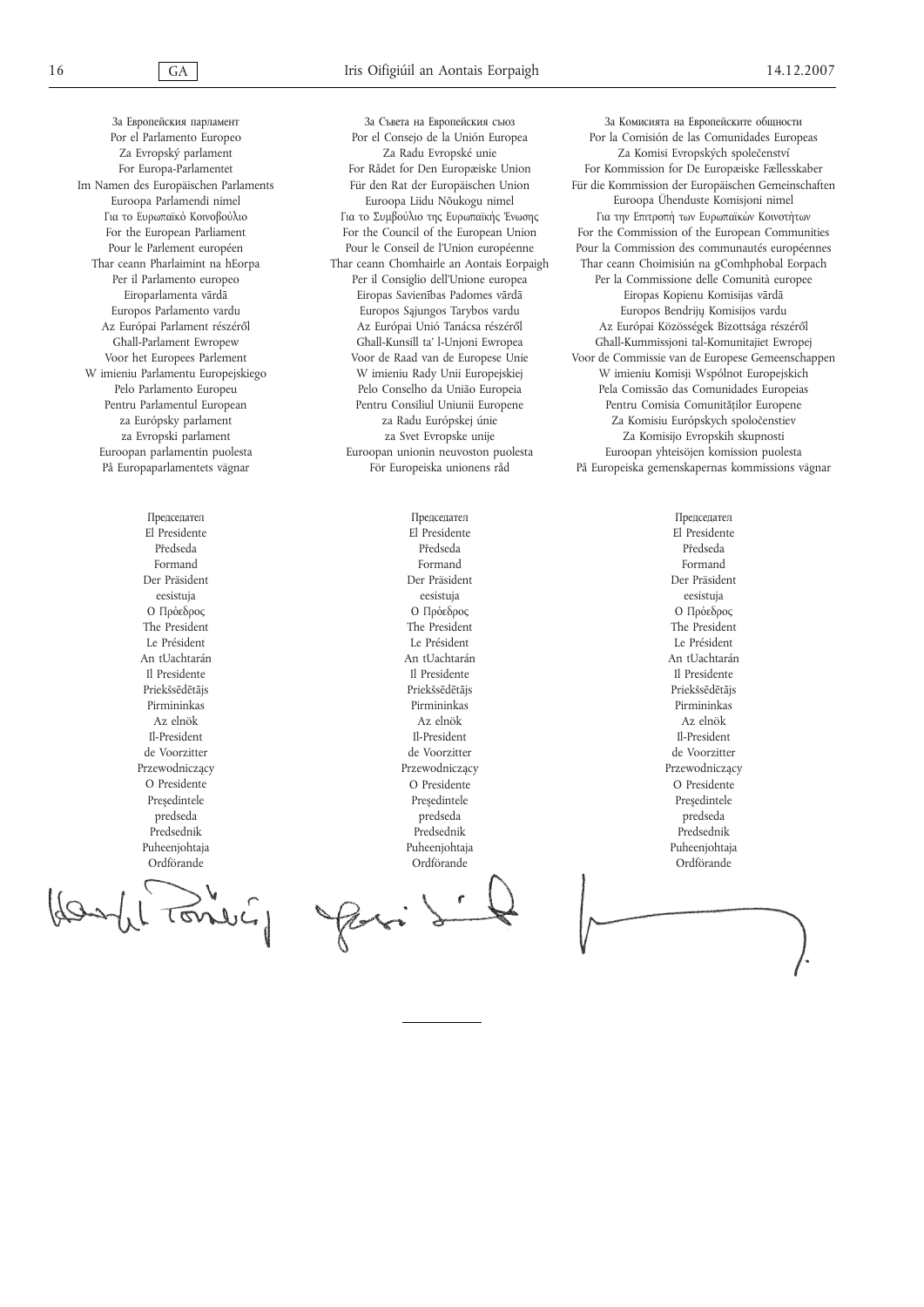#### **MÍNITHE** (\*) **MAIDIR LEIS AN gCAIRT UM CHEARTA BUNÚSACHA**

(2007/C 303/02)

Ullmhaíodh na mínithe seo i dtosach faoi údarás Praesidium an Choinbhinsiúin a dhréachtaigh an Chairt um Chearta Bunúsacha an Aontais Eorpaigh. Tugadh suas chun dáta iad faoi chúram Praesidium an Choinbhinsiúin Eorpaigh i bhfianaise na gcoigeartuithe dréachtaithe a rinne an Coinbhinsiún sin ar théacs na Cairte (go háirithe ar Airteagail 51 agus 52) agus i bhfianaise an fhoráis a tháinig ar dhlí an Aontais. Cé nach bhfuil stádas dlí acu iontu féin, is mór is fiú iad mar uirlis léirithe arb é is aidhm di forálacha na Cairte a shoiléiriú.

TEIDEAL I – DÍNIT

*Míniú ar Airteagal 1 – Dínit an duine*

Ceart bunúsach ann féin is ea dínit an duine; ní hé amháin sin ach is í is bonn, dáiríre, do na cearta bunúsacha. Rinneadh dínit an duine a chumhdach i 1948 i mbrollach an Dearbhaithe Uilechoitinn um Chearta an Duine: '... de bhrí go bhfuil aitheantas ar an dínit inghreamaithe agus ar na cearta comhionanna dosháraithe atá ag gach duine sa teaghlach daonna mar bhunús leis an tsaoirse, leis an gceartas agus leis an tsíocháin sa chruinne'. Sa bhreithiúnas a thug sí an 9 Deireadh Fómhair 2001 i gcás C–377/98 an Ísiltír v. Parlaimint na hEorpa agus an Chomhairle, 2001 ECR I-7079, i bhforais Uimh. 70 – 77, dhaingnigh an Chúirt Bhreithiúnais gur cuid de dhlí an Aontais ceart bunúsach an duine chun a dhínite.

Fágann sin nach féidir úsáid a bhaint as aon cheann de na cearta a leagtar síos sa Chairt seo chun dochar a dhéanamh do dhínit duine eile, agus gur cuid de shubstaint na gceart a leagtar síos sa Chairt seo í dínit an duine. Ní mór, dá bhrí sin, í a urramú, fiú amháin agus srian á chur ar cheart.

*Míniú ar Airteagal 2 – Ceart chun beatha*

- 1. Tá mír 1 den Airteagal seo bunaithe ar an gcéad abairt d'Airteagal 2(1) den CECD ar mar seo a leanas atá:
	- '1. Cosnóidh an dlí ceart gach uile dhuine chun a bheo...'
- 2. Cuireadh as ionad an dara habairt den fhoráil, ina ndearnadh tagairt do phionós an bháis, ar theacht i bhfeidhm d'Airteagal 1 de Phrótacal Uimh. 6 a ghabhann leis an CECD ar mar seo a leanas atá:

'Déantar an bhreith bháis a dhíothú. Ní dhaorfar aon duine chun báis ná ní chuirfear aon duine chun báis.'

Tá Airteagal 2(2) den Chairt bunaithe ar an bhforáil sin.

- 3. Freagraíonn forálacha Airteagal 2 den Chairt do na hAirteagail thuasluaite den CECD agus dá Phrótacal. Is ionann brí agus raon feidhme dóibh, i gcomhréir le hAirteagal 52(3) den Chairt. Ní mór a mheas, dá bhrí sin, gur cuid den Chairt freisin iad na sainmhínithe 'diúltacha' atá sa CECD:
	- (a) Airteagal 2(2) den CECD:

'Ní mheasfar gur sárú ar an Airteagal seo bás d'imirt ar dhuine trí fhorneart d'úsáid nach mó ná mar is dianghá:

- (a) chun aon duine a chosaint ar fhoréigean neamhdhleathach;
- (b) chun duine a ghabháil go dleathach nó duine faoi choinneáil dhleathach a chosc ar éalú;

<sup>(\*)</sup> Nóta ón eagarthóir: Tá na tagairtí d'uimhreacha Airteagal sa Chonradh tugtha cothrom le dáta agus tá ceartú déanta ar earráidí follasacha áirithe.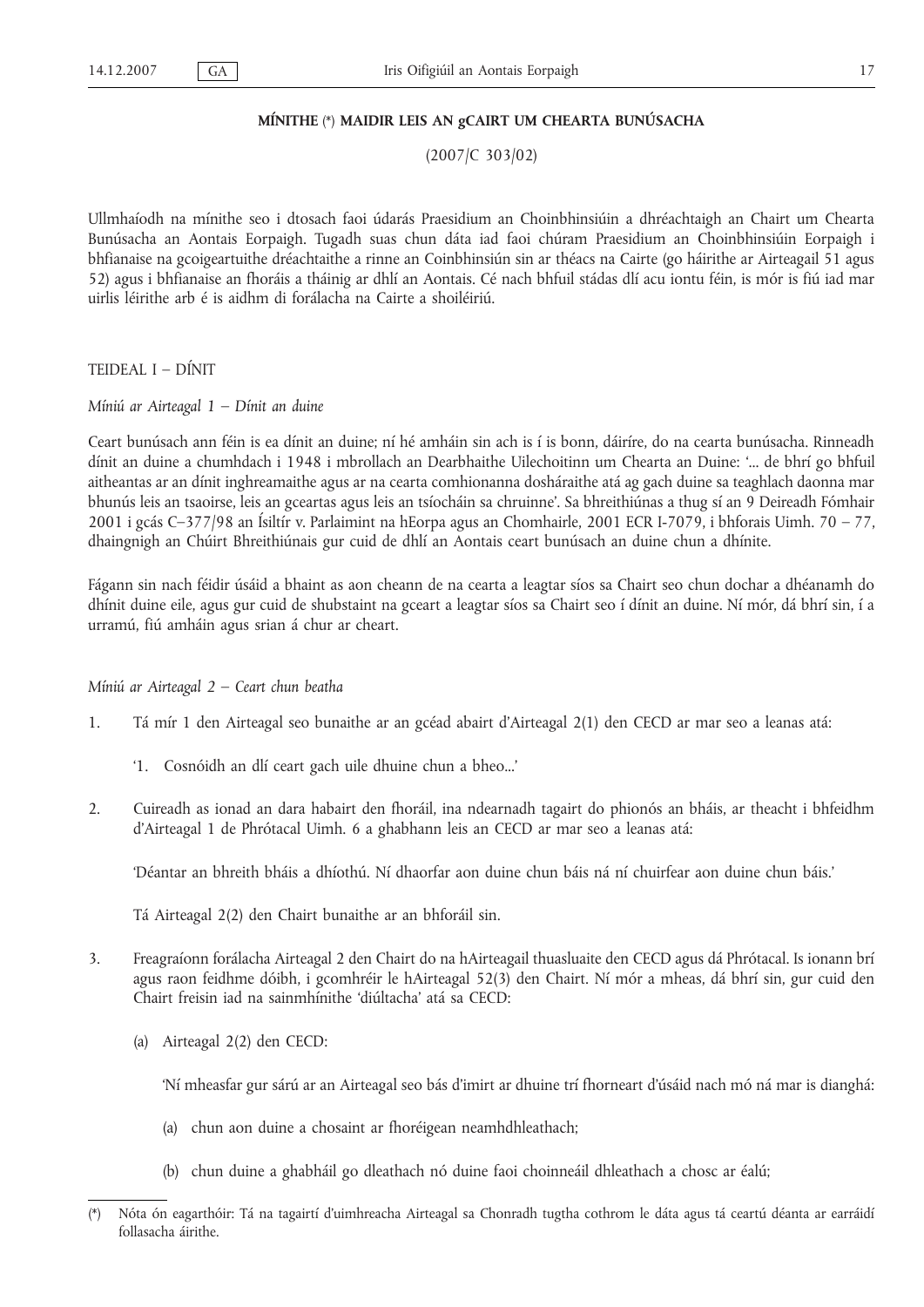- (c) chun gníomh dleathach a dhéanamh d'fhonn círéib nó éirí amach a chur faoi chois.'
- (b) Airteagal 2 de Phrótacal Uimh. 6 a ghabhann leis an CECD:

'Féadfaidh Stát an bhreith bháis a fhoráil ina reachtaíocht i leith gníomhartha arna ndéanamh tráth cogaidh nó tráth garbhagairt cogaidh; ní chuirfear an bhreith sin i bhfeidhm ach amháin sna cásanna dá bhforáiltear sa reachtaíocht sin agus i gcomhréir leis na forálacha ann ...'.

*Míniú ar Airteagal 3 – An ceart chun iomláine an duine*

- 1. Sa bhreithiúnas a thug sí an 9 Deireadh Fómhair 2001 i gCás C–377/98 an Ísiltír v. Parlaimint na hEorpa agus an Chomhairle 2001 ECR I-7079, forais Uimh. 70, 78 – 80, dhaingnigh an Chúirt Bhreithiúnais gur cuid de dhlí an Aontais ceart bunúsach an duine chun a iomláine agus go gcuimsíonn sé, i gcomhthéacs na míochaine agus na bitheolaíochta, saorthoiliú feasach an deontóra agus an fhaighteora.
- 2. Tá prionsabail Airteagal 3 den Chairt san áireamh cheana féin sa Choinbhinsiún um Chearta an Duine agus an Bhithmhíochaine, arna ghlacadh ag Comhairle na hEorpa (ETS 164 agus prótacal breise ETS 168). Níl sé d'aidhm ag an gCairt imeacht ó na prionsabail sin agus ní thoirmisctear dá bhrí sin ach an chlónáil atáirgeach. Ní údaraítear ná ní thoirmisctear foirmeacha eile clónála. Ní choisceann sí mar sin, beag ná mór, ar an reachtas saghsanna eile clónála a thoirmeasc.
- 3. An tagairt do chleachtais dea-ghinice, go háirithe na cleachtais sin arb é is aidhm dóibh daoine a roghnú, baineann sí leis na hócáidí sin a d'fhéadfadh a bheith ann ina ndéantar cláir roghnaithe a eagrú agus a chur chun feidhme, a chuimsíonn feachtais aimridithe, an toircheas éigeantach, cleamhnais eitneacha éigeantacha, gan ach iad a lua; gníomhartha iad uile a meastar gur cionta idirnáisiúnta iad i Reacht na Cúirte Coiriúla Idirnáisiúnta arna ghlacadh sa Róimh an 17 Iúil 1998 (féach Airteagal 7(1)(g) de).

*Míniú ar Airteagal 4 – Toirmeasc ar chéastóireacht agus ar íde nó ar phionós atá mídhaonna nó táireach*

Is é an ceart atá i gceist in Airteagal 4 an ceart a ráthaítear in Airteagal 3 den CECD, agus is ionann an fhoclaíocht ann: 'Ní dhéanfar céastóireacht ar dhuine ar bith ná cóir ná pionós mídhaonna nó táirchéimneach a chur air.' De bhua Airteagal 52(3) den Chairt, is ionann brí agus raon dó agus don Airteagal sa CECD.

*Míniú ar Airteagal 5 – Toirmeasc ar an sclábhaíocht agus ar shaothar éignithe*

- 1. Freagraíonn an ceart atá in Airteagal 5(1) agus (2) d'Airteagal 4(1) agus (2) den CECD, a bhfuil an fhoclaíocht chéanna ann. Mar sin, is ionann brí agus raon feidhme dó agus don Airteagal sa CECD, de bhua Airteagal 52(3) den Chairt. Dá bharr sin:
	- ní dhéanfaidh aon teorannú difear go dlisteanach don cheart dá bhforáiltear i mír 1;
	- ní mór féachaint do na sainmhínithe 'diúltacha' atá in Airteagal 4(3) den CECD agus brí á baint as an nath 'saothar éignithe nó éigeantach' i mír 2:

'Chun críche an Airteagail seo ní áireofar mar "obair ainneonach nó éigeantach":

- (a) aon obair a chuirfear faoi dear a dhéanamh i ngnáthchúrsa coinneála a bheas curtha ar dhuine de réir fhorálacha Airteagal 5 den Choinbhinsiún seo nó le linn duine a bheith ar saoirse choinníollach ón gcoinneáil sin;
- (b) aon tseirbhís de ghné mhíleata nó, i gcás agóideoirí coinsiasacha i dtíortha a dtugtar aithint dóibh sin, seirbhís a ordaítear in ionad seirbhíse míleata éigeantaí;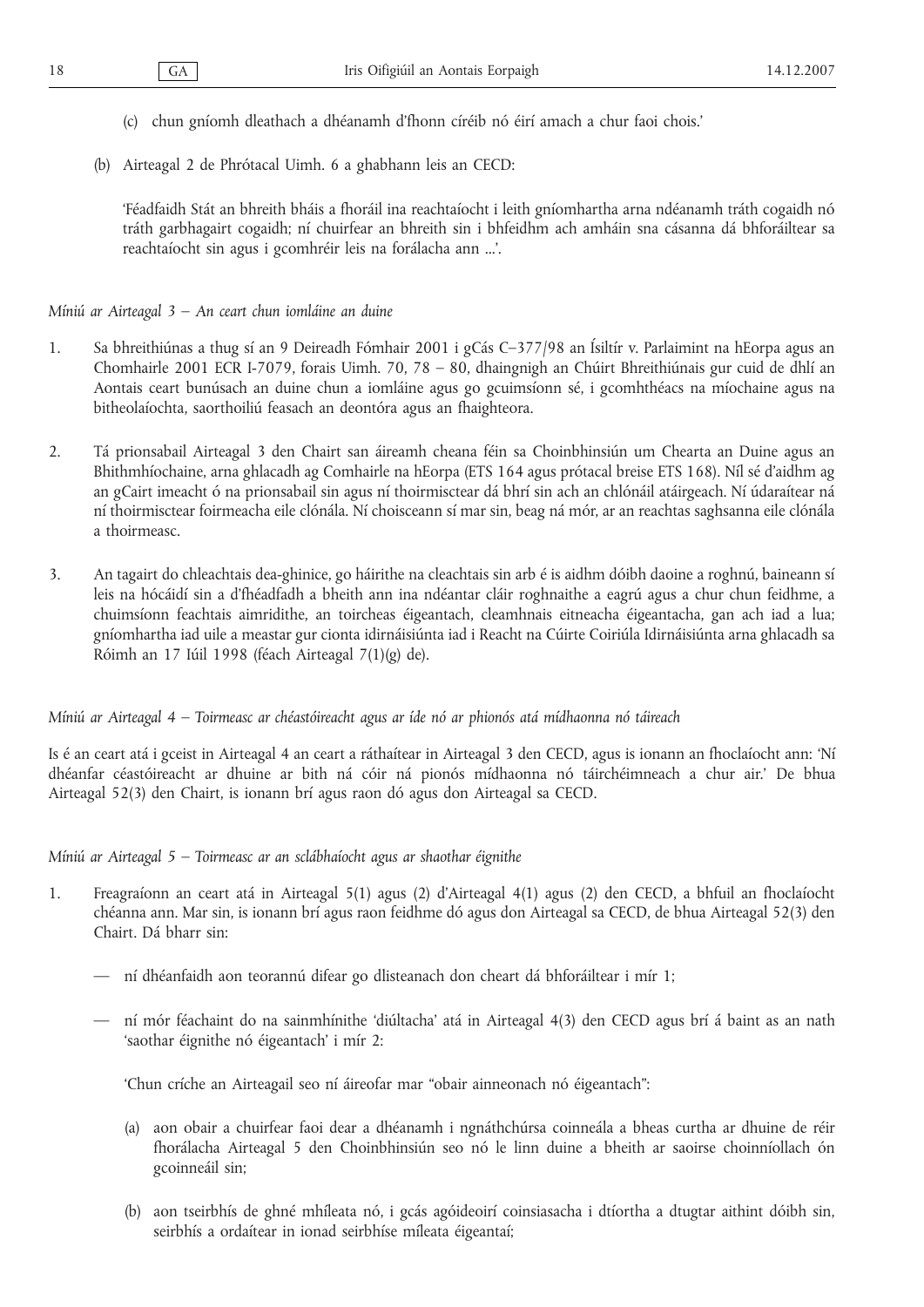- (c) aon tseirbhís a ordaítear i gcás éigeandáil nó anachain a bheith ag bagairt bhascadh nó aimhleas an phobail;
- (d) aon obair nó seirbhís is cuid de ghnáthdhualgais saoránaigh.'
- 2. Eascraíonn mír 3 go díreach ó dhínit an duine agus cuirtear san áireamh sa mhír seo na forbairtí is déanaí sa choireacht eagraithe, eagrú na hinimirce neamhdhlíthiúla brabúsaí, mar shampla, nó gréasáin um dhúshaothrú gnéasach. San Iarscríbhinn a ghabhann le Coinbhinsiún Europol, tá an sainmhíniú seo a leanas ina dtagraítear don gháinneáil ar mhaithe leis an dúshaothrú gnéasach:'ciallaíonn "ceannaíocht i ndaoine" duine a chur faoi smacht iarbhír agus neamhdhleathach daoine eile trí fhoréigean nó bagairtí a úsáid nó trí ghaol údaráis a mhí-úsáid nó trí inlíochtaí d'fhonn gabháil le dúshaothrú meirdreachais, foirmeacha dúshaothraithe chollaí agus ionsaí ar mhionaoisigh nó tráchtáil i ndáil le leanaí a thréigean'. I gCaibidil VI den Choinbhinsiún ag cur Chomhaontú Schengen chun feidhme, coinbhinsiún atá lánpháirtithe in acquis an Aontais, a bhfuil an Ríocht Aontaithe agus Éire rannpháirteach ann, tá an fhoclaíocht seo a leanas in Airteagal 27(1) ina dtagraítear do ghréasáin inimirce neamhdhleathaí: 'Gabhann na Páirtithe Conarthacha ar láimh pionóis iomchuí a fhorchur ar aon duine a chuidíonn nó a fhéachann le cuidiú, ar mhaithe le brabús, le heachtrannach teacht isteach nó fanacht ar chríoch Páirtí Chonarthaigh de shárú ar dhlíthe an Pháirtí Chonarthaigh sin maidir le heachtrannaigh teacht isteach agus fanacht.' An 19 Iúil 2002, ghlac an Chomhairle cinneadh réime maidir leis an ngáinneáil ar dhaoine a chomhrac (IO L 203, 1.8.2002, lch. 1) agus sainmhínítear in Airteagal 1 de na cionta atá i gceist leis an ngáinneáil ar dhaoine ar mhaithe leis an dúshaothrú oibre nó leis an teacht i dtír gnéasach, cionta a gcaithfidh na Ballstáit cionta inphionóis a dhéanamh díobh de bhua an chinnidh réime sin.

#### TEIDEAL II – SAOIRSÍ

#### *Míniú ar Airteagal 6 – An ceart chun saoirse agus slándála*

Is iad na cearta atá in Airteagal 6 na cearta a ráthaítear in Airteagal 5 den CECD agus, i gcomhréir le hAirteagal 52(3) den Chairt, is ionann brí agus raon feidhme dóibh. Dá bhrí sin, ní fhéadfar níos mó de theorainneacha a chur go dlisteanach leo ná na teorainneacha a cheadaítear sa CECD, mar atá in Airteagal 5:

- '1. Tá ag gach uile dhuine an ceart chun saoirse agus slándála a phearsan. Ní bhainfear a shaoirse d'aon duine ach amháin sna cásanna seo a leanas agus de réir nós imeachta a bheas ordaithe leis an dlí:
	- (a) duine a choinneáil go dleathach tar éis é a chiontú ag cúirt inniúil;
	- (b) duine a ghabháil nó a choinneáil go dleathach toisc gan é do dhéanamh de réir ordaithe dleathaigh cúirte nó chun a chur faoi dear go gcomhlíonfar aon oibleagáid a bheas ordaithe leis an dlí;
	- (c) duine a ghabháil nó a choinneáil go dleathach chun é a thabhairt os comhair an údaráis dhlíthiúil inniúil as amhras réasúnach go bhfuil sé tar éis cion a dhéanamh nó nuair a mheasfar go réasúnach gur gá sin chun é a chosc ó chion a dhéanamh nó ó theitheadh i ndiaidh cion a dhéanamh;
	- (d) mionaoiseach a choinneáil le hordú dleathach chun maoirsiú a dhéanamh ar a chuid oideachais nó é a choinneáil go dleathach chun é a thabhairt os comhair an údaráis dhlíthiúil inniúil;
	- (e) daoine a choinneáil go dleathach chun galair tógálach a chosc ó leathadh agus daoine mímheabhracha, anphótairí, andúiligh i ndrugaí, nó fuadairí a choinneáil amhlaidh;
	- (f) duine a ghabháil nó a choinneáil go dleathach chun é a chosc ó theacht isteach gan údarás sa tír, nó duine a ghabháil nó a choinneáil amhlaidh a bhfuil beart á thionscnamh ina choinne d'fhonn é d'ionnarbadh nó d'eiseachadadh.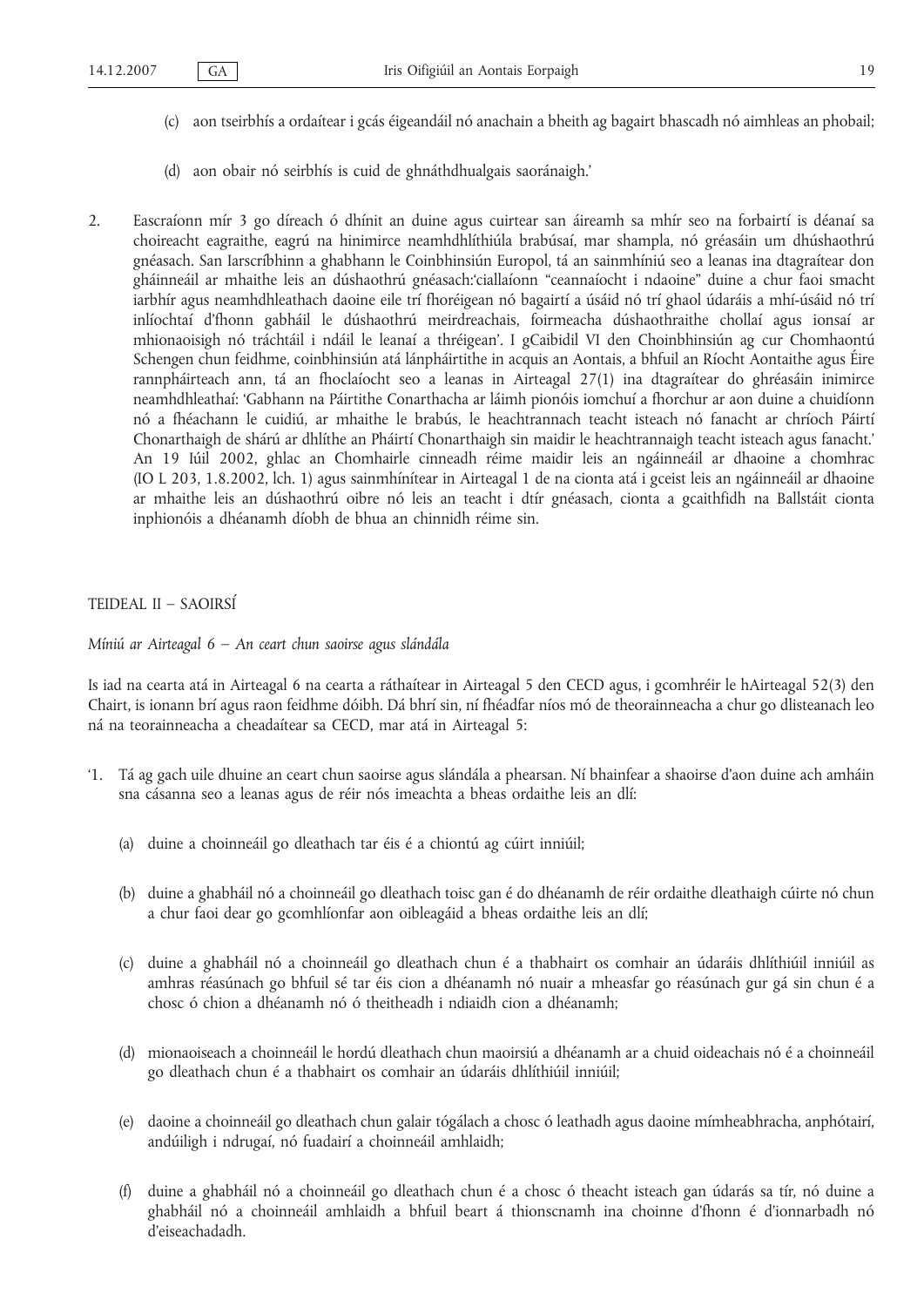- 2. Gach uile dhuine a ghabhfar, cuirfear in iúl dó gan mhoill, i dteanga a thuigfeas sé, na cúiseanna ar gabhadh é agus aon chúiseamh atáthar a chur ina leith.
- 3. Gach uile dhuine a ghabhfar nó a choinneofar do réir fhorálacha mhír 1(c) den Airteagal seo, tabharfar gan mhoill é os comhair breithimh nó oifigigh eile ag a bhfuil údarás ón dlí chun cumhacht bhreithiúnach d'fheidhmiú agus beidh sé i dteideal go dtriailfí é laistigh d'am réasúnach nó go saorfaí é ag feitheamh ar a thriail. Féadfar coinníoll a chur lena shaoradh go dtabharfaidh sé ráthaíocht go láithreoidh chun a thriala.
- 4. Gach uile dhuine a mbainfear a shaoirse de trína ghabháil nó trína choinneáil beidh sé i dteideal imeachta a thionscnamh trína gcinnfidh cúirt go haibéil dlisteanas a choinneála trína n-ordófar é a shaoradh mura dleathach é a choinneáil.
- 5. Gach uile dhuine a ndéanfar gabháil nó coinneáil air contrártha d'fhorálacha an Airteagail seo, beidh aige ceart, is féidir a chur a bhfeidhm, chun cúiteamh d'fháil.'

Ní mór na cearta atá cumhdaithe in Airteagal 6 a urramú, go háirithe nuair a bheidh dlíthe agus gníomhartha reachtacha á nglacadh ag Parlaimint na hEorpa agus ag an gComhairle i réimse an chomhair bhreithiúnaigh in ábhair choiriúla, ar bhonn Airteagail 82, 83 agus 85 den Chonradh ar Fheidhmiú an Aontais Eorpaigh, go háirithe chun na forálacha íosta coiteanna a shainmhíniú maidir le cionta agus pionóis a aicmiú agus maidir le gnéithe áirithe den dlí nós imeachta.

#### *Míniú ar Airteagal 7 – Meas ar an saol príobháideach agus ar shaol an teaghlaigh*

Freagraíonn na cearta a ráthaítear in Airteagal 7 do na cearta a ráthaítear in Airteagal 8 den CECD. Chun forbairtí sa teicneolaíocht a chur san áireamh, tá an focal 'cumarsáid' curtha isteach in ionad an fhocail 'comhfhreagras'.

I gcomhréir le hAirteagal 52(3) is ionann brí agus raon feidhme dó agus don Airteagal comhfhreagrach sa CECD. Dá dheasca sin, is ionann na teorainneacha a fhéadfar a fhorchur go dlisteanach leis an gceart seo agus na teorainneacha a cheadaítear le hAirteagal 8 den CECD:

- '1. Tá ag gach uile dhuine an ceart chun go mba slán dó a shaol príobháideach agus saol a theaghlaigh, a ionad cónaithe agus a chomhfhreagras.
- 2. Ní chuirfidh aon údarás poiblí isteach ar fheidhmiú an chirt seo, ach sa mhéid go mbeidh sin de réir an dlí agus riachtanach i ndaonlathas ar mhaithe leis an tslándáil náisiúnta, le sábháilteacht an phobail nó le leas eacnamaíoch na tíre, chun anord nó coiriúlacht a chosc, chun sláinte nó moráltacht a chosaint nó chun cearta agus saoirsí daoine eile a chosaint.'

#### *Míniú ar Airteagal 8 – Sonraí pearsanta a chosaint*

Tá an tAirteagal seo bunaithe ar Airteagal 286 den Chonradh ag bunú an Chomhphobail Eorpaigh agus ar Threoir 95/46/ CE ó Pharlaimint na hEorpa agus ón gComhairle maidir le daoine aonair a chosaint i ndáil le sonraí pearsanta a phróiseáil agus maidir le saorghluaiseacht sonraí den sórt sin (IO L 281, 23.11.1995, lch. 31), agus freisin ar Airteagal 8 den CECD agus ar Choinbhinsiún Chomhairle na hEorpa an 28 Eanáir 1981 um Chosaint Daoine Aonair maidir le hUathphróiseáil Sonraí Pearsanta, atá daingnithe ag na Ballstáit uile. Gabhann Airteagal 16 den Chonradh ar Fheidhmiú an Aontais Eorpaigh agus Airteagal 39 den Chonradh ar an Aontas Eorpach ionad Airteagal 286 den Chonradh CE anois. Tagraítear freisin do Rialachán (CE) Uimh. 45/2001 ó Pharlaimint na hEorpa agus ón gComhairle maidir le daoine aonair a chosaint, maidir le sonraí pearsanta a phróiseáil ag institiúidí agus ag comhlachtaí Comhphobail agus maidir le saorghluaiseacht na sonraí sin (IO L 8, 12.1.2001, lch. 1). Tá coinníollacha agus teorainneacha sa Treoir agus sa Rialachán thuasluaite maidir le feidhmiú an chirt chun sonraí pearsanta a chosaint.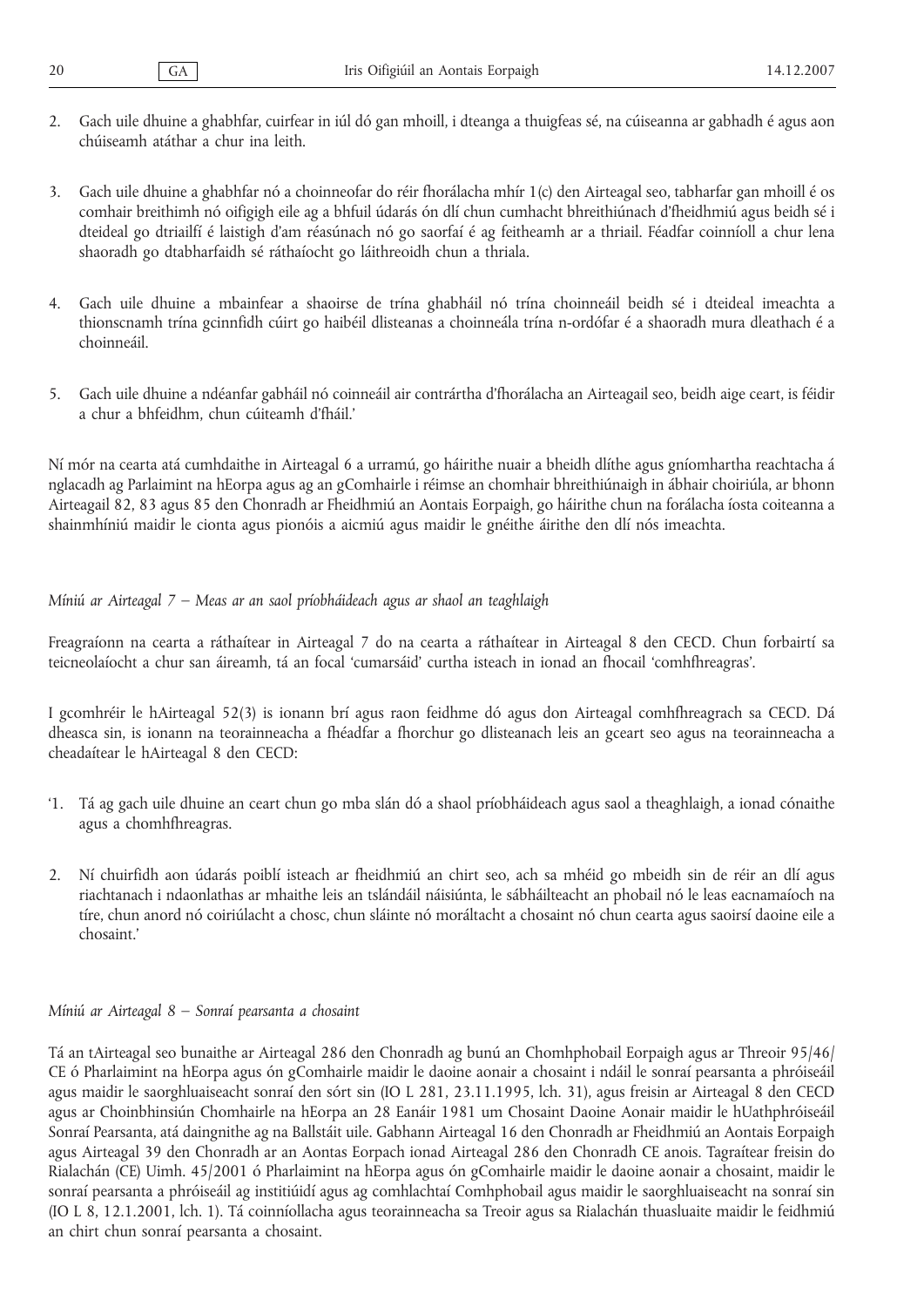Tá an tAirteagal seo bunaithe ar Airteagal 12 den CECD ar mar seo a leanas atá: 'Ar aois in-nuachair a shlánú dóibh tá ag fir agus ag mná an ceart chun pósadh agus teaghlach a bhunú, de réir na ndlíthe náisiúnta a bhaineas le feidhmiú an chirt sin.' Cuireadh cruth na haimsire seo ar fhoclaíocht an Airteagail chun go gclúdódh sé cásanna ina n-aithníonn an reachtaíocht náisiúnta socraíochtaí eile seachas an pósadh le haghaidh teaghlach a bhunú. Ní thoirmisceann ná ní fhorchuireann an tAirteagal seo stádas an phósta a dheonú d'aontais idir dhaoine den ghnéas céanna. Tá cosúlacht ag an gceart seo, dá bhrí sin, leis an gceart a dheonaítear sa CECD, ach féadfaidh raon feidhme níos leithne a bheith aige nuair a fhoráiltear amhlaidh le reachtaíocht náisiúnta.

#### *Míniú ar Airteagal 10 – Saoirse smaoinimh, coinsiasa agus reiligiúin*

Freagraíonn an ceart a ráthaítear i mír 1 don cheart a ráthaítear in Airteagal 9 den CECD agus, i gcomhréir le hAirteagal 52(3) den Chairt is ionann an raon feidhme atá aige agus atá ag an Airteagal sin. Ní mór dá bhrí sin do theorainneacha leis an gceart sin Airteagal 9(2) den Choinbhinsiún a urramú ar mar a leanas atá: 'Ní bheidh de shrian ar shaoirse duine chun a chreideamh nó a dheimhne d'fhoilsiú ach pé srian a ordófar le dlí agus is gá i ndaonlathas ar mhaithe le slándáil an phobail, chun an t-ord poiblí, an tsláinte nó an mhoráltacht a chosaint, nó chun cearta agus saoirsí daoine eile a chosaint.'

Freagraíonn an ceart a ráthaítear i mír 2 do na traidisiúin bhunreachtúla náisiúnta agus don fhorbairt atá tagtha ar an reachtaíocht náisiúnta maidir leis an gceist seo.

#### *Míniú ar Airteagal 11 – Saoirse chun tuairimí a nochtadh agus faisnéis a fháil*

- 1. Freagraíonn Airteagal 11 d'Airteagal 10 den Choinbhinsiún Eorpach um Chearta an Duine ar mar seo a leanas atá:
	- '1. Tá ag gach uile dhuine an ceart chun tuairimí a nochtadh. Áirítear sa cheart sin saoirse chun tuairimí a bheith ag duine agus chun eolas agus smaointe a ghlacadh agus a leathadh gan aon bhac ón údarás poiblí agus gan aird ar chríochtheoranta. Ní dhéanfaidh an tAirteagal seo aon Stát a chosc óna chur faoi dear do ghnóthais forleatha, chianamharcaíochta nó chineama ceadúnais a bheith acu.
	- 2. Ós rud é go bhfuil dualgais agus mortabháil ag gabháil le feidhmiú na saoirsí sin, is cead go mbeadh a bhfeidhmiú faoi réir pé foirmiúlachtaí, coinníollacha, srianta nó pionós a bheas ordaithe le dlí agus is gá i ndaonlathas, ar mhaithe leis an tslándáil náisiúnta, le comhláine chríocha an Stáit nó le sábháilteacht an phobail, chun anord nó coiriúlacht a chosc, chun an tsláinte nó an mhoráltacht a chosaint, chun clú nó cearta daoine eile a chosaint, chun cosc a chur le sceitheadh aon eolais a gheofar i modh rúin, nó chun údarás agus neamhchlaontacht breithiúna a chumhdach.'

De bhun Airteagal 52(3) den Chairt is ionann brí agus raon feidhme don cheart seo agus don cheart a ráthaítear sa CECD. Ní fhéadfar, mar sin, níos mó de theorainneacha a chur go dlisteanach leis ná na teorainneacha dá bhforáiltear in Airteagal 10(2) den Choinbhinsiún, gan dochar d'aon srianta a fhéadfar a fhorchur le dlí iomaíochta an Aontais ar cheart na mBallstát na socruithe maidir le ceadúnais dá dtagraítear sa tríú habairt d'Airteagal 10(1) den CECD a thabhairt isteach.

2. Léiríonn mír 2 den Airteagal seo go soiléir iarmhairtí mhír 1 maidir le saoirse na meán. Tá sé bunaithe ach go háirithe ar chásdlí na Cúirte Breithiúnais maidir leis an teilifís, go háirithe sa chás C–288/89 (breithiúnas an 25 Iúil 1991, Stichting Collectieve Antennevoorziening Gouda e.a. [1991] ECR I–4007), agus ar an bPrótacal maidir leis an gcóras craolacháin phoiblí sna Ballstáit atá i gceangal le Conradh CE agus atá anois i gceangal leis na conarthaí, agus ar Threoir 89/552/CEE ón gComhairle (go háirithe an seachtú réamhaithris déag de).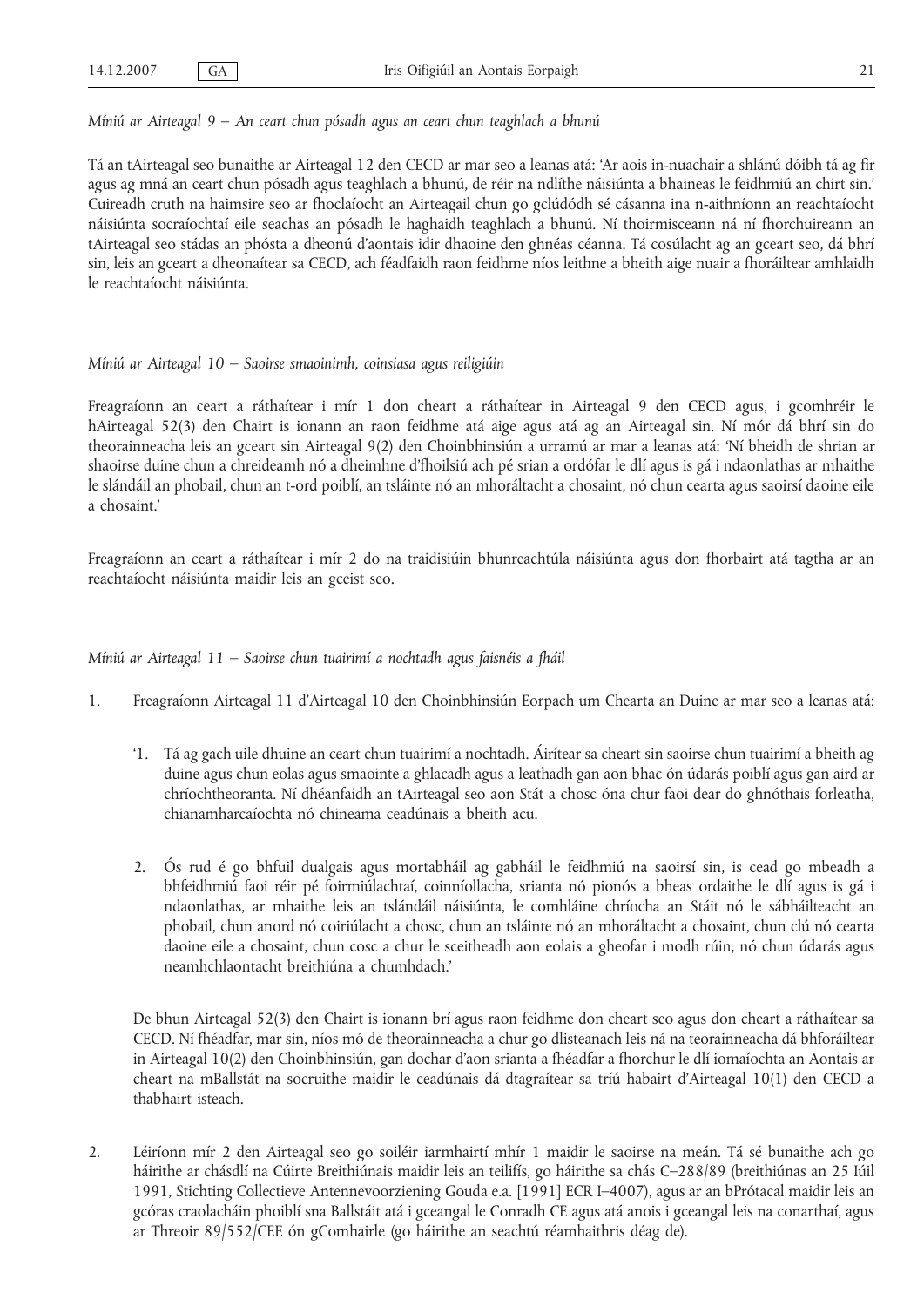*Míniú ar an Airteagal 12 – Saoirse comhthionóil agus comhlachais*

- 1. Freagraíonn mír 1 den Airteagal seo d'Airteagal 11 den CECD ar mar seo a leanas atá:
	- '1. Tá ag gach uile dhuine an ceart chun saoirse a bheith aige teacht ar tionól agus gabháil le comhlachas go sítheoilte, lena n-áirítear an ceart chun ceardchumainn a bhunú agus gabháil le ceardchumainn chun a leasa a chosaint.
	- 2. Ní chuirfear aon srian le feidhmiú na gceart sin seachas pé srian a bheas ordaithe le dlí agus is gá i ndaonlathas ar mhaithe leis an tslándáil náisiúnta nó le sábháilteacht an phobail, nó chun anord nó coiriúlacht a chosc, nó chun an tsláinte nó an mhoráltacht a chosaint nó chun cearta agus saoirsí daoine eile a chosaint. Ní choiscfidh an tAirteagal seo srianta dleathacha a chur ar fheidhmiú na gceart sin ag comhaltaí de na fórsaí armtha, de na póilíní, nó de lucht riaracháin an Stáit.'

Is ionann an bhrí atá le forálacha mhír 1 den Airteagal seo 12 agus an bhrí atá leis an CECD ach is forleithne a raon feidhme toisc go bhfuil feidhm acu ar gach uile leibhéal, lena n-áirítear an leibhéal Eorpach. I gcomhréir le hAirteagal 52(3) den Chairt, ní fhéadfar níos mó de theorainneacha a chur leis an gceart sin ná na teorainneacha a mheastar a bheith dlisteanach de bhua Airteagal 11(2) den CECD.

- 2. Tá an ceart seo bunaithe freisin ar Airteagal 11 den Chairt Chomhphobail um Chearta Sóisialta Bunúsacha le haghaidh Oibrithe.
- 3. Freagraíonn mír 2 den Airteagal seo d'Airteagal 10(4) den Chonradh ar an Aontas Eorpach.

#### *Míniú ar Airteagal 13 – Saoirse na n-ealaíon agus na n-eolaíochtaí*

Fionntar an ceart seo go príomha ón gceart chun saoirse smaoinimh agus chun tuairimí a nochtadh. Tá sé le feidhmiú ag féachaint d'Airteagal 1 agus féadfar é a chur faoi réir na dteorainneacha a údaraítear le hAirteagal 10 den CECD.

#### *Míniú ar Airteagal 14 – An ceart chun oideachais*

1. Tá an ceart seo bunaithe ar chomhthraidisúin bhunreachtúla na mBallstát agus ar Airteagal 2 den Phrótacal a ghabhann leis an CECD ar mar seo a leanas atá:

'Ní dhiúltófar d'aon duine an ceart chun oideachais. Nuair a bheas sé ag feidhmiú aon fheidhmeanna dá ngabhfaidh sé chuige maidir leis an oideachas agus leis an teagasc, bhéarfaidh an Stát urraim do cheart tuismitheoirí chun a áirithiú go mbeidh an t-oideachas agus an teagasc sin i gcomhréir lena ndeimhní creidimh agus fealsúnachta féin.'

Measadh gur mhaith an rud é réim an Airteagail seo a leathnú ionas go mbainfeadh sé leis an rochtain ar an ngairmoiliúint agus ar an oiliúint leanúnach (féach pointe 15 den Chairt Chomhphobail um Chearta Bunúsacha Sóisialta le haghaidh Oibrithe agus Airteagal 10 den Chairt Shóisialta), agus prionsabal an tsaoroideachais éigeantaigh a chur isteach ann freisin. An chaoi a bhfuil an fhoclaíocht, níl ann ach go bhfuil sé le tuiscint ón bprionsabal seo, fad a bhaineann leis an saoroideachas éigeantach, go mbeidh sé de dheis ag gach uile leanbh freastal ar fhoras ina dtairgtear saoroideachas. Ní chuireann sé de cheangal ar gach foras ina gcuirtear oideachas nó gairmoiliúint nó oiliúint leanúnach ar fáil, go háirithe forais phríobháideacha, é seo a dhéanamh saor in aisce. Ní fhágann sé ach an oiread nach gcaithfear íoc as sainfhoirmeacha áirithe oideachais má ghlacann an Stát bearta arb é is aidhm dóibh cúiteamh airgeadais a dheonú. A mhéid atá feidhm ag an gCairt maidir leis an Aontas, ciallaíonn sé seo nach mór don Aontas an saoroideachas éigeantach a urramú ina bheartais oiliúna ach, ar ndóigh, ní chruthaíonn sé seo aon chumhachtaí nua. Maidir le ceart tuismitheoirí, ní mór é a léiriú i dteannta fhorálacha Airteagal 24.

2. Maidir leis an tsaoirse chun forais oideachasúla phoiblí nó phríobháideacha a bhunú, déantar í a ráthú mar ghné de ghnéithe den tsaoirse chun gnó a sheoladh ach tá teorainn léi toisc na hurraime do phrionsabail dhaonlathacha agus déantar í a fheidhmiú i gcomhréir leis na socruithe arna sainiú leis an reachtaíocht náisiúnta.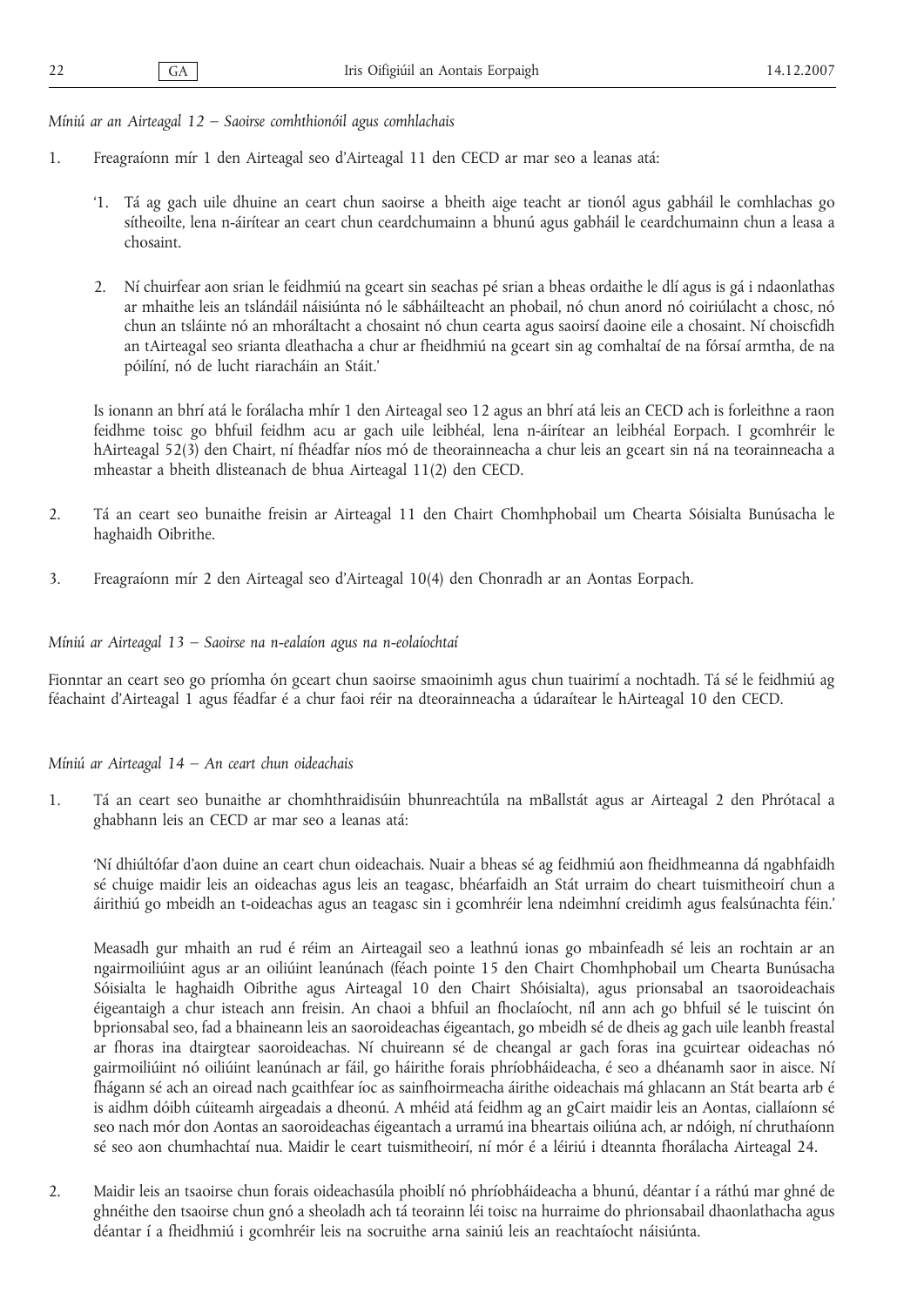*Míniú ar Airteagal 15 – Saoirse chun slí bheatha a roghnú agus an ceart chun obair a dhéanamh*

Aithnítear i gcásdlí na Cúirte Breithiúnais an tsaoirse chun gairm a roghnú, mar atá cumhdaithe in Airteagal 15(1) (féach inter alia breithiúnas an 14 Bealtaine 1974, Cás 4/73 Nold [1974] ECR 491, míreanna 12 go 14 de na forais; breithiúnas an 13 Nollaig 1979, Cás 44/79, Hauer, [1979] ECR 3727; breithiúnas an 8 Deireadh Fómhair 1986, Cás 234/85 Keller [1986] ECR 2987, mír 8 de na forais).

Tarraingítear sa mhír seo freisin ar Airteagal 1(2) de Chairt Shóisialta na hEorpa a síníodh an 18 Deireadh Fómhair 1961 agus atá daingnithe ag na Ballstáit uile, agus ar phointe 4 de Chairt Chomhphobail um Chearta Sóisialta Bunúsacha le haghaidh Oibrithe an 9 Nollaig 1989. Tá an téarma 'dálaí oibre' le tuiscint de réir bhrí Airteagal 156 den Chonradh ar Fheidhmiú an Aontais Eorpaigh.

Déileálann mír 2 leis na trí shaoirse a ráthaítear in Airteagail 26 agus 45, agus in Airteagail 49 agus 56 den Chonradh ar Fheidhmiú an Aontais Eorpaigh, eadhon, saorghluaiseacht d'oibrithe, saoirse bunaíochta agus saoirse chun seirbhísí a sholáthar.

Tá mír 3 bunaithe ar an Airteagal 153(1)(g) den Chonradh ar Fheidhmiú an Aontais Eorpaigh, agus ar Airteagal 19(4) de Chairt Shóisialta na hEorpa, a síníodh an 18 Deireadh Fómhair 1961 agus a dhaingnigh na Ballstáit uile. Dá bhrí sin, tá Airteagal 52(2) den Chairt infheidhme. Maidir le mairnéalaigh a bhfuil náisiúntacht tríú Stáit acu a earcú ar chriúnna bád atá faoi bhratach Ballstáit den Aontas, tá an cheist sin á rialú ag dlí an Aontais agus ag an reachtaíocht agus ag an gcleachtas náisiúnta.

#### *Míniú ar Airteagal 16 – Saoirse chun gnó a sheoladh*

Tá an tAirteagal seo bunaithe ar chásdlí na Cúirte Breithiúnais inar aithníodh an tsaoirse chun gníomhaíocht eacnamaíochta nó thráchtála a fheidhmiú (féach breithiúnais an 14 Bealtaine 1974, Cás 4/73, Nold [1974] ECR 491, mír 14 de na forais; agus an 27 Meán Fómhair 1979, Cás 230/78 SpA Eridiana agus eile [1979] ECR 2749, míreanna 20 agus 31 de na forais agus an tsaoirse chonarthach (féach inter alia Sukkerfabriken Nykøbing, Cás 151/78 [1979] ECR 1, mír 19 de na forais, agus breithiúnas an 5 Deireadh Fómhair 1999, C–240/97 An Spáinn v. an Coimisiún, [1999] ECR I–6571, mír 99 de na forais), agus Airteagal 119(1) agus (3) den Chonradh ar Fheidhmiú an Aontais Eorpaigh, ina n-aithnítear an tsaoriomaíocht. Ar ndóigh, tá an ceart seo le feidhmiú agus urraim á tabhairt do dhlí an Aontais agus don reachtaíocht náisiúnta. Féadfar é a chur faoi réir na dteorainneacha dá bhforáiltear in Airteagal 52(1) den Chairt.

*Míniú ar Airteagal 17 – An ceart chun maoine*

Tá an tAirteagal seo bunaithe ar Airteagal 1 den Phrótacal a ghabhann leis an CECD:

'Tá gach duine aiceanta nó duine dlíthiúil i dteideal a shealús a theachtadh go sítheoilte. Ní bhainfear a shealús d'aon duine ach amháin ar mhaithe le leas an phobail agus faoi réir na gcoinníollacha a fhoráiltear leis an dlí agus le buntreoracha ginearálta an dlí idirnáisiúnta.

Ní bhainfidh na forálacha réamhráite in aon tslí, áfach, ó cheart Stáit chun pé dlíthe is gá leis a chur i bhfeidhm d'fhonn úsáid maoine a rialú ar mhaithe leis an leas coiteann nó d'fhonn a dheimhniú go n-íocfar cánacha nó sraitheanna eile nó pionóis.'

Is ceart bunúsach é seo is coiteann do gach bunreacht náisiúnta. Is iomaí uair a aithníodh i gcásdlí na Cúirte Breithiúnais é, agus is i mbreithiúnas Hauer a aithníodh den chéad uair é (13 Nollaig 1979 [1979] ECR 3727). Cuireadh cruth na haimsire seo ar an bhfoclaíocht ó shin ach, i gcomhréir le hAirteagal 52(3), is ionann brí agus raon feidhme don cheart seo agus don cheart a ráthaítear sa CECD agus ní fhéadfar níos mó de theorainneacha a chur leis ná na teorainneacha dá bhforáiltear ansin.

Déantar cosaint na maoine intleachtúla, gné amháin den cheart chun maoine, a lua go sonrach i mír 2 mar gur ag dul i méid atá an tábhacht a bhaineann léi agus toisc reachtaíocht thánaisteach an Chomhphobail. Folaíonn an mhaoin intleachtúil an mhaoin liteartha agus ealaíne; folaíonn sí freisin inter alia an ceart chun paitinne agus trádmharcanna agus cearta gaolmhara. Na ráthaíochtaí dá bhforáiltear i mír 1, beidh feidhm mar is iomchuí acu maidir leis an maoin intleachtúil.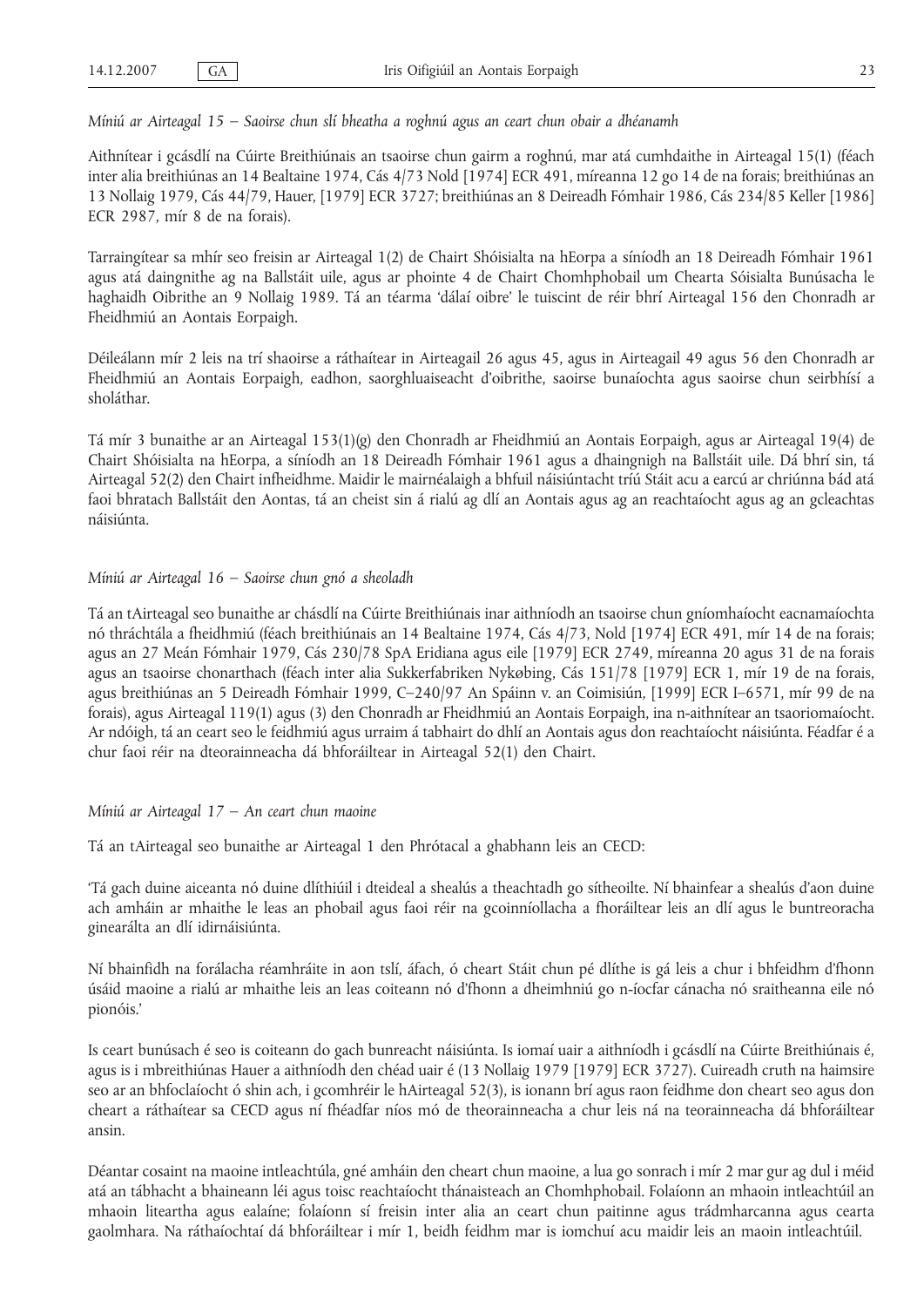#### *Míniú ar Airteagal 18 – An ceart chun tearmainn*

Tá téacs an Airteagail bunaithe ar Airteagal 63 de Chonradh CE, a bhfuil Airteagal 78 den Chonradh ar Fheidhmiú an Aontais Eorpaigh ina ionad anois, a chuireann de cheangal ar an Aontas Coinbhinsiún na Ginéive maidir le dídeanaithe a urramú. Ba chóir tagairt a dhéanamh do na Prótacail a bhaineann leis an Ríocht Aontaithe agus le hÉirinn, atá i gceangal leis na conarthaí, agus leis an Danmhairg, d'fhonn a chinneadh a mhéid a dhéanann na Ballstáit sin dlí an Aontais sa réimse seo a chur chun feidhme agus a mhéid atá an tAirteagal seo infheidhme maidir leo. Tá an tAirteagal seo ag teacht leis an bPrótacal maidir le tearmann atá i gceangal leis na conarthaí.

#### *Míniú ar Airteagal 19 – Cosaint i gcás ina dtarlaíonn aistriú, díbirt nó eiseachadadh*

Is ionann brí agus raon feidhme do mhír 1 den Airteagal seo agus d'Airteagal 4 de Phrótacal Uimh. 4 a ghabhann leis an CECD maidir leis an díbirt chomhchoiteann. Is é an cuspóir atá leis a ráthú go bhfuil scrúdú sonrach mar bhunús le gach breith agus nach bhféadfar aon bheart aonair a ghlacadh chun na daoine go léir a bhfuil náisiúntacht Stáit ar leith acu a dhíbirt (féach freisin Airteagal 13 den Chúnant um Chearta Sibhialta agus Polaitiúla).

Tá cásdlí ábhartha na Cúirte Breithiúnais um Chearta an Duine maidir le hAirteagal 3 den CECD ar áireamh i mír 2 (féach Ahmed v. an Ostair, breithiúnas an 17 Nollaig 1996, 1996-VI, lch. 2206, agus Soering, breithiúnas an 7 Iúil 1989).

#### TEIDEAL III – COMHIONANNAS

#### *Míniú ar Airteagal 20 – Comhionannas os comhair an dlí*

Freagraíonn an tAirteagal seo do phrionsabal ginearálta dlí atá le fáil sna Bunreachtanna Eorpacha go léir agus atá aitheanta freisin ag an gCúirt Bhreithiúnais mar bhunphrionsabal de dhlí an Chomhphobail (breithiúnas an 13 Samhain 1984, Cás 283/83 Racke [1984] ECR 3791, breithiúnas an 17 Aibreán 1997, Cás 15/95 EARL [1997] ECR I–1961, agus breithiúnas an 13 Aibreán 2000, Cás 292/97 Karlsson [2000] ECR 2737).

#### *Míniú ar Airteagal 21 – Neamh-idirdhealú*

Tarraingíonn mír 1 ar Airteagal 13 de Chonradh CE, a bhfuil Airteagal 19 den Chonradh ar Fheidhmiú an Aontais Eorpaigh curtha ina ionad anois, ar Airteagal 14 den CECD agus ar Airteagal 11 den Choinbhinsiún um Chearta an Duine agus an Bhithmhíochaine maidir leis an oidhreacht ghéiniteach. A mhéid a fhreagraíonn sí d'Airteagal 14 den CECD, tá sí infheidhme i gcomhréir leis.

Níl mír 1 agus Airteagal 19 den Chonradh ar Fheidhmiú an Aontais Eorpaigh contrártha lena chéile ná níl siad ar neamhréir le chéile ná ní hionann an raon feidhme ná an chríoch atá acu: tugann Airteagal 19 cumhacht don Aontas chun gníomhartha reachtacha a ghlacadh, lena n-áirítear comhchuibhiú ar dhlíthe agus ar rialacháin na mBallstát, chun cineálacha áirithe idirdhealaithe, a bhfuil liosta iomlán díobh san Airteagal sin, a chomhrac. Féadfaidh reachtaíocht den sórt sin gníomhaíocht údaráis na mBallstát a chlúdach (mar aon leis an gcaidreamh idir dhaoine aonair) in aon réimse faoi theorainn chumhachtaí an Aontais. Maidir leis an bhforáil inAirteagal 21(1), áfach, ní chruthaítear aon chumhacht inti chun dlíthe frith-idirdhealaithe a achtú sna réimsí sin de ghníomhaíocht na mBallstát nó den ghníomhaíocht phríobháideach, ná ní chuireann sí toirmeasc glan ar an idirdhealú sna réimsí móra forleathana sin. Níl ann ach go ndíríonn sí ar an idirdhealú a dhéanann institiúidí agus comhlachtaí an Aontais, agus cumhachtaí arna dtabhairt dóibh faoi na conarthaí á bhfeidhmiú acu, agus ar an idirdhealú a dhéanann na Ballstáit agus dlí an Aontais á chur chun feidhme acu. Dá bhrí sin, ní chuireann mír 1 aon athrú ar raon feidhme na gcumhachtaí a thugtar faoi Airteagal 19 ná ar an léiriú a dhéantar ar an Airteagal sin.

Freagraíonn mír 2 d'Airteagal 18(1) den Chonradh ar Fheidhmiú an Aontais Eorpaigh agus ní mór í a chur i bhfeidhm i gcomhréir leis.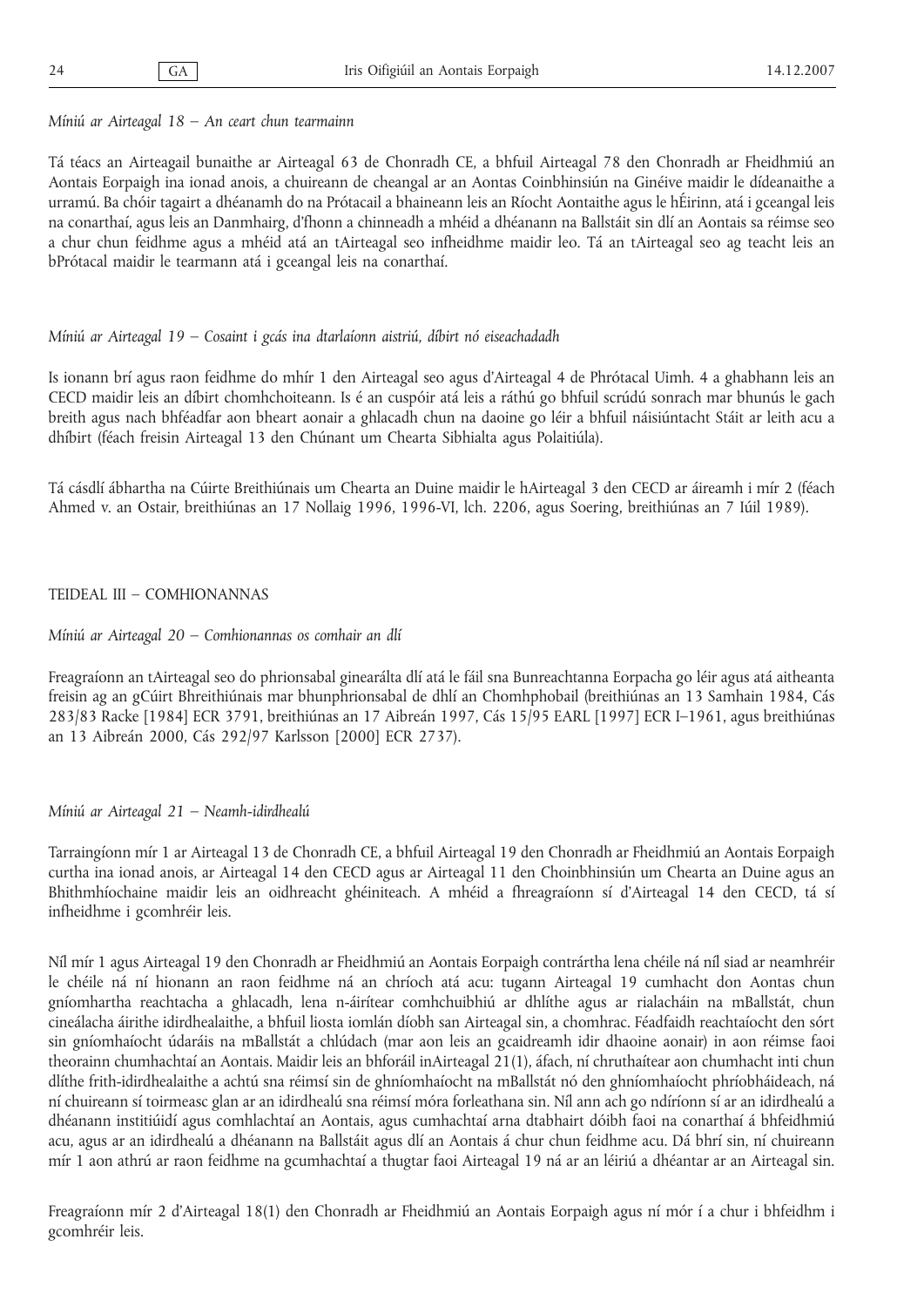#### *Míniú ar Airteagal 22 – Éagsúlacht chultúrtha, reiligiúnach agus teanga*

Tá an tAirteagal seo bunaithe ar Airteagal 6 den Chonradh ar an Aontas Eorpach agus ar Airteagal 151(1) agus (4) de Chonradh CE, a bhfuil Airteagal 167(1) agus (4) den Chonradh ar Fheidhmiú an Aontais Eorpaigh, maidir leis an gcultúr, curtha ina n-ionad anois. Tá an meas ar an éagsúlacht chultúrtha agus teanga leagtha síos freisin anois in Airteagal 3(3) den Chonradh ar an Aontas Eorpach. Tá an tAirteagal seo á spreagadh freisin ag Dearbhú Uimh. 11 a ghabhann le hIonstraim Chríochnaitheach Chonradh Amstardam maidir le stádas eaglaisí agus eagraíochtaí neamhfhaoistiniúla, atá le fáil anois in Airteagal 17 den Chonradh ar Fheidhmiú an Aontais Eorpaigh.

#### *Míniú ar Airteagal 23 – Comhionannas idir mná agus fir*

Tá an chéad mhír bunaithe ar Airteagail 2 agus 3(2) de Chonradh CE, a bhfuil Airteagal 3 den Chonradh ar an Aonas Eorpach agus Airteagal 8 den Chonradh ar Fheidhmiú an Aontais Eorpaigh curtha ina n-ionad anois, ina gcuirtear de cheangal ar an Aontas cothú an chomhionannais idir mná agus fir a bheith mar chuspóir aige. Tá sí bunaithe freisin ar Airteagal 157(1) den Chonradh ar Fheidhmiú an Aontais Eorpaigh. Tarraingíonn sí ar Airteagal 20 de Chairt Shóisialta na hEorpa an 3 Bealtaine 1996 arna hathbhreithniú agus ar phointe 16 den Chairt Chomhphobail um chearta le haghaidh oibrithe.

Tá sé bunaithe freisin ar Airteagal 157(3) den Chonradh ar Fheidhmiú an Aontais Eorpaigh agus ar Airteagal 2(4) de Threoir 76/207/CEE ón gComhairle maidir le prionsabal na córa comhionainne idir mná agus fir a chur chun feidhme maidir le rochtain ar an bhfostaíocht, ar an ngairmoiliúint agus ar ardú céime, agus maidir le dálaí oibre.

Is leagan giorraithe d'Airteagal 157(4) den Chonradh ar Fheidhmiú an Aontais Eorpaigh atá i mír 2 ina bhforáiltear nach gcoisctear le prionsabal na córa comhionainne bearta a choimeád ar bun ná bearta a ghlacadh ina bhforáiltear do bhuntáistí sonracha chun gur fusa don ghnéas tearcionadaithe slí bheatha ghairmiúil a shaothrú nó chun míbhuntáistí gairmréime a chosc nó a chúiteamh. I gcomhréir le hAirteagal 52(2), ní dhéanann an dara mír leasú ar Airteagal 157(4).

*Míniú ar Airteagal 24 – Cearta an linbh*

Tá an tAirteagal seo bunaithe ar Choinbhinsiún Nua-Eabhrac um Chearta an Linbh, a síníodh an 20 Samhain 1989 agus atá daingnithe ag na Ballstáit uile, agus go háirithe ar Airteagail 3, 9, 12 agus 13 de.

Cuirtear san áireamh i mír 3 go bhféadfadh sé, mar chuid de bhunú limistéir shaoirse, shlándála agus cheartais, go n-áireofaí i reachtaíocht an Aontais maidir le hábhair shibhialta a bhfuil impleachtaí trasteorann acu, a dtugann Airteagal 81 den Chonradh ar Fheidhmiú an Aontais Eorpaigh cumhachtaí ina leith, cearta cuairte lena gcinntítear go bhféadfaidh leanaí teagmháil phearsanta, dhíreach a bheith acu ar bhonn rialta lena mbeirt tuismitheoirí.

#### *Míniú ar Airteagal 25 – Cearta daoine scothaosta*

Tarraingíonn an tAirteagal seo ar Airteagal 23 de Chairt Shóisialta na hEorpa arna hathbhreithniú agus ar Airteagail 24 agus 25 den Chairt Chomhphobail um Chearta Sóisialta Bunúsacha le haghaidh Oibrithe. Ar ndóigh, clúdaíonn rannpháirtíocht sa saol sóisialta agus sa saol cultúrtha rannpháirtíocht sa saol polaitiúil freisin.

*Míniú ar Airteagal 26 – Daoine faoi mhíchumas a lánpháirtiú*

Tá an prionsabal a leagtar amach san Airteagal seo bunaithe ar Airteagal 15 de Chairt Shóisialta na hEorpa agus tarraingíonn sé freisin ar phointe 26 den Chairt Chomhphobail um Chearta Sóisialta Bunúsacha le haghaidh Oibrithe.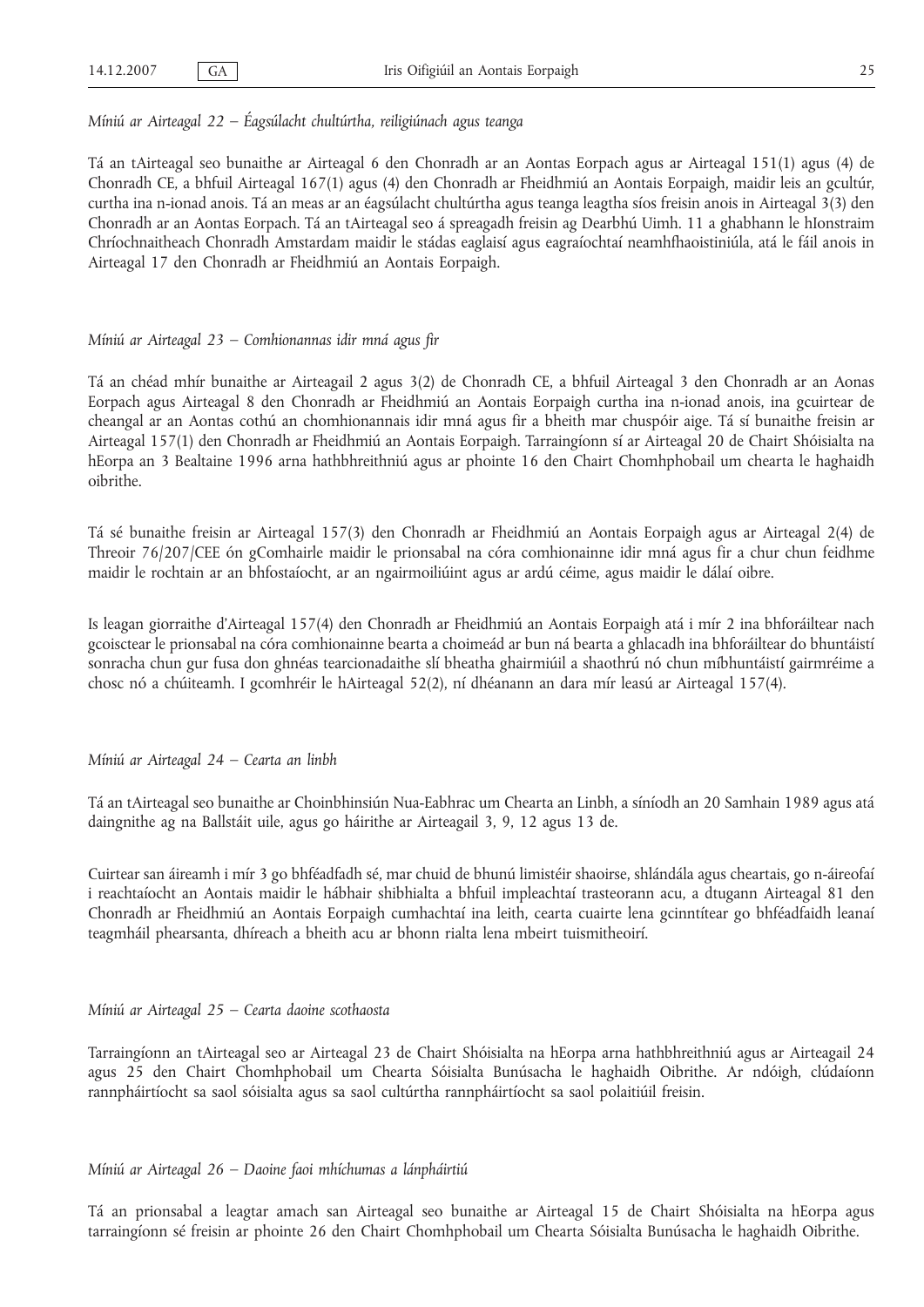## TEIDEAL IV – DLÚTHPHÁIRTÍOCHT

#### *Míniú ar Airteagal 27 – Ceart oibrithe chun faisnéise agus comhairliúcháin sa ghnóthas*

Tá an tAirteagal seo le fáil i gCairt Shóisialta na hEorpa arna hathbhreithniú (Airteagal 21) agus sa Chairt Chomhphobail maidir le cearta le haghaidh oibrithe (pointí 17 agus 18). Tá feidhm aige faoi na coinníollacha a leagtar síos le dlí an Aontais agus le dlíthe náisiúnta. An tagairt do leibhéil iomchuí, is tagairt í do na leibhéil a leagtar síos le dlí an Aontais nó le dlíthe nó le cleachtais náisiúnta, agus d'fhéadfadh an leibhéal Eorpach a bheith ar áireamh anseo nuair a fhoráiltear amhlaidh le reachtaíocht an Aontais. Tá acquis an Aontais sa réimse seo suntasach: Airteagail 154 agus 155 den Chonradh ar Fheidhmiú an Aontais Eorpaigh, Treoracha 2002/14/CE (creat ginearálta maidir le fostaithe sa Chomhphobal Eorpach a chur ar an eolas agus dul i gcomhairle leo), 98/59/CE (iomarcaíochtaí comhchoiteanna), 2001/23/CE (gnóthais a aistriú) agus 94/45/CE (Comhairlí oibreacha Eorpacha).

#### *Míniú ar Airteagal 28 – An ceart chun comhargántaíochta agus chun gníomhaíochta comhchoitinne*

Tá an tAirteagal seo bunaithe ar Airteagal 6 de Chairt Shóisialta na hEorpa agus ar an gCairt Chomhphobail um Chearta Sóisialta Bunúsacha le haghaidh Oibrithe (pointí 12 go 14). D'aithin an Chúirt Eorpach um Chearta an Duine an ceart chun gníomhaíochta comhchoitinne mar cheann de na gnéithe de na cearta ceardchumainn atá leagtha síos le hAirteagal 11 den CECD. Maidir leis na leibhéil iomchuí a bhféadfadh an chaibidlíocht chomhchoiteann tarlú orthu, féach an míniú a thugtar ar an Airteagal roimhe seo. Is faoi dhlíthe agus faoi chleachtais náisiúnta a thagann na rialacha mionsonraithe agus na teorainneacha maidir le gníomhaíocht chomhchoiteann a fheidhmiú, lena n-áirítear dul ar stailc, agus lena n-áirítear an cheist i dtaobh an féidir an ghníomhaíocht sin a reáchtáil go comhuaineach i roinnt Ballstát.

## *Míniú ar Airteagal 29 – An ceart chun rochtain a fháil ar sheirbhís socrúcháin*

Tá an tAirteagal seo bunaithe ar Airteagal 1(3) de Chairt Shóisialta na hEorpa agus ar phointe 13 den Chairt Chomhphobail um Chearta Sóisialta Bunúsacha le haghaidh Oibrithe.

*Míniú ar Airteagal 30 – Cosaint i gcás ina dtarlaíonn dífhostú neamh-inleithscéil*

Tarraingíonn an tAirteagal seo ar Airteagal 24 den Chairt Shóisialta athbhreithnithe. Féach freisin Treoir 2001/23/CE maidir le cearta fostaithe a choimirciú i gcás gnóthais a aistriú, agus Treoir 80/987/CEE maidir le fostaithe a chosaint i gcás dhócmhainneacht a bhfostóra, arna leasú le Treoir 2002/74/CE.

*Míniú ar Airteagal 31 – Dálaí oibre cothroma agus córa*

- 1. Tá mír 1 den Airteagal seo bunaithe ar Threoir 89/391/CEE maidir le bearta a thabhairt isteach chun feabhsuithe ar shábháilteacht agus ar shláinte oibrithe ag an obair a spreagadh. Tarraingíonn sé freisin ar Airteagal 3 den Chairt Shóisialta agus ar phointe 19 den Chairt Chomhphobail um chearta le haghaidh oibrithe agus, maidir leis an dínit ag an obair, ar Airteagal 26 den Chairt Shóisialta athbhreithnithe. Tá an téarma 'dálaí oibre' le tuiscint de réir bhrí Airteagal 156 den Chonradh ar Fheidhmiú an Aontais Eorpaigh.
- 2. Tá mír 2 bunaithe ar Threoir 93/104/CE maidir le gnéithe áirithe d'eagrú ama oibre, ar Airteagal 2 de Chairt Shóisialta na hEorpa agus ar phointe 8 den Chairt Chomhphobail um Chearta Sóisialta Bunúsacha le haghaidh Oibrithe.

*Míniú ar Airteagal 32 – Toirmeasc ar leanaí a bheith ag obair agus cosaint daoine óga ag an obair*

Tá an tAirteagal seo bunaithe ar Threoir 94/33/CE maidir le cosaint daoine óga ag an obair, ar Airteagal 7 de Chairt Shóisialta na hEorpa agus ar phointí 20 go 23 den Chairt Chomhphobail um Chearta Sóisialta Bunúsacha le haghaidh Oibrithe.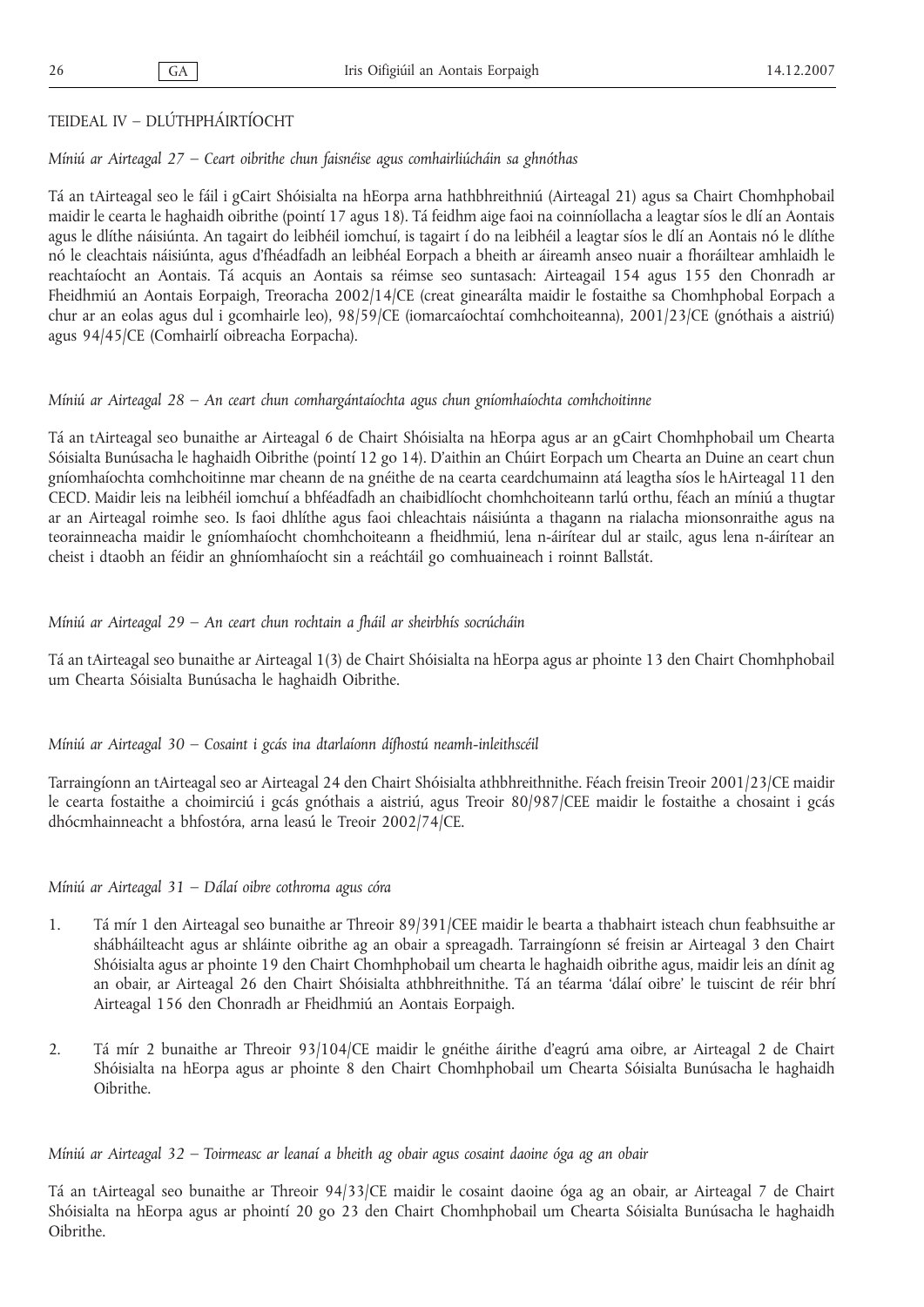*Míniú ar Airteagal 33 – Saol an teaghlaigh agus an saol gairmiúil*

Tá Airteagal 33(1) bunaithe ar Airteagal 16 de Chairt Shóisialta na hEorpa.

Tarraingíonn mír 2 ar Threoir 92/85/CEE ón gComhairle maidir le bearta a thabhairt isteach arb é is aidhm dóibh feabhsúcháin a chur ar aghaidh ag an obair i dtaca le sábháilteacht agus sláinte oibrithe toircheasacha agus oibrithe atá tar éis leanbh a shaolú nó atá i mbun beathú cíche agus ar Threoir 96/34/CE maidir leis an gcomhaontú réime um shaoire do thuismitheoirí arna thabhairt i gcrích ag UNICE, CEEP agus CEC. Tá sé bunaithe freisin ar Airteagal 8 (an máithreachas a chosaint) de Chairt Shóisialta na hEorpa agus tarraingíonn sé ar Airteagal 27 (cearta oibrithe a bhfuil freagrachtaí teaghlaigh orthu chun deiseanna comhionanna agus cóir chomhionann a fháil) den Chairt Shóisialta athbhreithnithe. Folaíonn 'máithreachas' an tréimhse uile ón gcoimpeart go dtí an bhaint den chíoch.

#### *Míniú ar Airteagal 34 – Slándáil shóisialta agus cúnamh sóisialta*

Tá an prionsabal a leagtar amach in Airteagal 34(1) bunaithe ar Airteagail 153 agus 156 den Chonradh ar Fheidhmiú an Aontais Eorpaigh agus ar Airteagal 12 de Chairt Shóisialta na hEorpa agus ar phointe 10 den Chairt Chomhphobail um Chearta le haghaidh Oibrithe. Ní mór don Aontas é a urramú agus na cumhachtaí a thugtar dó le hAirteagal 153 agus 156 den Chonradh ar Fheidhmiú an Aontais Eorpaigh á bhfeidhmiú aige. An tagairt do sheirbhísí sóisialta, is tagairt í do chásanna inar tugadh isteach seirbhísí den sórt sin chun buntáistí áirithe a sholáthar, ach ní thugann sí le tuiscint go bhfuil seirbhísí den sórt sin le cruthú san áit nach ann dóibh. Ní foláir an bhrí chéanna a bhaint as 'máithreachas' agus atá le baint as san Airteagal roimhe seo.

Tá mír 2 bunaithe ar Airteagail 12(4) agus 13(4) de Chairt Shóisialta na hEorpa agus ar phointe 2 den Chairt Chomhphobail um Chearta Sóisialta Bunúsacha le haghaidh Oibrithe agus meabhraíonn sí na rialacha a eascraíonn as Rialachán (CEE) Uimh. 1408/71 agus Rialachán (CEE) Uimh. 1612/68.

Tarraingíonn mír 3 ar Airteagal 13 de Chairt Shóisialta na hEorpa agus ar Airteagail 30 agus 31 den Chairt Shóisialta athbhreithnithe agus ar phointe 10 den Chairt Chomhphobail. Ní mór don Aontas í a urramú i gcomhthéacs na mbeartas arna mbunú ar Airteagal 153 den Chonradh ar Fheidhmiú an Aontais Eorpaigh.

#### *Míniú ar Airteagal 35 – Cúram sláinte*

Tá na prionsabail a leagtar amach san Airteagal seo bunaithe ar Airteagal 152 de Chonradh CE, a bhfuil Airteagal 168 den Chonradh ar Fheidhmiú an Aontais Eorpaigh curtha ina ionad anois, agus ar Airteagail 11 agus 13 de Chairt Shóisialta na hEorpa. Cuimsíonn an dara habairt den Airteagal a bhfuil in Airteagal 168(1).

#### *Míniú ar Airteagal 36 – Rochtain ar sheirbhísí ar mhaithe le leas eacnamaíoch ginearálta*

Tá an tAirteagal seo ag teacht go hiomlán le hAirteagal 14 den Chonradh ar Fheidhmiú an Aontais Eorpaigh agus ní chruthaítear aon cheart nua leis. Níl ann ach go leagtar amach ann an prionsabal go n-urramóidh an tAontas an rochtain ar sheirbhísí ar mhaithe le leas eacnamaíoch ginearálta dá bhforáiltear sna forálacha náisiúnta, nuair a bheidh na forálacha sin ag luí le dlí an Aontais.

#### *Míniú ar Airteagal 37 – Cosaint an chomhshaoil*

Tá na prionsabail a leagtar amach san Airteagal seo bunaithe ar Airteagail 2, 6 agus 174 de Chonradh CE, a bhfuil Airteagal 3(3) den Chonradh ar an Aontas Eorpach agus Airteagail 11 agus 191 den Chonradh ar Fheidhmiú an Aontais Eorpaigh curtha ina n-ionad anois.

Tarraingíonn sé freisin ar fhorálacha roinnt bunreachtanna náisiúnta.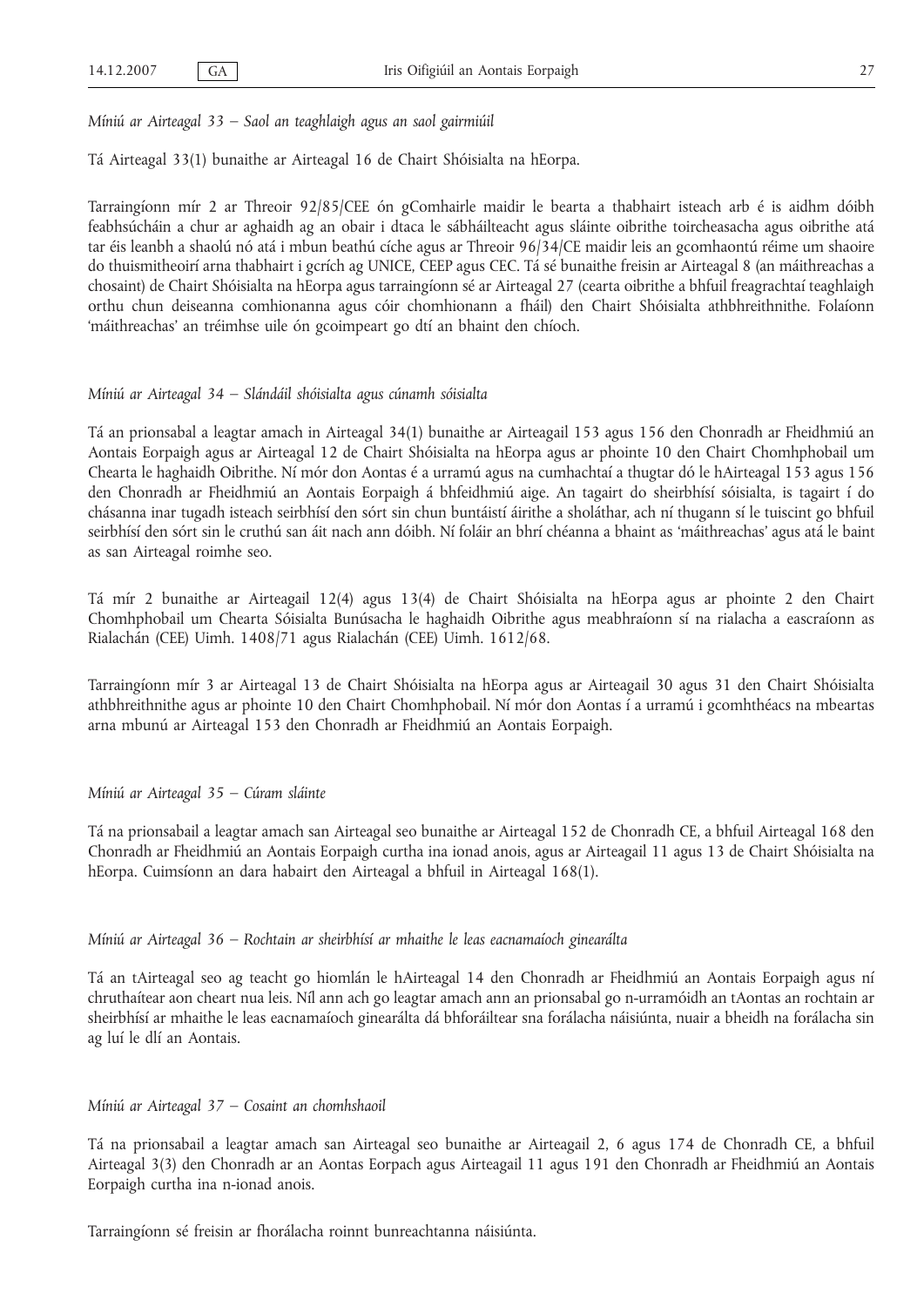*Míniú ar Airteagal 38 – Cosaint tomhaltóirí*

Tá an prionsabal a leagtar amach san Airteagal seo bunaithe ar Airteagal 169 den Chonradh ar Fheidhmiú an Aontais Eorpaigh.

#### TEIDEAL V – CEARTA NA SAORÁNACH

*Míniú ar Airteagal 39 – An ceart chun vótáil agus chun seasamh mar iarrthóir i dtoghcháin do Pharlaimint na hEorpa*

Tá feidhm ag Airteagal 39 faoi na coinníollacha dá bhforáiltear sna conarthaí, i gcomhréir le hAirteagal 52(2) den Chairt. Freagraíonn Airteagal 39(1) don cheart a ráthaítear in Airteagal 20(2) den Chonradh ar Fheidhmiú an Aontais Eorpaigh (féach freisin an bonn dlíthiúil in Airteagal 22 den Chonradh ar Fheidhmiú an Aontais Eorpaigh chun rialacha mionsonraithe a ghlacadh maidir leis an gceart sin a fheidhmiú), agus freagraíonn Airteagal 39(2) d'Airteagal 14(2)den Chonradh ar an Aontas Eorpach. Is éard atá in Airteagal 39(2) bunphrionsabail chóras toghchánach an Stáit dhaonlathaigh.

#### *Míniú ar Airteagal 40 – An ceart chun vótáil agus chun seasamh mar iarrthóir i dtoghcháin bhardasacha*

Freagraíonn an tAirteagal seo don cheart a ráthaítear in Airteagal 20(2) den Chonradh ar Fheidhmiú an Aontais Eorpaigh (féach freisin an bonn dlíthiúil in Airteagal 22 den Chonradh ar Fheidhmiú an Aontais Eorpaigh chun rialacha mionsonraithe a ghlacadh maidir leis an gceart sin a fheidhmiú). I gcomhréir le hAirteagal 52(2) den Chairt, tá feidhm aige faoi na coinníollacha a shainítear leis na hAirteagail sin sna conarthaí.

#### *Míniú ar Airteagal 41 – An ceart chun dea-riaracháin*

Tá Airteagal 41 bunaithe ar an Aontas a bheith faoi réir smacht reachta a ndearnadh a shaintréithe a fhorbairt sa chásdlí inar cumhdaíodh an dea-riarachán inter alia mar phrionsabal ginearálta dlí (féach inter alia breithiúnas na Cúirte Breithiúnais an 31 Márta 1992, i gCás C–255/90 P, Burban [1992] ECR I–2253, agus breithiúnais na Cúirte Céadchéime an 18 Meán Fómhair 1995 i gCás T-167/94 Nölle [1995] ECR II–2589, agus an 9 Iúil 1999 i gCás T231/97, New Europe Consulting e.a., [1999] ECR II–2403). Is ón gcásdlí a eascraíonn an fhoclaíocht atá ar an gceart sin sa chéad dá mhír (breithiúnas na Cúirte Breithiúnais an 15 Deireadh Fómhair 1987, i gCás 222/86 Heylens [1987] ECR 4097, mír 15 de na forais, breithiúnas an 18 Deireadh Fómhair 1989 i gCás 374/87 Orkem [1989] ECR 3283, breithiúnas an 21 Samhain 1991 i gCás C–269/90, TU München [1991] ECR I-5469, agus breithiúnais na Cúirte Céadchéime an 6 Nollaig 1994 i gCás T–450/93, Lisrestal [1994] ECR, II–1177, an 18 Meán Fómhair 1995 i gCás T167/94 Nölle [1995] ECR II–2589) agus is as Airteagal 296 den Chonradh ar Fheidhmiú an Aontais Eorpaigh a thagann an fhoclaíocht maidir leis an oibleagáid réasúin a lua (féach freisin an bonn dlíthiúil in Airteagal 298 den Chonradh ar Fheidhmiú an Aontais Eorpaigh chun reachtaíocht a ghlacadh ar mhaithe le riarachán Eorpach atá oscailte, éifeachtach, neamhspleách).

Atáirgeann mír 3 an ceart a ráthaítear anois le hAirteagal 340 den Chonradh ar Fheidhmiú an Aontais Eorpaigh. Atáirgeann mír 4 an ceart a ráthaítear anois le hAirteagail 20(2)(d) agus 25 den Chonradh ar Fheidhmiú an Aontais Eorpaigh. I gcomhréir le hAirteagal 52(2) den Chairt, tá na cearta sin le feidhmiú faoi na coinníollacha agus faoi na teorainneacha a shainítear sna conarthaí.

Is gné thábhachtach den cheist seo é an ceart chun leigheas éifeachtach agus ráthaítear in Airteagal 47 den Chairt seo é.

#### *Míniú ar Airteagal 42 – An ceart chun rochtain a fháil ar dhoiciméid*

An ceart a ráthaítear san Airteagal seo, is as Airteagal 255 de Chonradh CE, a ndearnadh Rialachán (CE) 1049/2001 a ghlacadh ar a bhonn ina dhiaidh sin, a eascraíonn sé. Tá an Coinbhinsiún Eorpach tar éis an ceart seo a leathnú ionas go mbainfidh sé le doiciméid de chuid institiúidí, comhlachtaí agus gníomhaireachtaí i gcoitinne, beag beann ar a bhfoirm (féach Airteagal 15(3) den Chonradh ar Fheidhmiú an Aontais Eorpaigh. I gcomhréir le hAirteagal 52(2) den Chairt, feidhmítear an ceart chun rochtain a fháil ar dhoiciméid faoi na coinníollacha agus laistigh de na teorainneacha dá bhforáiltear in Airteagal 15(3) den Chonradh ar Fheidhmiú an Aontais Eorpaigh.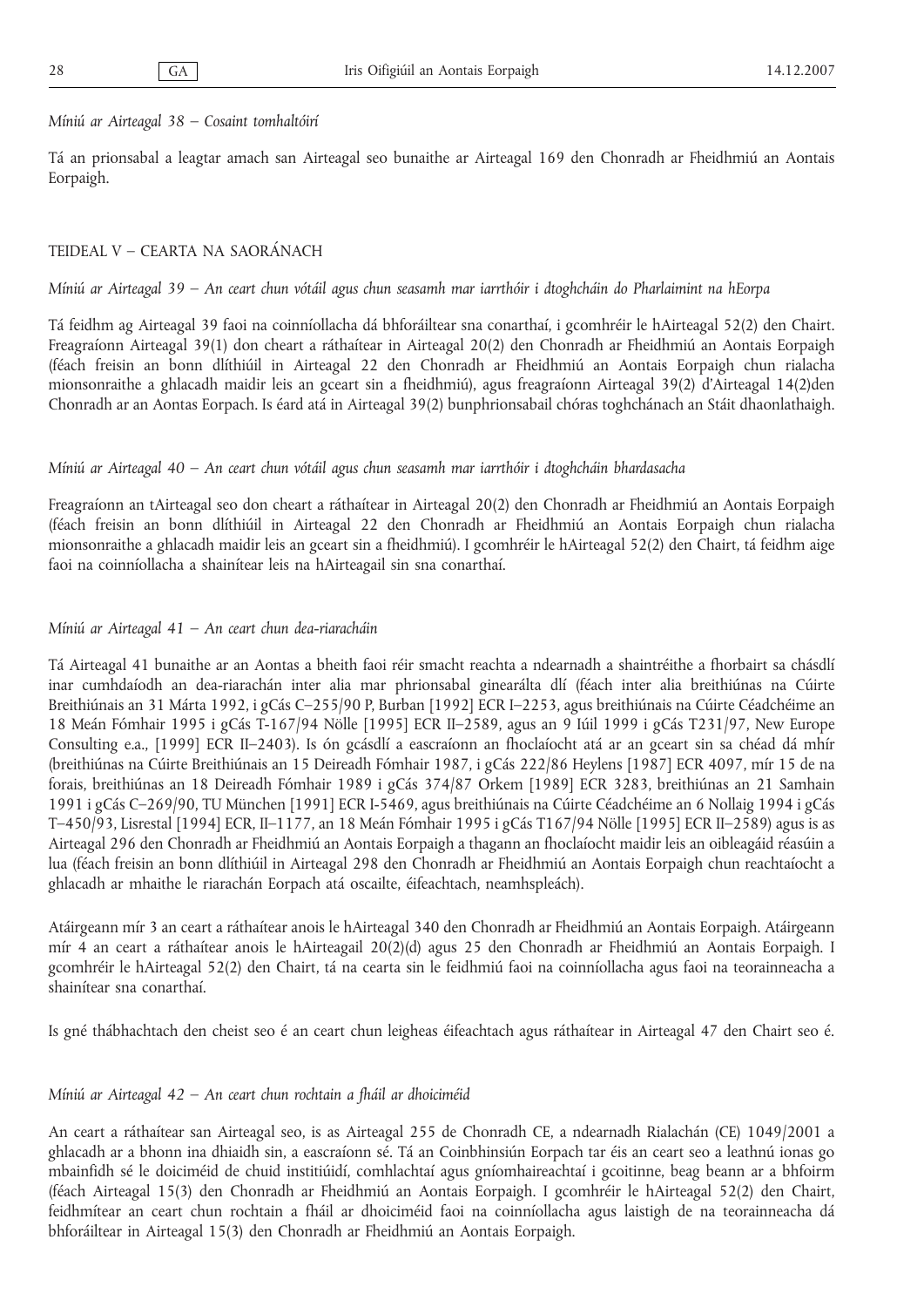#### *Míniú ar Airteagal 43 – Ombudsman Eorpach*

An ceart a ráthaítear san Airteagal seo, is é an ceart a ráthaítear le hAirteagail 20 agus 228 den Chonradh ar Fheidhmiú an Aontais Eorpaigh é. I gcomhréir le hAirteagal 52(2) den Chairt, tá feidhm aige faoi na coinníollacha a shainítear sa dá Airteagal sin.

#### *Míniú ar Airteagal 44 – An ceart chun achainí a dhéanamh*

An ceart a ráthaítear san Airteagal seo, is é an ceart a ráthaítear le hAirteagail 20 agus 227 den Chonradh ar Fheidhmiú an Aontais Eorpaigh é. I gcomhréir le hAirteagal 52(2) den Chairt, tá feidhm aige faoi na coinníollacha a shainítear sa dá Airteagal sin.

#### *Míniú ar an Airteagal 45 – Saoirse gluaiseachta agus saoirse cónaithe*

An ceart a ráthaítear le mír 1, is é an ceart a ráthaítear le hAirteagal 20(2)(a) den Chonradh ar Fheidhmiú an Aontais Eorpaigh é (féach freisin an bonn dlíthiúil in Airteagal 21 agus breithiúnas na Cúirte Breithiúnais an 17 Meán Fómhair 2002, C–413/99 Baumbast [2002] ECR 709). I gcomhréir le hAirteagal 52(2) den Chairt, tá na cearta sin le feidhmiú faoi na coinníollacha agus faoi na teorainneacha a shainítear sna conarthaí.

Tagraítear i mír 2 don chumhacht a thugtar don Aontas le hAirteagail 77, 78 agus 79 den Chonradh ar Fheidhmiú an Aontais Eorpaigh. Dá bhrí sin, braitheann deonú an chirt seo ar fheidhmiú na cumhachta sin ag na hinstitiúidí.

#### *Míniú ar Airteagal 46 – Cosaint taidhleoireachta agus chonsalach*

An ceart a ráthaítear san Airteagal seo, is é an ceart a ráthaítear le hAirteagail 20 den Chonradh ar Fheidhmiú an Aontais Eorpaigh é; féach freisin an bonn dlíthiúil in Airteagal 23. I gcomhréir le hAirteagal 52(2) den Chairt, tá feidhm aige faoi na coinníollacha a shainítear sa dá Airteagal sin.

#### TEIDEAL VI – CEARTAS

*Míniú ar Airteagal 47 – An ceart chun leigheas éifeachtach agus triail chóir a fháil*

Tá an chéad mhír bunaithe ar Airteagal 13 den CECD:

'Gach uile dhuine a sárófar a chearta agus a shaoirsí mar atáid leagtha amach sa Choinbhinsiún seo, beidh leigheas éifeachtach aige os comhair údaráis náisiúnta, d'ainneoin gur daoine a bhí ag gníomhú i gcáil oifigiúil a rinne an sárú.'

Is forleithne, áfach, an chosaint atá i ndlí an Aontais toisc go ráthaíonn sé an ceart chun leigheas éifeachtach a fháil os comhair cúirte. Chumhdaigh an Chúirt Bhreithiúnais an ceart sin ina breithiúnas an 15 Bealtaine 1986, mar phrionsabal ginearálta de dhlí an Aontais (Cás 222/84, Johnston [1986] ECR 1651; féach freisin breithiúnas an 15 Deireadh Fómhair 1987, Cás 222/86, Heylens, [1987] ECR 4097 agus breithiúnas an 3 Nollaig 1992, Cás C–97/91 Borelli [1992] ECR, I–6313). De réir na Cúirte, tá feidhm freisin ag an bprionsabal ginearálta sin de chuid dhlí an Aontais maidir leis na Ballstáit nuair atá dlí an Aontais á chur chun feidhme acu. Ní raibh sé i gceist nuair a cuireadh an fasach seo isteach sa Chairt athrú a dhéanamh ar an gcóras athbhreithnithe bhreithiúnaigh a leagtar síos sna Conarthaí, go háirithe na rialacha a bhaineann le hinghlacthacht caingne díreacha os comhair Chúirt Bhreithiúnais an Aontais Eorpaigh. Scrúdaigh an Coinbhinsiún Eorpach córas athbhreithnithe bhreithiúnaigh an Aontais, lena n-áirítear na rialacha maidir le hinghlacthacht, agus dhaingnigh sé iad cé go ndearna sé gnéithe áirithe díobh a leasú, mar atá le sonrú ar Airteagail 251 go 281 den Chonradh ar Fheidhmiú an Aontais Eorpaigh, agus go háirithe ar Airteagal 263(4). Tá feidhm ag Airteagal 47 maidir le hinstitiúidí an Aontais agus maidir le hinstitiúidí na mBallstát nuair atá dlí an Aontais á chur chun feidhme acu, agus sin maidir leis na cearta uile a ráthaítear le dlí an Aontais.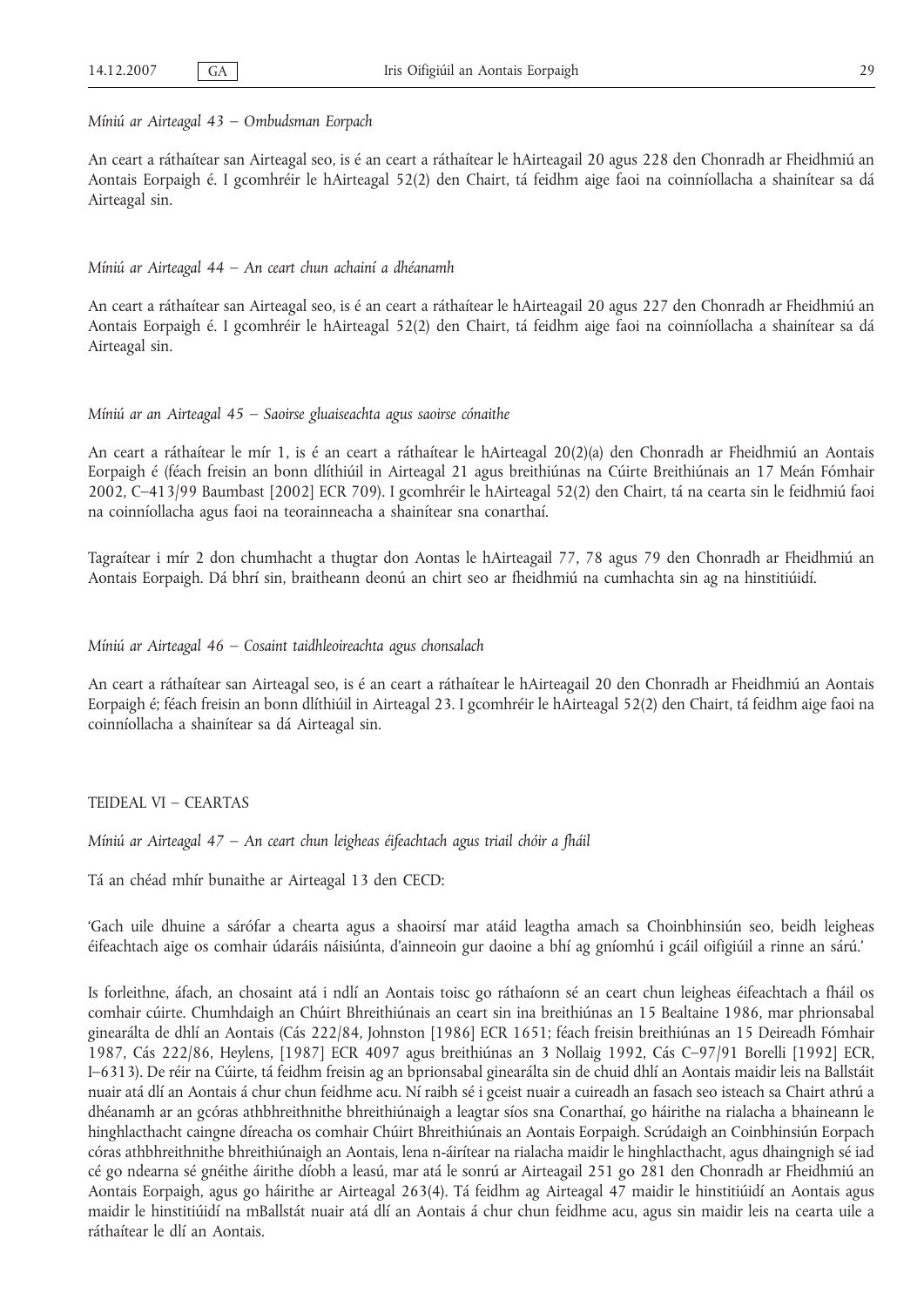Freagraíonn an dara mír d'Airteagal 6(1) sa CECD, ar mar seo a leanas atá:

'Chun a chearta agus a dhualgais sibhialta nó aon chúiseamh coiriúil ina choinne a chinneadh, tá ag gach uile dhuine teideal chun éisteacht chóir phoiblí d'fháil laistigh d'am réasúnach ó bhinse neamhspleách neamhchlaon a bheas bunaithe le dlí. Craolfar an breithiúnas go poiblí ach féadfar an preas agus an pobal d'eisiamh ón triail go léir nó ó aon chuid di, ar mhaithe leis an moráltacht, leis an ord poiblí nó leis an tslándáil náisiúnta i ndaonlathas má bhíonn sin riachtanach i gcomhair leasa ógánach nó chun saol príobháideach na bpáirtithe a chosaint, nó sa mhéid gur dianghá é dar leis an gcúirt in imthosca speisialta ina rachadh an phoiblíocht chun dochair don cheartais'.

Níl an ceart chun éisteacht chóir teoranta i ndlí an Aontais do dhíospóidí a bhaineann le cearta dlí shibhialta agus le hoibleagáidí dlí shibhialta. Is amhlaidh atá toisc gur comhphobal é an tAontas atá bunaithe ar an smacht reachta, mar a luaigh an Chúirt i gCás 294/83, 'Les Verts' v. Parlaimint na hEorpa (breithiúnas an 23 Aibreán 1986, [1986] ECR 1339). Mar sin féin, tá feidhm ag na ráthaíochtaí a thugtar leis an CECD ar gach slí seachas a mhéid a bhaineann lena raon feidhme, ar dhóigh chomhchosúil maidir leis an Aontas.

Maidir leis an tríú mír, tugtar faoi deara gur chóir, i gcomhréir le cásdlí na Cúirte Breithiúnais um Chearta an Duine, foráil a dhéanamh do chúnamh dlíthiúil i gcás nach bhféadfaí leigheas éifeachtach a áirithiú dá uireasa (Breithiúnas an CECD an 9 Deireadh Fómhair 1979, Airey, Sraith A, Imleabhar 32, lch. 11). Tá córas cúnaimh dhlíthiúil ann freisin do chásanna atá os comhair Chúirt Bhreithiúnais an Aontais Eorpaigh.

*Míniú ar Airteagal 48 – Toimhde na neamhchiontachta agus ceart chun cosaint a fháil*

Is ionann Airteagal 48 agus Airteagal 6(2) agus (3) den CECD, ar mar seo a leanas atá:

- '2. Gach uile dhuine a chúiseofar i gcion coiriúil, is tuigthe é a bheith neamhchiontach go dtí go gcruthófar ciontach é de réir dlí.
- 3. Gach uile dhuine a chúiseofar i gcion coiriúil beidh na bunchearta seo a leanas aige:
	- (a) go n-inseofar gan mhoill dó, i dteanga a thuigfeas sé agus go mionchruinn, gné agus fáth an chúisimh ina choinne;
	- (b) a leordhóthain ama agus saoráidí a bheith aige chun a chosaint d'ullmhú;
	- (c) é féin a chosaint i bpearsain nó trí chabhair dhlíthiúil dá roghain féin nó, mura bhfuil sé acmhainneach ar íoc as cabhair dlíthiúil, sin d'fháil in aisce nuair is gá sin ar mhaithe leis an gceartas;
	- (d) finnéithe ina choinne a cheistiú nó a chur dá gceistiú agus finnéithe thar a cheann a thabhairt i láthair agus a cheistiú de réir na gcoinníollacha céanna a bhainfeas le finnéithe ina choinne;
	- (e) cabhair teangaire d'fháil in aisce mura féidir leis an teanga a úsáidtear sa chúirt a thuiscint nó a labhairt.'

I gcomhréir le hAirteagal 52(3), is ionann brí agus raon feidhme don cheart seo agus don cheart a ráthaítear leis an CECD.

#### *Míniú ar Airteagal 49 – Prionsabail na dlíthiúlachta agus na comhréireachta i dtaca le cionta coiriúla agus pionóis*

Leanann an tAirteagal seo an riail thraidisiúnta maidir le neamh-aisghníomhaíocht dlíthe agus smachtbhannaí coiriúla. Cuireadh leis seo an riail maidir le haisghníomhaíocht dlí choiriúil níba thrócairí, atá ann i roinnt Ballstát agus atá le fáil in Airteagal 15 den Chúnant maidir le Cearta Sibhialta agus Polaitiúla.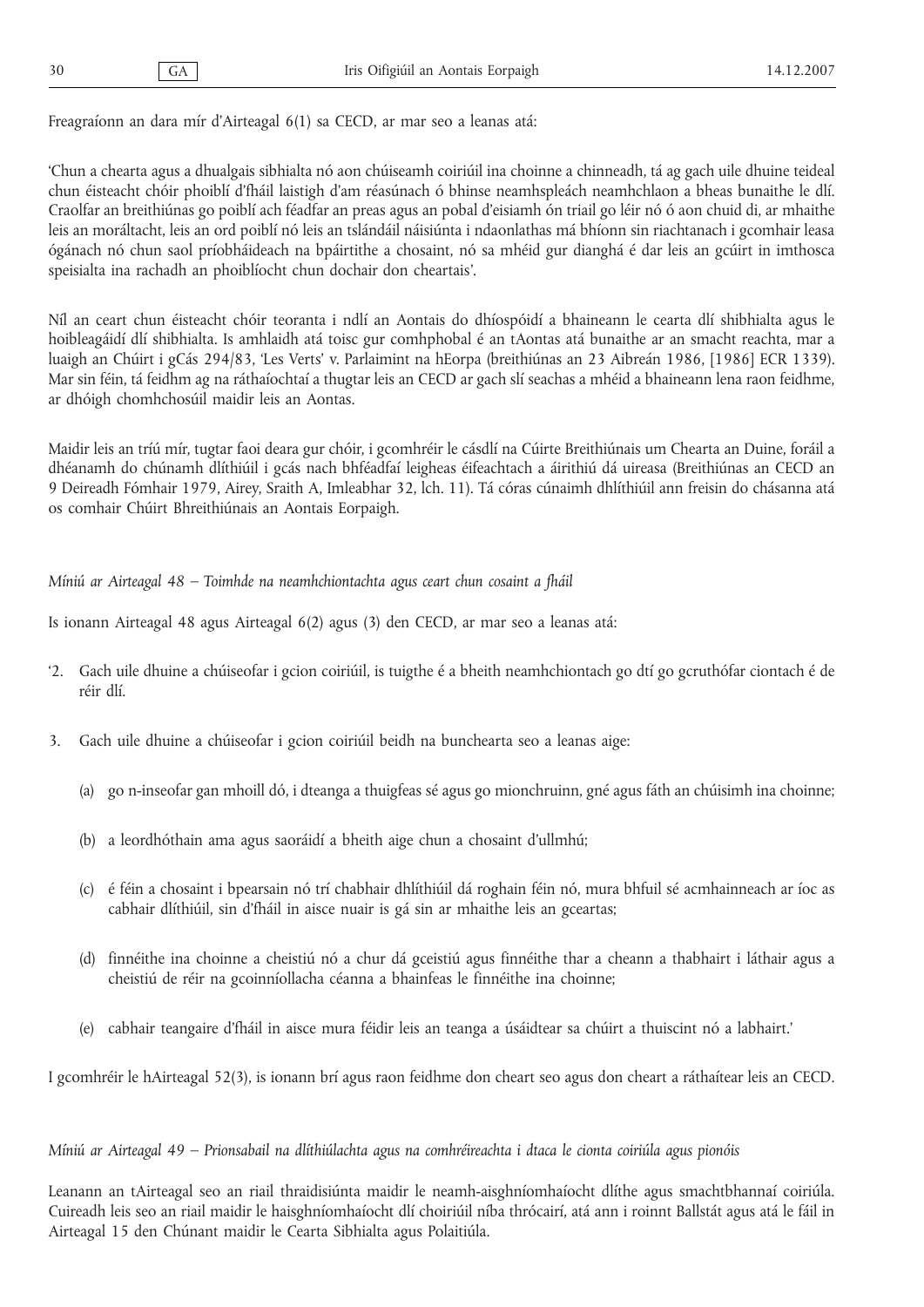Is mar a leanas atá an fhoclaíocht in Airteagal 7 den CECD:

- '1. Ní mheasfar aon duine a bheith ciontach in aon chion coiriúil i ngeall ar aon ghníomh nó neamhghníomh nár chion coiriúil faoin dlí náisiúnta nó idirnáisiúnta an tráth a rinneadh é. Ná ní ghearrfar pionós is troime ná mar dob inghearrtha an tráth a rinneadh an cion coiriúil.
- 2. Ní dhéanfaidh an tAirteagal seo dochar do thriail agus pionósú aon duine in aon ghníomh nó neamhghníomh ba chion coiriúil tráth a dhéanta do réir na bprionsabal ginearálta dlí a aithníos náisiúin shibhialta.'

I mír 2, scriosadh an tagairt do náisiúin 'shibhialta', ní athraíonn sé seo an bhrí atá leis an mír, ina dtagraítear ach go háirithe do chionta in aghaidh na daonnachta. I gcomhréir le hAirteagal 52(3), is ionann brí agus raon feidhme atá don cheart a ráthaítear anseo agus don cheart a ráthaítear sa CECD.

I mír 3 luaitear prionsabal ginearálta na comhréire idir pionóis agus cionta coiriúla, prionsabal atá cumhdaithe i gcomhthraidisiúin bhunreachtúla na mBallstát agus i gcásdlí Chúirt Bhreithiúnais na gComhphobal Eorpach.

*Míniú ar Airteagal 50 – An ceart chun nach ndéanfar duine a thriail ná a phionósú faoi dhó in imeachtaí coiriúla i ngeall ar an gcion coiriúil céanna*

Mar seo a leanas atá in Airteagal 4 de Phrótacal Uimh. 7 a ghabhann leis an CECD:

- '1. Ní féidir aon duine a thriail ná a phionósú athuair in imeachtaí coiriúla faoin dlínse sa Stát céanna i ngeall ar chion a bhfuil sé éigiontaithe nó ciontaithe go críochnaitheach i ngeall air cheana i gcomhréir leis an dlí agus an nós imeachta coiriúil sa Stát sin.
- 2. Ní choiscfidh na forálacha sa mhír roimhe seo ar an gcás a athoscailt i gcomhréir leis an dlí agus an nós imeachta coiriúil sa Stát i dtrácht, má tá fianaise nua nó fíorais atá fionnta go nua nó má tá éalang bunúsach sna himeachtaí roimhe sin a d'fhéadfadh fearadh ar an mbreithiúnas a tugadh.
- 3. Níl aon mhaolú ceadaithe ar an Airteagal seo faoi Airteagal 15 sa Choinbhinsiún.'

Tá feidhm ag riail an 'non bis in idem' maidir le dlí an Aontais (féach, i measc na raidhse fasach, breithiúnas an 5 Bealtaine 1996, Cásanna Ceangailte 18/65 agus 35/65, Gutmann v. Coimisiún [1966] ECR 149 agus cás a bhí ann le déanaí, breith ón gCúirt Chéadchéime an 20 Aibreán 1999, Cásanna Ceangailte T305/94 agus eile, Limburgse Vinyl Maatschappij NV v. Coimisiún [1999] ECR II-931). Carnadh dhá phionós den chineál céanna atá i gceist sa riail a thoirmisceann an carnadh, eadhon pionóis dlí choiriúil.

I gcomhréir le hAirteagal 50, ní hé amháin go bhfuil feidhm ag riail an 'non bis in idem' laistigh de dhlínse aon Stáit amháin ach tá feidhm aici freisin idir dhlínsí roinnt Ballstát. Freagraíonn sé seo don acquis i ndlí an Aontais; féach Airteagail 54 go 58 de Choinbhinsiún Schengen agus breithiúnas na Cúirte Breithiúnais an 11 Feabhra 2003, C–187/01 Gözütok (2003, ECR I-1345), Airteagal 7 den Choinbhinsiún maidir le Leasa Airgeadais na gComhphobal Eorpach a chosaint agus Airteagal 10 den Choinbhinsiún maidir leis an éillitheacht a chomhrac. Na heisceachtaí fíortheoranta atá sna Coinbhinsiúin sin a cheadaíonn do na Ballstáit riail an 'non bis in idem' a mhaolú, clúdaítear sa chlásal cothrománach in Airteagal 52(1) den Chairt maidir le teorainneacha iad. Maidir leis na cásanna dá dtagraítear in Airteagal 4 de Phrótacal Uimh. 7, eadhon ina ndéantar an prionsabal a chur i bhfeidhm laistigh den Bhallstát céanna, is ionann brí agus raon feidhme don cheart ráthaithe agus don cheart comhfhreagrach sa CECD.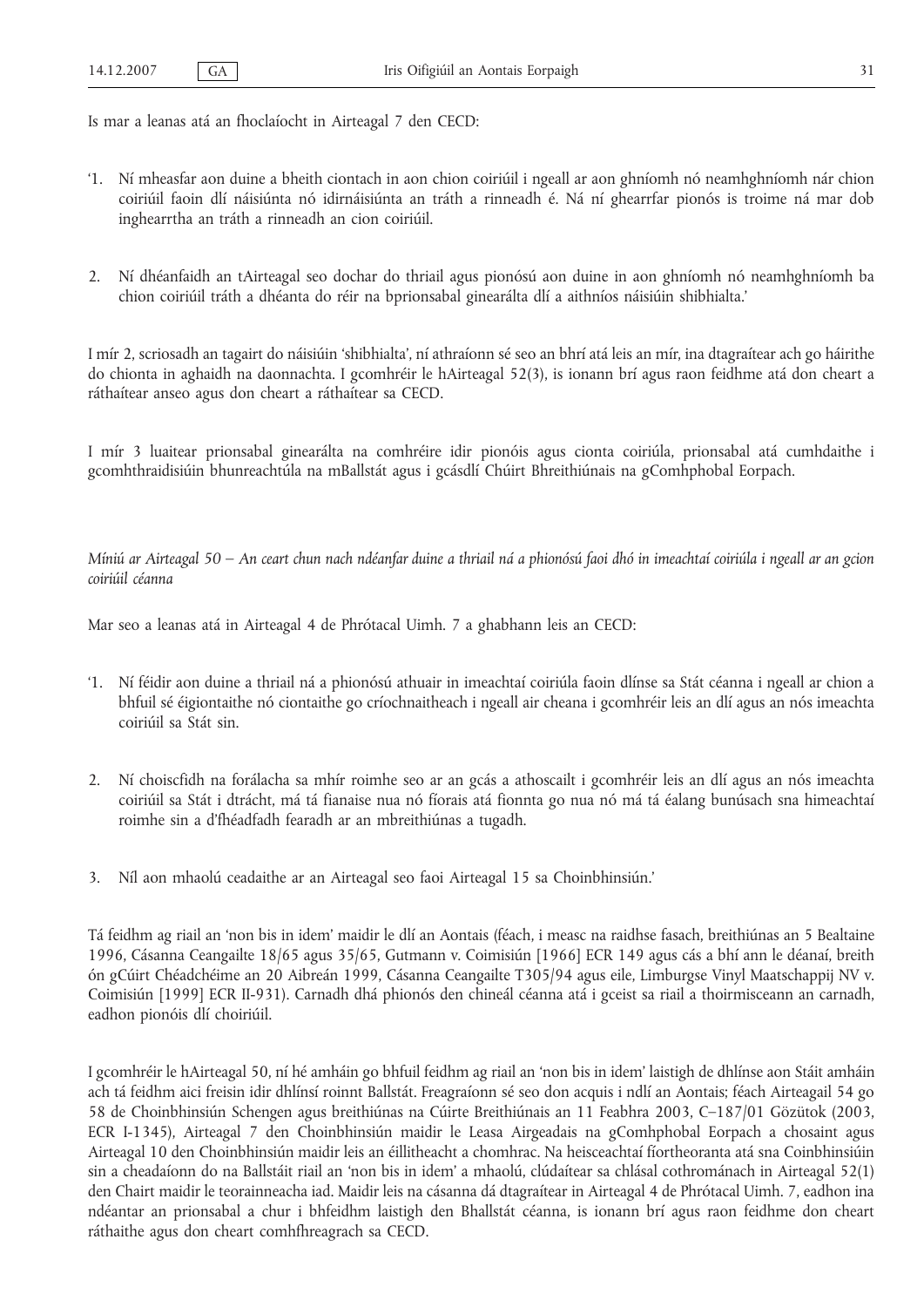#### TEIDEAL VII – FORÁLACHA GINEARÁLTA A bhFUIL LÉIRIÚ AGUS CUR I bhFEIDHM NA CAIRTE FAOINA RIALÚ

#### *Míniú ar Airteagal 51 – Raon feidhme*

Is é is aidhm d'Airteagal 51 raon feidhme na Cairte a chinneadh. Féachtar ann lena shuíomh go soiléir gur maidir le hinstitiúidí agus comhlachtaí an Aontais is mó atá feidhm ag an gCairt, de réir phrionsabal na coimhdeachta. Dréachtaíodh an fhoráil seo i gcomhréir le hAirteagal 6(2) den Chonradh ar an Aontas Eorpach, lenar cuireadh de cheangal ar an Aontas cearta bunúsacha a urramú, agus i gcomhréir leis an sainordú arna eisiúint ag Comhairle Eorpach Köln. Tá an téarma 'institiúidí' cumhdaithe sna conarthaí. Is minic, sna conarthaí, a úsáidtear an abairt 'comhlachtaí, oifigí agus gníomhaireachtaí' chun tagairt a dhéanamh do na heagrais uile arna mbunú leis na conarthaí nó le reachtaíocht thánaisteach (féach, mar shampla, Airteagal 15 nó Airteagal 16 den Chonradh ar Fheidhmiú an Aontais Eorpaigh).

Maidir leis na Ballstáit, eascraíonn sé go glan soiléir as cásdlí na Cúirte Breithiúnais nach bhfuil an ceanglas maidir le cearta bunúsacha a urramú, a shainítear i gcomhthéacs an Aontais, ceangailteach ar na Ballstáit ach amháin nuair a ghníomhaíonn siad laistigh de raon feidhme dhlí an Aontais (breithiúnas an 13 Iúil 1989, Cás 5/88 Wachauf [1989] ECR 2609; breithiúnas an 18 Meitheamh 1991, Cás C-260/89 ERT [1991] ECR I-2925; breithiúnas an 18 Nollaig 1997 (C–309/96 Annibaldi [1997] ECR I–7493). Dhaingnigh an Chúirt Bhreithiúnais an cásdlí seo sna téarmaí seo a leanas: 'Fairis sin, ba chóir a mheabhrú go bhfuil na ceanglais a eascraíonn ó chosaint ceart bunúsach i ndlíchóras an Chomhphobail ceangailteach freisin ar na Ballstáit nuair a chuireann siad rialacha Comhphobail chun feidhme ...' (breithiúnas an 13 Aibreán 2000, Cás C-292/97, [2000] ECR I-2737, mír 37 de na forais). Ar ndóigh, tá feidhm ag an riail seo, mar atá sí cumhdaithe sa Bhunreacht, maidir le húdaráis láir agus maidir le comhlachtaí réigiúnacha nó áitiúla, agus maidir le heagraíochtaí poiblí, nuair a chuireann siad chun feidhme dlí an Aontais.

Daingníonn mír 2, i dteannta an dara habairt de mhír 1, nach bhféadfaidh sé a bheith de thoradh ar an gCairt go leathnaítear na cumhachtaí agus na cúraimí a thugtar don Aontas leis na conarthaí. Luaitear go sonrach anseo iarmhairtí loighciúla phrionsabal na coimhdeachta agus nach bhfuil de chumhachtaí ag an Aontas ach a bhfuil tugtha dó. Níl éifeacht ar bith leis na cearta bunúsacha mar a ráthaítear san Aontais iad seachas i gcomhthéacs na gcumhachtaí a chinntear leis na conarthaí. Dá bhrí sin, is laistigh de theorainneacha na gcumhachtaí céanna sin amháin a eascróidh aon oibleagáid a bheidh ar institiúidí an Aontais, de bhun an dara habairt de mhír 1, prionsabail a leagtar síos sa Chairt a chur chun cinn.

Daingníonn mír 2 freisin nach bhféadfaidh sé a bheith de thoradh ar an gCairt raon feidhme dhlí an Aontais a leathnú níos faide ná cumhachtaí an Aontais mar atá arna mbunú sna conarthaí. Tá an riail seo bunaithe cheana ag an gCúirt Bhreithiúnais i dtaca leis na cearta bunúsacha a aithnítear mar chuid de dhlí an Aontais (breithiúnas an 17 Feabhra 1998, C–249/96 Grant [1998] ECR I–621, pointe 45 de na forais). I gcomhréir leis an riail seo, ní gá a rá nach féidir an tagairt don Chairt in Airteagal 6 den Chonradh ar an Aontas Eorpach a thuiscint mar ní a leathnaíonn as féin raon gníomhaíochta na mBallstát a mheasfar mar 'chur chun feidhme dhlí an Aontais' (de réir bhrí mhír I agus an chásdlí thuasluaite).

*Míniú ar Airteagal 52 – Raon feidhme agus léiriú na gceart agus na bprionsabal*

Is é is críoch d'Airteagal 52 raon feidhme cheart agus phrionsabail na Cairte a shocrú, agus rialacha a leagan síos maidir lena léiriú. Déileálann mír 1 leis na socruithe maidir le cearta a theorannú. Is bunaithe ar chásdlí na Cúirte Breithiúnais atá an fhoclaíocht: '... tá sé seanbhunaithe i gcásdlí na Cúirte gur féidir srianta a fhorchur ar cheart bunúsach a fheidhmiú, go háirithe i gcomhthéacs comheagraíochta margaidh, ar chuntar go bhfreagraíonn na srianta sin do chuspóirí leasa choitinn arna saothrú ag an gComhphobal agus nach ionann iad, maidir leis an aidhm atá á saothrú, agus cur isteach neamhréireach, míréasúnta a bhainfeadh an bonn de shubstaint na gceart sin' (breithiúnas an 13 Aibreán 2000, Cás C–292/97, mír 45 de na forais). Folaíonn an tagairt do na leasanna ginearálta atá aitheanta ag an Aontas na cuspóirí atá luaite in Airteagal 3 den Chonradh ar an Aontas Eorpach agus leasanna eile a chosnaítear le forálacha sonracha de na conarthaí ar nós Airteagal 4(1) den Chonradh ar an Aontas Eorpach, Airteagal 35(3) agus Airteagail 36 agus 346 den Chonradh ar Fheidhmiú an Aontais Eorpaigh.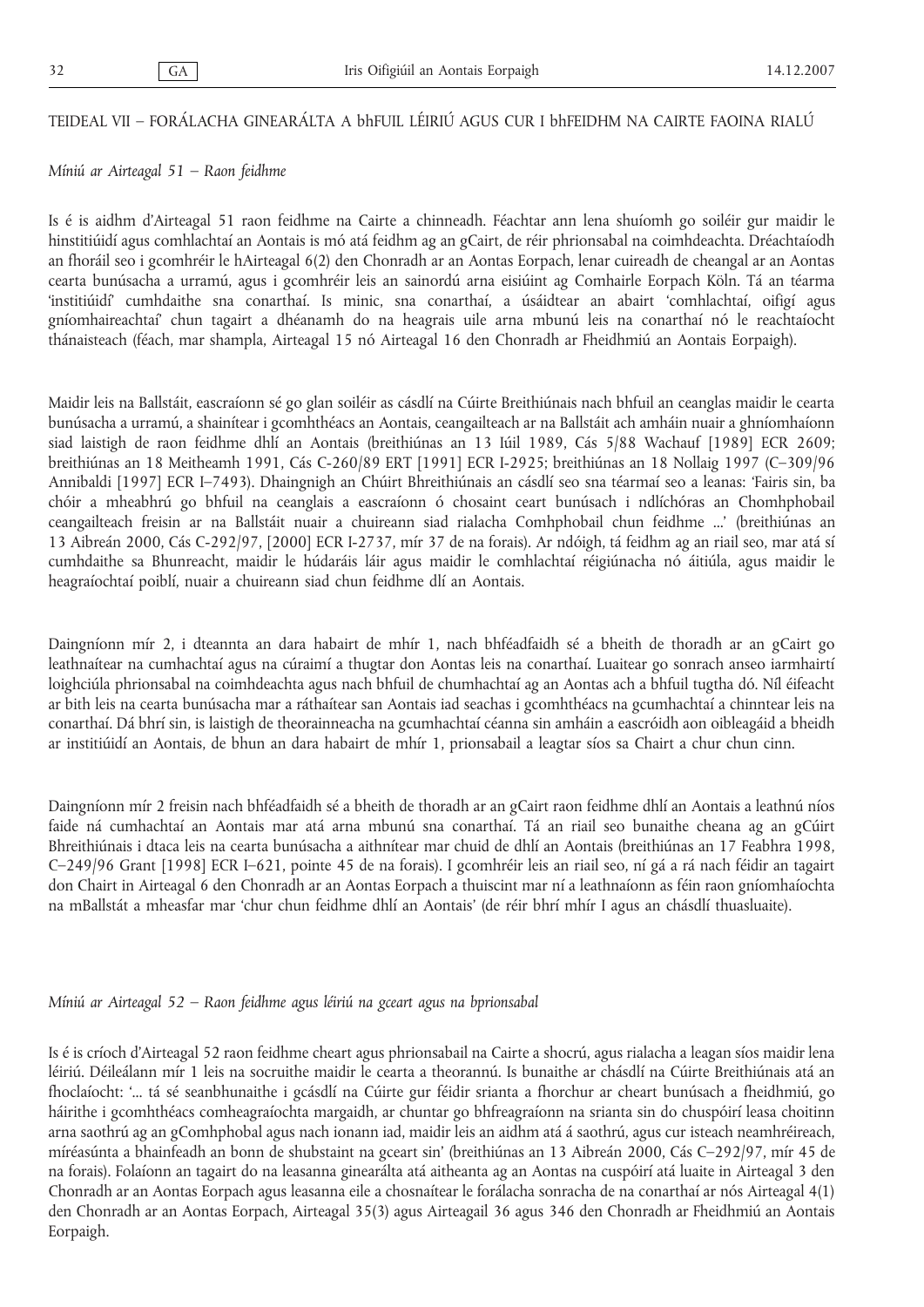Tagraíonn mír 2 do chearta a ráthaíodh go sainráite roimhe seo sa Chonradh ag bunú an Chomhphobail Eorpaigh agus a aithníodh sa Chairt agus atá le fáil anois sna conarthaí (go háirithe na cearta a chineann ó shaoránacht den Aontas). Soiléiríonn sé go leanfaidh na cearta sin de bheith faoi réir na gcoinníollacha agus na dteorainneacha is infheidhme maidir leis an dlí sin de chuid an Aontais ar a bhfuil siad bunaithe agus dá bhforáiltear sna conarthaí. Ní athraíonn an Chairt córas na gceart a thugtar le Conradh CE agus atá le fáil anois sna conarthaí.

Tá mír 3 ceaptha an comhchuibheas is gá a áirithiú idir an Chairt agus an CECD trína rialú, a mhéad a fhreagraíonn na cearta sa Chairt seo do na cearta a ráthaítear sa CECD, gur ionann brí agus raon feidhme dóibh, lena n-áirítear teorainneacha údaraithe, agus dóibh siúd a leagtar síos sa CECD. Ciallaíonn sé sin, ach go háirithe, nach mór don reachtóir, agus teorainneacha á leagan síos aige maidir leis na cearta sin, na caighdeáin chéanna a chomhlíonadh a shocraítear leis na socruithe mionsonraithe um theorannú dá bhforáiltear sa CECD agus atá infheidhme dá bhrí sin maidir leis na cearta a chlúdaítear sa mhír seo, gan dochar a dhéanamh dá chionn sin do neamhspleáchas dhlí an Aontais ná do neamhspleáchas Chúirt Bhreithiúnais an Aontais Eorpaigh.

Folaíonn an tagairt don CECD an Coinbhinsiún agus na Prótacail a ghabhann leis. Cinntear brí agus raon feidhme na gceart arna ráthú, ní hamháin le téacs na n-ionstraimí sin ach freisin le cásdlí na Cúirte Eorpaí um Chearta an Duine agus Chúirt Bhreithiúnais an Aontais Eorpaigh. Tá sé i gceist leis an abairt dheiridh den mhír a chur ar chumas an Aontais cosaint níos forleithne a áirithiú. Ar aon chaoi, ní fhéadfaidh an leibhéal cosanta a thugtar leis an gCairt a bheith níos ísle choíche ná an leibhéal a ráthaítear leis an CECD.

Ní chuireann an Chairt de chosc ar na Ballstáit leas a bhaint as Airteagal 15 den CECD, lena n-údaraítear maoluithe ar na cearta sa CECD i gcás cogaidh nó i gcás aon chontúirtí poiblí eile a bheith ag bagairt ar shaol an náisiúin, agus iad i mbun gníomhaíochta i réimse cosanta náisiúnta i gcás cogaidh agus i réimse choimeád an oird phoiblí, i gcomhréir leis na freagrachtaí atá orthu mar a aithnítear in Airteagal 4(1) den Chonradh ar an Aontas Eorpach agus in Airteagail 72 agus 347 den Chonradh ar Fheidhmiú an Aontais Eorpaigh iad.

Tugtar liosta ina dhiaidh seo de na cearta is féidir a mheas faoi láthair, gan forbairtí a chosc ar an dlí, ar an reachtaíocht ná ar na Conarthaí, mar chearta a fhreagraíonn do na cearta sa CECD de réir bhrí na míre seo. Níl aon chearta sa bhreis orthu sin sa CECD ar áireamh ann.

- 1. Airteagail sa Chairt ar ionann brí agus raon feidhme dóibh agus do na hAirteagail chomhfhreagracha den CECD:
	- Freagraíonn Airteagal 2 d'Airteagal 2 den CECD;
	- Freagraíonn Airteagal 4 d'Airteagal 3 den CECD;
	- Freagraíonn Airteagal 5(1) agus (2) d'Airteagal 4 den CECD;
	- Freagraíonn Airteagal 6 d'Airteagal 5 den CECD;
	- Freagraíonn Airteagal 7 d'Airteagal 8 den CECD;
	- Freagraíonn Airteagal 10(1) d'Airteagal 9 den CECD;
	- Freagraíonn Airteagal 11 d'Airteagal 10 den CECD gan dochar d'aon srianta a fhéadfaidh dlí an Aontais a fhorchur ar cheart na mBallstát na socruithe ceadúnais dá bhforáiltear sa tríú habairt d'Airteagal 10(1) den CECD a thabhairt isteach;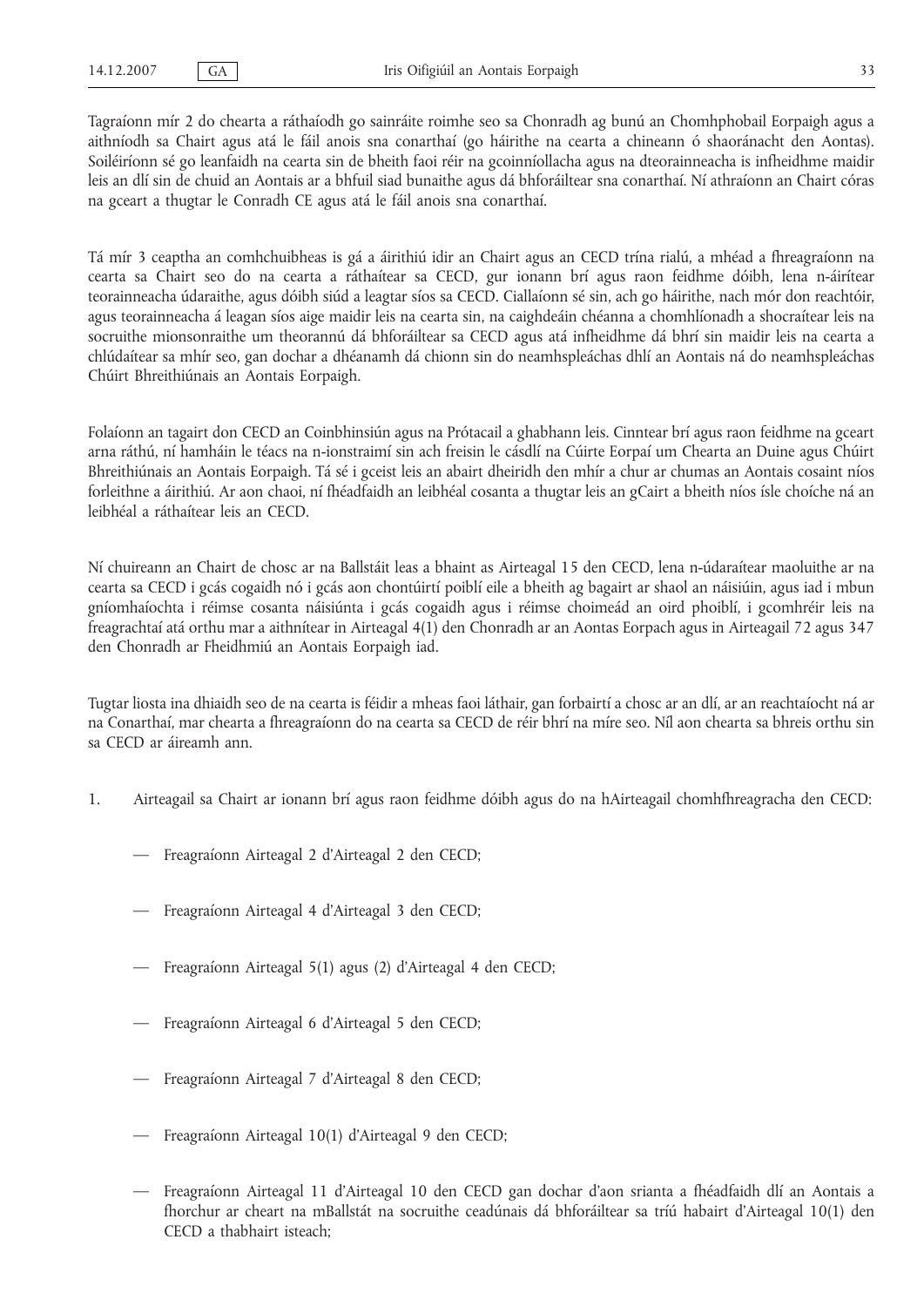- Freagraíonn Airteagal 17 d'Airteagal 1 den Phrótacal a ghabhann leis an CECD;
- Freagraíonn Airteagal 19(1) d'Airteagal 4 de Phrótacal Uimh. 4;
- Freagraíonn Airteagal 19(2) d'Airteagal 3 den CECD mar atá arna léiriú ag an gCúirt Eorpach um Chearta an Duine;
- Freagraíonn Airteagal 48 d'Airteagal 6(2) agus (3) den CECD;
- Freagraíonn Airteagal 49(1) (seachas an abairt dheiridh) agus Airteagal 49(2) d'Airteagal 7 den CECD.
- 2. Airteagail arb ionann brí dóibh agus do na hAirteagail chomhfhreagracha sa CECD, ach ar forleithne a raon feidhme:
	- Clúdaíonn Airteagal 9 an réimse céanna agus a chlúdaíonn Airteagal 12 den CECD, ach féadfar a raon feidhme a leathnú ionas go mbainfidh sé le cineálacha eile pósta má bhunaítear le reachtaíocht náisiúnta iad;
	- Freagraíonn Airteagal 12(1) d'Airteagal 11 den CECD ach leathnaítear go dtí leibhéal an Aontais Eorpaigh a raon feidhme;
	- Freagraíonn Airteagal 14(1) d'Airteagal 2 den Phrótacal a ghabhann leis an CECD ach déantar a raon feidhme a leathnú ionas go gclúdóidh sé an rochtain ar an ngairmoiliúint agus ar an oiliúint leanúnach;
	- Freagraíonn Airteagal 14(3) d'Airteagal 2 den Phrótacal a ghabhann leis an CECD maidir le cearta tuismitheoirí;
	- Freagraíonn Airteagal 47(2) agus (3) d'Airteagal 6(1) den CECD ach níl feidhm maidir le dlí an Aontais ná maidir lena chur chun feidhme ag an teorannú ar chinneadh ceart sibhialta agus oibleagáidí sibhialta nó cúiseamh coiriúil;
	- Freagraíonn Airteagal 50 d'Airteagal 4 de Phrótacal Uimh. 7 a ghabhann leis an CECD ach déantar a raon feidhme a leathnú go dtí leibhéal an Aontais Eorpaigh idir Chúirteanna na mBallstát;
	- Ar deireadh, ní fhéadfar saoránaigh den Aontas Eorpach a mheas mar eachtrannaigh, faoi raon feidhme dhlí an Aontais, mar gheall ar an toirmeasc ar aon idirdhealú ar fhoras náisiúntachta. Na teorainneacha dá bhforáiltear in Airteagal 16 sa CECD maidir le cearta eachtrannach, níl feidhm acu, dá bhrí sin, maidir leo sa chomhthéacs seo.

An riail léirithe atá i mír 4, tá sí bunaithe ar fhoclaíocht Airteagal 6(3) den Chonradh ar an Aontas Eorpach agus tugann sí aird chuí ar chur chuige na Cúirte Breithiúnais i leith na gcomhthraidisiún bunreachtúil (m.sh. breithiúnas an 13 Nollaig 1979, Cás 44/79 Hauer [1979] ECR 3727; breithiúnas an 18 Bealtaine 1982, Cás 155/79, AM&S, [1982] ECR 1575). De réir na rialach sin, seachas cur chuige docht a leanúint, bunaithe ar 'an gcomhainmneoir is ísle', ba chóir na cearta Cairte lena mbaineann a léiriú ar shlí a thabharfadh ardleibhéal cosanta, a shásaíonn dlí an Aontais agus a luíonn leis na comhthraidisiúin bhunreachtúla.